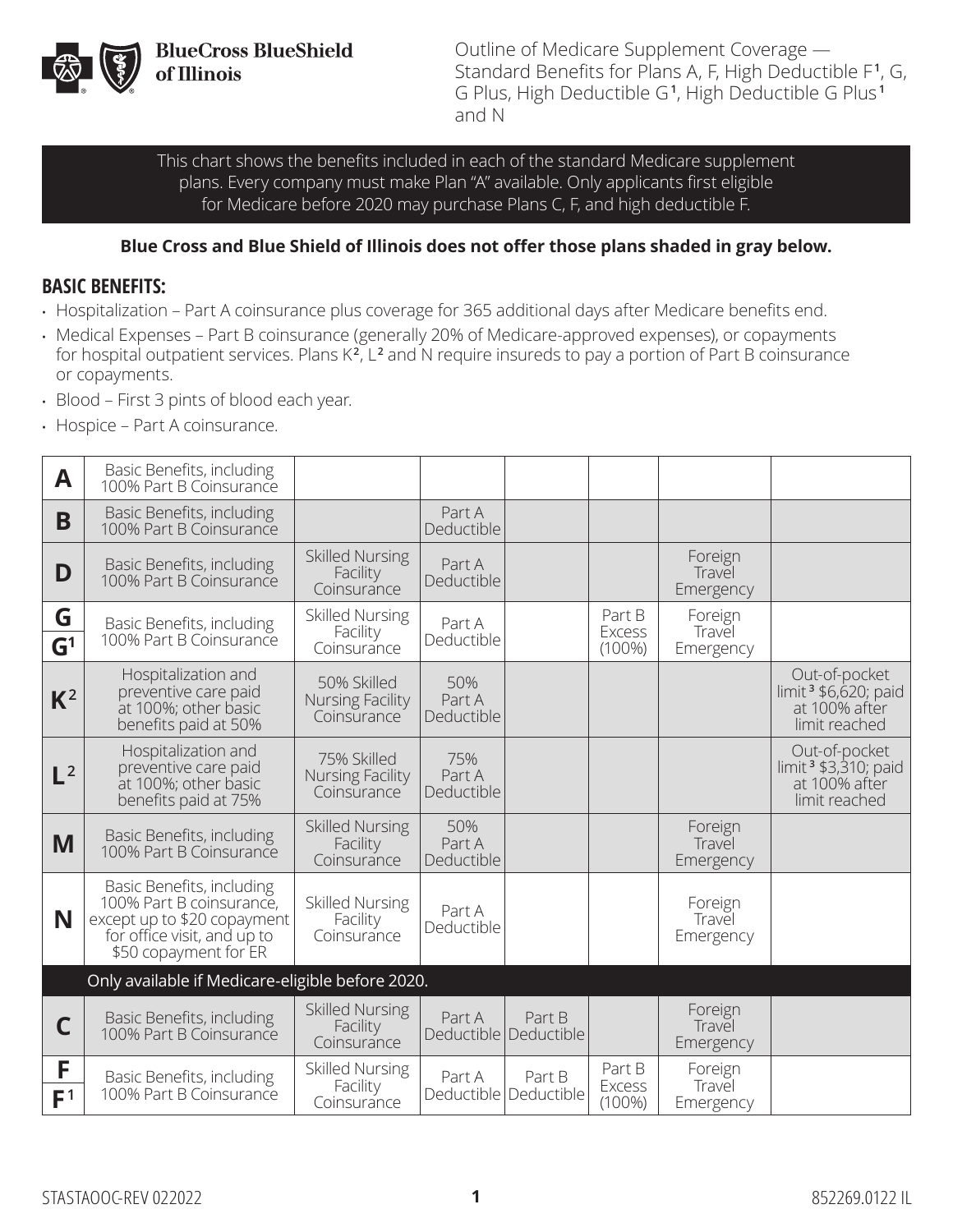- **<sup>1</sup>** These high deductible plans pay the same benefits as Plans F and G after one has paid a calendar-year \$2,490 deductible. Benefits from High Deductible Plans F and G will not begin until out-of-pocket expenses are \$2,490. Out-of-pocket expenses for this deductible are expenses that would ordinarily be paid by the policy. This includes the Medicare deductibles for Part A and Part B, but does not include the plan's separate foreign travel emergency deductible.
- **<sup>2</sup>** Plans K and L provide for different cost-sharing for items and services than the other plans we offer. Amounts that count towards the annual limit are noted with an asterisk (\*). Once you reach the annual limit, the plan pays 100% of the Medicare copayments and coinsurance for the rest of the calendar year. The out-of-pocket annual limit does NOT include charges from your provider that exceed Medicare approved amounts, called "excess charges." You will be responsible for paying excess charges.
- **<sup>3</sup>** The out-of-pocket annual limit will increase each year for inflation.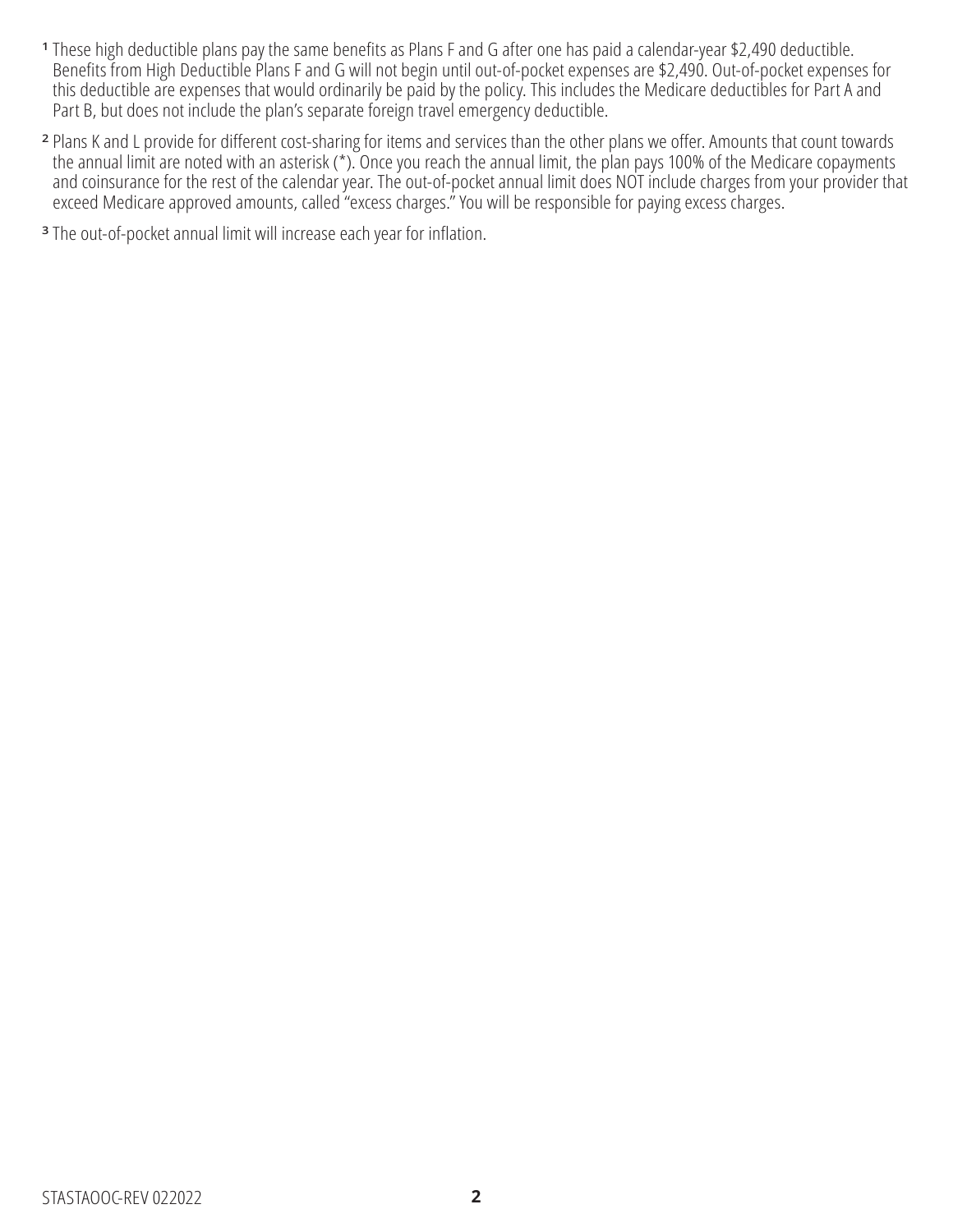### **Monthly Premium Rates effective April 1, 2022**

Rates shown are for Illinois residents living outside Cook, DuPage, Kane, Lake, McHenry and Will Counties.

If you're an Illinois resident living in Cook, DuPage, Kane, Lake, McHenry or Will County, please call the toll-free number that appears on the application and throughout the information packet.

| <b>Age 65</b>            |          |               |             |             |  |
|--------------------------|----------|---------------|-------------|-------------|--|
|                          |          | <b>FEMALE</b> | <b>MALE</b> |             |  |
|                          | Tobacco  | Non-Tobacco   | Tobacco     | Non-Tobacco |  |
| Α                        | \$118.17 | \$107.43      | \$134.68    | \$122.43    |  |
| F                        | \$185.65 | \$168.77      | \$211.58    | \$192.35    |  |
| High F <sup>1</sup>      | \$53.33  | \$48.48       | \$60.78     | \$55.26     |  |
| G                        | \$138.80 | \$126.19      | \$160.58    | \$145.98    |  |
| High G <sup>1</sup>      | \$50.79  | \$46.17       | \$57.89     | \$52.63     |  |
| <b>G Plus</b>            | \$161.00 | \$148.39      | \$182.78    | \$168.18    |  |
| High G Plus <sup>1</sup> | \$72.99  | \$68.37       | \$80.09     | \$74.83     |  |
| N                        | \$125.22 | \$113.84      | \$144.87    | \$131.70    |  |

| <b>Age 66</b>            |          |               |             |             |  |  |
|--------------------------|----------|---------------|-------------|-------------|--|--|
|                          |          | <b>FEMALE</b> | <b>MALE</b> |             |  |  |
|                          | Tobacco  | Non-Tobacco   | Tobacco     | Non-Tobacco |  |  |
| Α                        | \$125.49 | \$114.07      | \$143.02    | \$130.01    |  |  |
| F                        | \$197.13 | \$179.22      | \$224.67    | \$204.24    |  |  |
| High $F1$                | \$56.63  | \$51.47       | \$64.54     | \$58.67     |  |  |
| G                        | \$148.45 | \$134.96      | \$171.57    | \$155.98    |  |  |
| $\overline{High}$ $G1$   | \$53.93  | \$49.02       | \$61.47     | \$55.88     |  |  |
| <b>G Plus</b>            | \$170.65 | \$157.16      | \$193.77    | \$178.18    |  |  |
| High G Plus <sup>1</sup> | \$76.13  | \$71.22       | \$83.67     | \$78.08     |  |  |
| N                        | \$133.92 | \$121.75      | \$154.78    | \$140.71    |  |  |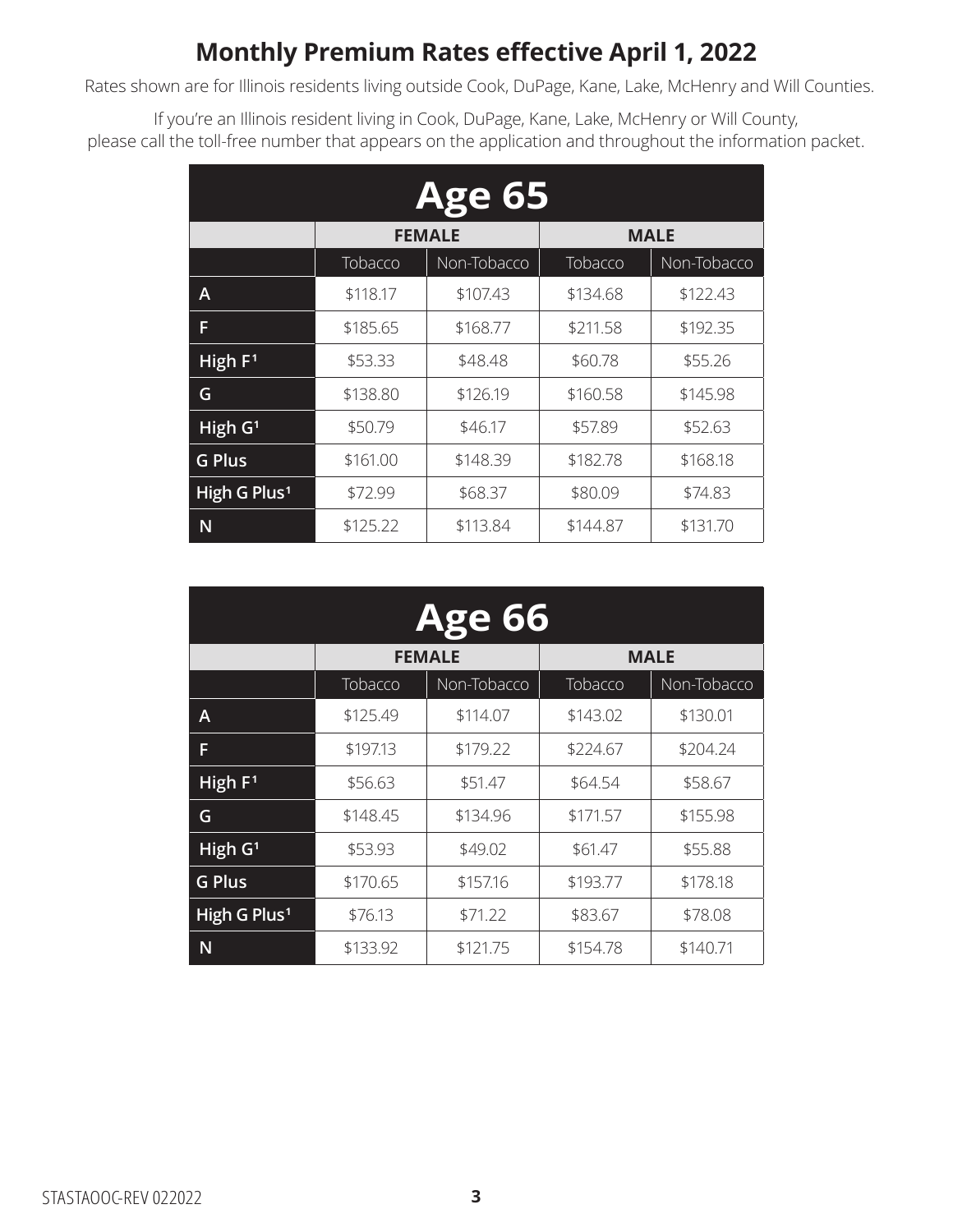| <b>Age 67</b>            |          |               |          |             |  |  |
|--------------------------|----------|---------------|----------|-------------|--|--|
|                          |          | <b>FEMALE</b> |          | <b>MALE</b> |  |  |
|                          | Tobacco  | Non-Tobacco   | Tobacco  | Non-Tobacco |  |  |
| Α                        | \$132.67 | \$120.60      | \$151.20 | \$137.45    |  |  |
| F                        | \$208.41 | \$189.47      | \$237.54 | \$215.93    |  |  |
| High $F1$                | \$59.87  | \$54.43       | \$68.23  | \$62.02     |  |  |
| G                        | \$157.92 | \$143.57      | \$182.36 | \$165.78    |  |  |
| High G <sup>1</sup>      | \$57.02  | \$51.84       | \$64.98  | \$59.07     |  |  |
| <b>G Plus</b>            | \$180.12 | \$165.77      | \$204.56 | \$187.98    |  |  |
| High G Plus <sup>1</sup> | \$79.22  | \$74.04       | \$87.18  | \$81.27     |  |  |
| N                        | \$142.46 | \$129.52      | \$164.52 | \$149.56    |  |  |

| <b>Age 68</b>            |          |               |             |             |  |
|--------------------------|----------|---------------|-------------|-------------|--|
|                          |          | <b>FEMALE</b> | <b>MALE</b> |             |  |
|                          | Tobacco  | Non-Tobacco   | Tobacco     | Non-Tobacco |  |
| A                        | \$139.71 | \$127.01      | \$159.23    | \$144.76    |  |
| F                        | \$219.48 | \$199.53      | \$250.15    | \$227.41    |  |
| High $F1$                | \$63.05  | \$57.32       | \$71.86     | \$65.32     |  |
| G                        | \$167.21 | \$152.02      | \$192.96    | \$175.42    |  |
| High G <sup>1</sup>      | \$60.05  | \$54.59       | \$68.44     | \$62.21     |  |
| <b>G Plus</b>            | \$189.41 | \$174.22      | \$215.16    | \$197.62    |  |
| High G Plus <sup>1</sup> | \$82.25  | \$76.79       | \$90.64     | \$84.41     |  |
| N                        | \$150.85 | \$137.14      | \$174.08    | \$158.26    |  |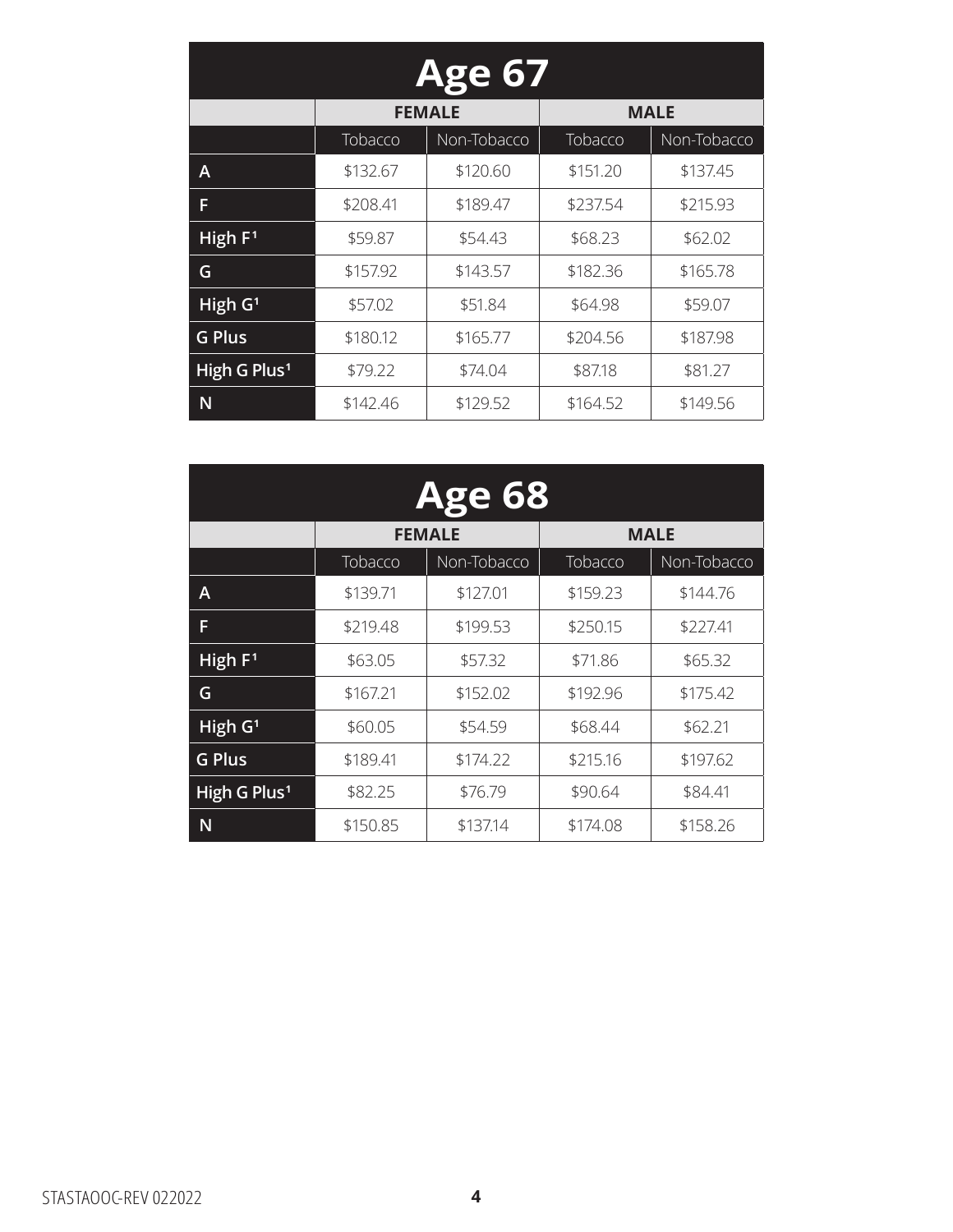| <b>Age 69</b>            |          |               |          |             |  |  |
|--------------------------|----------|---------------|----------|-------------|--|--|
|                          |          | <b>FEMALE</b> |          | <b>MALE</b> |  |  |
|                          | Tobacco  | Non-Tobacco   | Tobacco  | Non-Tobacco |  |  |
| Α                        | \$146.63 | \$133.31      | \$167.12 | \$151.92    |  |  |
| F                        | \$230.36 | \$209.41      | \$262.54 | \$238.67    |  |  |
| High $F1$                | \$66.17  | \$60.15       | \$75.42  | \$68.57     |  |  |
| G                        | \$176.35 | \$160.31      | \$203.36 | \$184.87    |  |  |
| High G <sup>1</sup>      | \$63.02  | \$57.29       | \$71.83  | \$65.30     |  |  |
| <b>G Plus</b>            | \$198.55 | \$182.51      | \$225.56 | \$207.07    |  |  |
| High G Plus <sup>1</sup> | \$85.22  | \$79.49       | \$94.03  | \$87.50     |  |  |
| N                        | \$159.09 | \$144.63      | \$183.47 | \$166.78    |  |  |

| <b>Age 70</b>            |          |               |             |             |  |
|--------------------------|----------|---------------|-------------|-------------|--|
|                          |          | <b>FEMALE</b> | <b>MALE</b> |             |  |
|                          | Tobacco  | Non-Tobacco   | Tobacco     | Non-Tobacco |  |
| A                        | \$153.42 | \$139.47      | \$174.85    | \$158.96    |  |
| F                        | \$241.02 | \$219.11      | \$274.70    | \$249.73    |  |
| High $F1$                | \$69.24  | \$62.94       | \$78.91     | \$71.74     |  |
| G                        | \$185.29 | \$168.45      | \$213.57    | \$194.16    |  |
| High G <sup>1</sup>      | \$65.94  | \$59.94       | \$75.15     | \$68.32     |  |
| <b>G Plus</b>            | \$207.49 | \$190.65      | \$235.77    | \$216.36    |  |
| High G Plus <sup>1</sup> | \$88.14  | \$82.14       | \$97.35     | \$90.52     |  |
| N                        | \$167.17 | \$151.97      | \$192.68    | \$175.16    |  |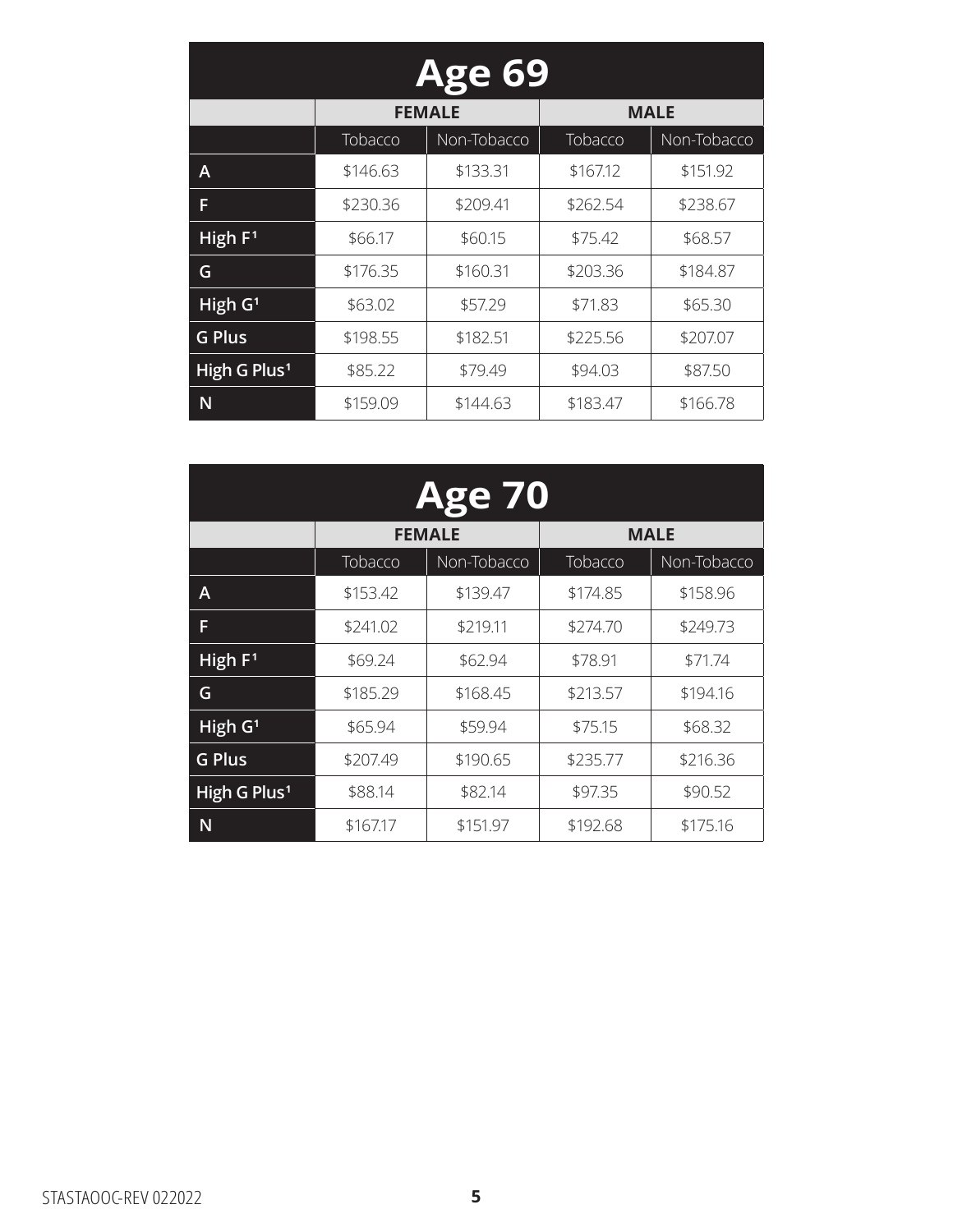| <b>Age 71</b>            |          |               |          |             |  |  |
|--------------------------|----------|---------------|----------|-------------|--|--|
|                          |          | <b>FEMALE</b> |          | <b>MALE</b> |  |  |
|                          | Tobacco  | Non-Tobacco   | Tobacco  | Non-Tobacco |  |  |
| А                        | \$160.07 | \$145.52      | \$182.44 | \$165.85    |  |  |
| F                        | \$251.48 | \$228.62      | \$286.62 | \$260.55    |  |  |
| High F <sup>1</sup>      | \$72.24  | \$65.68       | \$82.33  | \$74.84     |  |  |
| G                        | \$194.08 | \$176.43      | \$223.58 | \$203.25    |  |  |
| High G <sup>1</sup>      | \$68.80  | \$62.55       | \$78.41  | \$71.28     |  |  |
| <b>G Plus</b>            | \$216.28 | \$198.63      | \$245.78 | \$225.45    |  |  |
| High G Plus <sup>1</sup> | \$91.00  | \$84.75       | \$100.61 | \$93.48     |  |  |
| N                        | \$175.09 | \$159.17      | \$201.71 | \$183.36    |  |  |

| <b>Age 72</b>            |          |               |             |             |  |
|--------------------------|----------|---------------|-------------|-------------|--|
|                          |          | <b>FEMALE</b> | <b>MALE</b> |             |  |
|                          | Tobacco  | Non-Tobacco   | Tobacco     | Non-Tobacco |  |
| A                        | \$166.60 | \$151.46      | \$189.87    | \$172.62    |  |
| F                        | \$261.74 | \$237.94      | \$298.30    | \$271.19    |  |
| High $F1$                | \$75.19  | \$68.36       | \$85.69     | \$77.90     |  |
| G                        | \$202.69 | \$184.26      | \$233.39    | \$212.17    |  |
| High G <sup>1</sup>      | \$71.61  | \$65.10       | \$81.61     | \$74.19     |  |
| <b>G Plus</b>            | \$224.89 | \$206.46      | \$255.59    | \$234.37    |  |
| High G Plus <sup>1</sup> | \$93.81  | \$87.30       | \$103.81    | \$96.39     |  |
| N                        | \$182.86 | \$166.24      | \$210.56    | \$191.42    |  |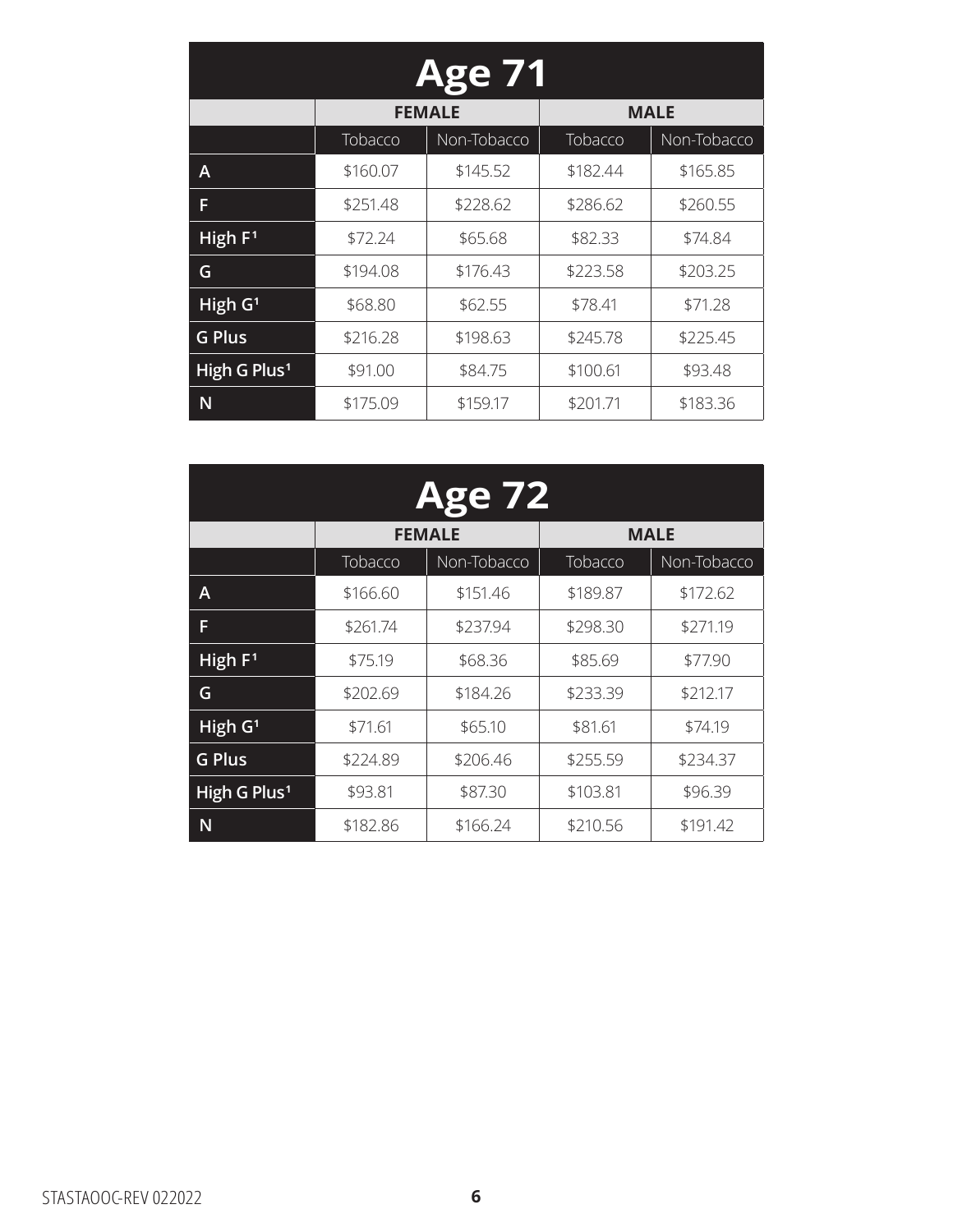| <b>Age 73</b>            |          |               |          |             |  |  |
|--------------------------|----------|---------------|----------|-------------|--|--|
|                          |          | <b>FEMALE</b> |          | <b>MALE</b> |  |  |
|                          | Tobacco  | Non-Tobacco   | Tobacco  | Non-Tobacco |  |  |
| А                        | \$173.01 | \$157.27      | \$197.17 | \$179.25    |  |  |
| F                        | \$271.78 | \$247.08      | \$309.76 | \$281.59    |  |  |
| High $F1$                | \$78.07  | \$70.98       | \$88.99  | \$80.89     |  |  |
| G                        | \$211.12 | \$191.93      | \$243.00 | \$220.91    |  |  |
| High G <sup>1</sup>      | \$74.35  | \$67.60       | \$84.75  | \$77.04     |  |  |
| <b>G Plus</b>            | \$233.32 | \$214.13      | \$265.20 | \$243.11    |  |  |
| High G Plus <sup>1</sup> | \$96.55  | \$89.80       | \$106.95 | \$99.24     |  |  |
| N                        | \$190.47 | \$173.16      | \$219.23 | \$199.30    |  |  |

| <b>Age 74</b>            |          |               |             |             |  |
|--------------------------|----------|---------------|-------------|-------------|--|
|                          |          | <b>FEMALE</b> | <b>MALE</b> |             |  |
|                          | Tobacco  | Non-Tobacco   | Tobacco     | Non-Tobacco |  |
| A                        | \$179.27 | \$162.97      | \$204.31    | \$185.73    |  |
| F                        | \$281.62 | \$256.02      | \$320.97    | \$291.79    |  |
| High $F1$                | \$80.90  | \$73.55       | \$92.20     | \$83.82     |  |
| G                        | \$219.39 | \$199.45      | \$252.42    | \$229.48    |  |
| High $G1$                | \$77.05  | \$70.05       | \$87.81     | \$79.83     |  |
| <b>G Plus</b>            | \$241.59 | \$221.65      | \$274.62    | \$251.68    |  |
| High G Plus <sup>1</sup> | \$99.25  | \$92.25       | \$110.01    | \$102.03    |  |
| N                        | \$197.93 | \$179.93      | \$227.72    | \$207.03    |  |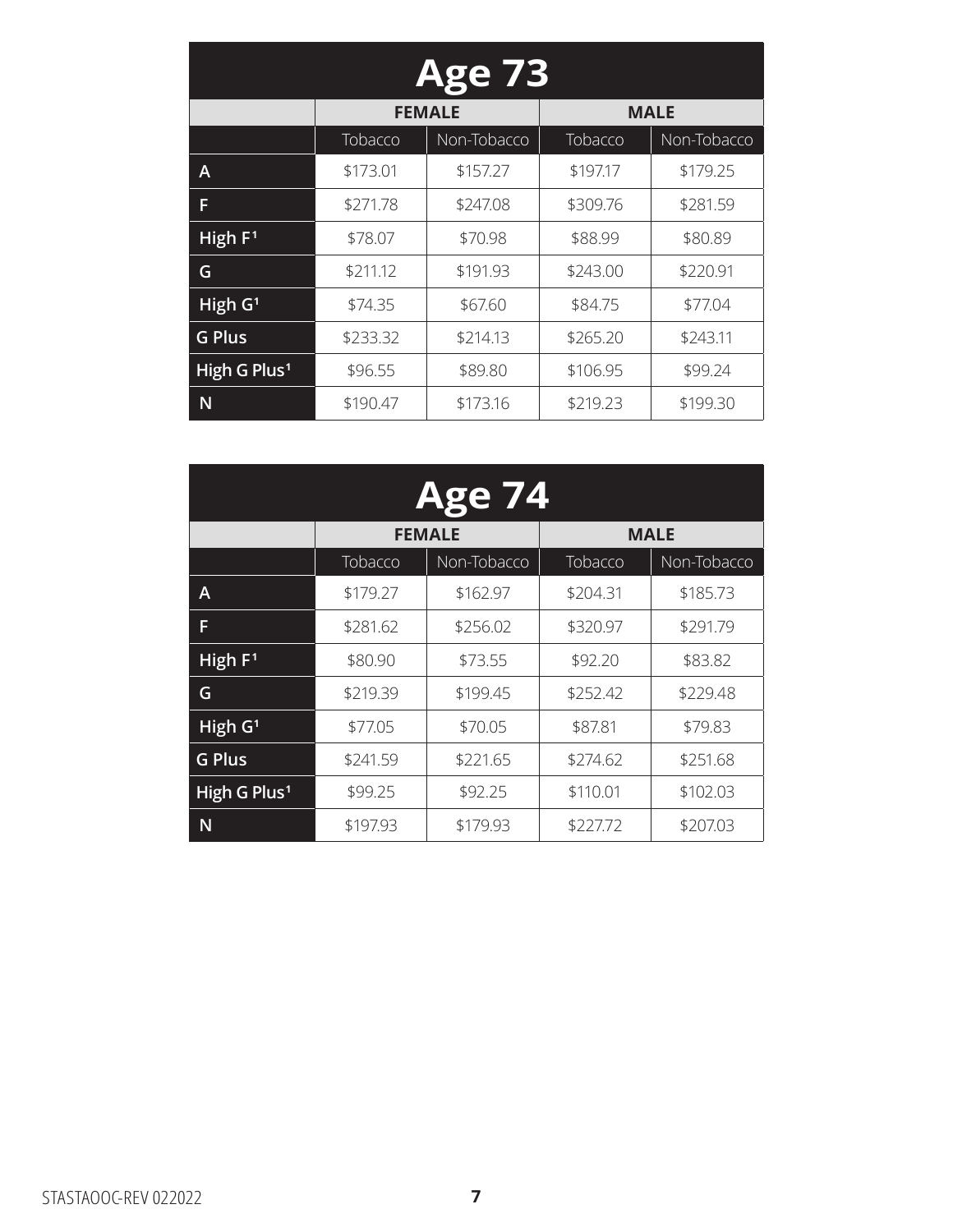| <b>Age 75</b>            |          |               |          |             |  |  |
|--------------------------|----------|---------------|----------|-------------|--|--|
|                          |          | <b>FEMALE</b> |          | <b>MALE</b> |  |  |
|                          | Tobacco  | Non-Tobacco   | Tobacco  | Non-Tobacco |  |  |
| А                        | \$185.40 | \$168.55      | \$211.30 | \$192.09    |  |  |
| F                        | \$291.26 | \$264.79      | \$331.95 | \$301.78    |  |  |
| High $F1$                | \$83.66  | \$76.06       | \$95.35  | \$86.69     |  |  |
| G                        | \$227.48 | \$206.80      | \$261.65 | \$237.86    |  |  |
| High G <sup>1</sup>      | \$79.68  | \$72.44       | \$90.81  | \$82.56     |  |  |
| <b>G Plus</b>            | \$249.68 | \$229.00      | \$283.85 | \$260.06    |  |  |
| High G Plus <sup>1</sup> | \$101.88 | \$94.64       | \$113.01 | \$104.76    |  |  |
| N                        | \$205.22 | \$186.56      | \$236.05 | \$214.59    |  |  |

| <b>Age 76</b>            |          |               |          |             |  |
|--------------------------|----------|---------------|----------|-------------|--|
|                          |          | <b>FEMALE</b> |          | <b>MALE</b> |  |
|                          | Tobacco  | Non-Tobacco   | Tobacco  | Non-Tobacco |  |
| A                        | \$191.40 | \$174.01      | \$218.14 | \$198.31    |  |
| F                        | \$300.69 | \$273.37      | \$342.71 | \$311.55    |  |
| High $F1$                | \$86.38  | \$78.53       | \$98.44  | \$89.50     |  |
| G                        | \$235.40 | \$214.00      | \$270.68 | \$246.07    |  |
| High G <sup>1</sup>      | \$82.27  | \$74.79       | \$93.75  | \$85.24     |  |
| <b>G Plus</b>            | \$257.60 | \$236.20      | \$292.88 | \$268.27    |  |
| High G Plus <sup>1</sup> | \$104.47 | \$96.99       | \$115.95 | \$107.44    |  |
| N                        | \$212.37 | \$193.06      | \$244.19 | \$221.99    |  |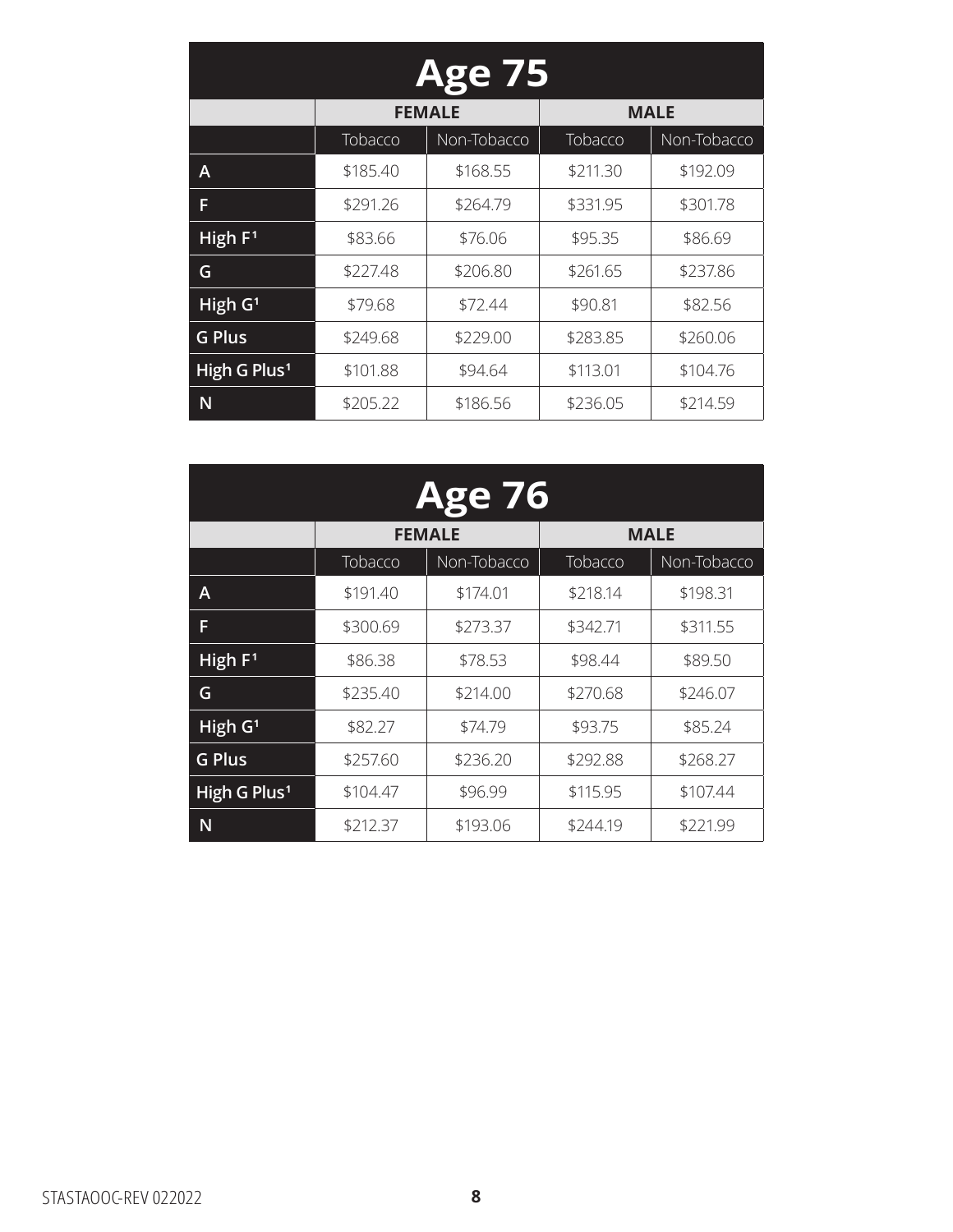| <b>Age 77</b>            |          |               |          |             |  |
|--------------------------|----------|---------------|----------|-------------|--|
|                          |          | <b>FEMALE</b> |          | <b>MALE</b> |  |
|                          | Tobacco  | Non-Tobacco   | Tobacco  | Non-Tobacco |  |
| А                        | \$197.28 | \$179.34      | \$224.84 | \$204.40    |  |
| F                        | \$309.93 | \$281.76      | \$353.22 | \$321.12    |  |
| High $F1$                | \$89.03  | \$80.93       | \$101.46 | \$92.24     |  |
| G                        | \$243.15 | \$221.05      | \$279.51 | \$254.10    |  |
| High G <sup>1</sup>      | \$84.79  | \$77.08       | \$96.63  | \$87.85     |  |
| <b>G Plus</b>            | \$265.35 | \$243.25      | \$301.71 | \$276.30    |  |
| High G Plus <sup>1</sup> | \$106.99 | \$99.28       | \$118.83 | \$110.05    |  |
| N                        | \$219.36 | \$199.42      | \$252.16 | \$229.24    |  |

| <b>Age 78</b>            |          |               |          |             |  |
|--------------------------|----------|---------------|----------|-------------|--|
|                          |          | <b>FEMALE</b> |          | <b>MALE</b> |  |
|                          | Tobacco  | Non-Tobacco   | Tobacco  | Non-Tobacco |  |
| A                        | \$203.03 | \$184.57      | \$231.38 | \$210.35    |  |
| F                        | \$318.95 | \$289.96      | \$363.51 | \$330.46    |  |
| High $F1$                | \$91.62  | \$83.30       | \$104.42 | \$94.93     |  |
| G                        | \$250.73 | \$227.93      | \$288.14 | \$261.94    |  |
| $H$ igh G <sup>1</sup>   | \$87.26  | \$79.33       | \$99.45  | \$90.41     |  |
| <b>G Plus</b>            | \$272.93 | \$250.13      | \$310.34 | \$284.14    |  |
| High G Plus <sup>1</sup> | \$109.46 | \$101.53      | \$121.65 | \$112.61    |  |
| N                        | \$226.19 | \$205.63      | \$259.95 | \$236.31    |  |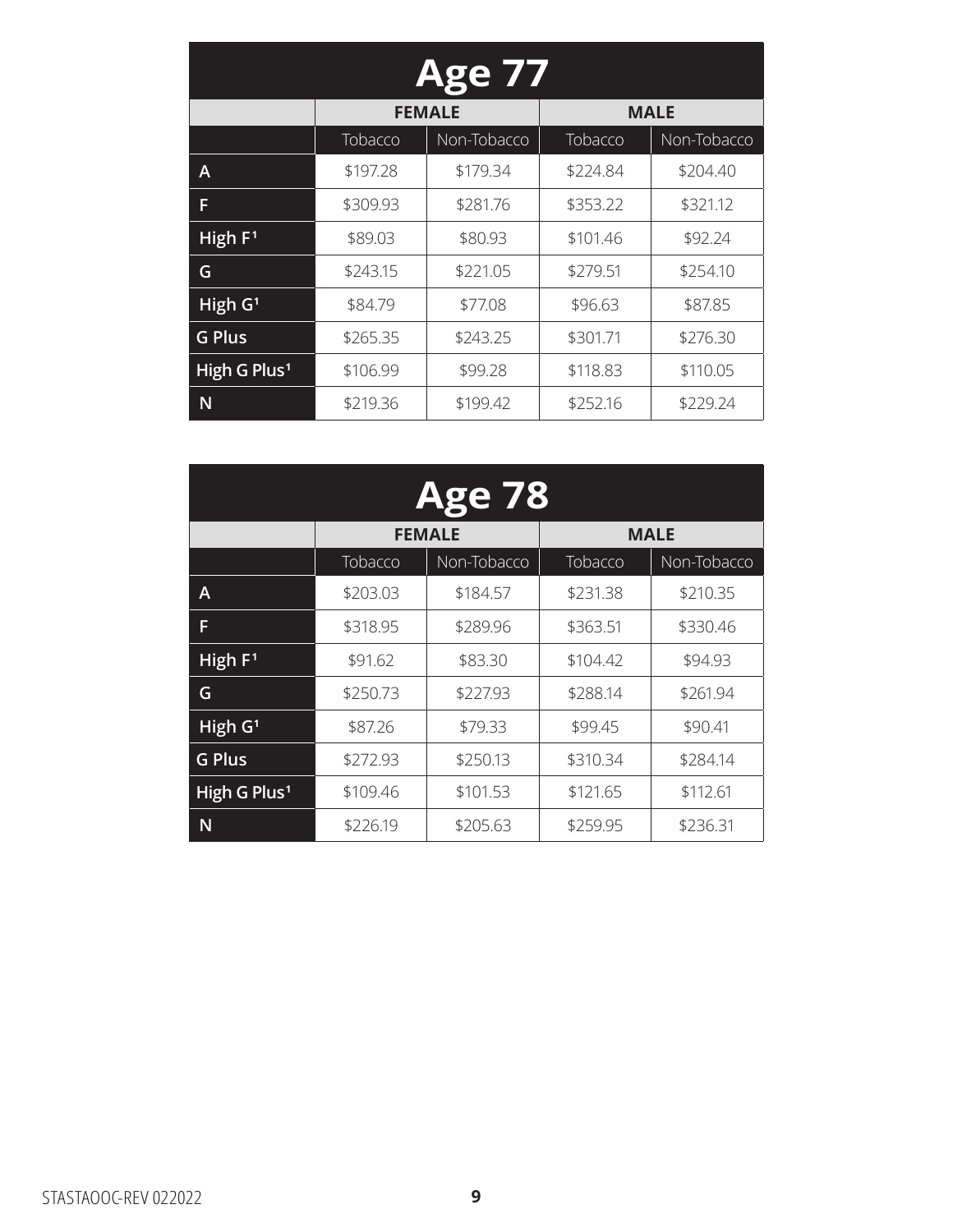| <b>Age 79</b>            |          |               |          |             |  |
|--------------------------|----------|---------------|----------|-------------|--|
|                          |          | <b>FEMALE</b> |          | <b>MALE</b> |  |
|                          | Tobacco  | Non-Tobacco   | Tobacco  | Non-Tobacco |  |
| А                        | \$208.64 | \$189.66      | \$237.77 | \$216.16    |  |
| F                        | \$327.77 | \$297.97      | \$373.56 | \$339.60    |  |
| High F <sup>1</sup>      | \$94.15  | \$85.60       | \$107.31 | \$97.55     |  |
| G                        | \$258.13 | \$234.66      | \$296.57 | \$269.62    |  |
| High G <sup>1</sup>      | \$89.67  | \$81.52       | \$102.20 | \$92.90     |  |
| <b>G Plus</b>            | \$280.33 | \$256.86      | \$318.77 | \$291.82    |  |
| High G Plus <sup>1</sup> | \$111.87 | \$103.72      | \$124.40 | \$115.10    |  |
| N                        | \$232.87 | \$211.70      | \$267.56 | \$243.23    |  |

| <b>Age 80</b>            |          |               |          |             |  |
|--------------------------|----------|---------------|----------|-------------|--|
|                          |          | <b>FEMALE</b> |          | <b>MALE</b> |  |
|                          | Tobacco  | Non-Tobacco   | Tobacco  | Non-Tobacco |  |
| A                        | \$214.12 | \$194.65      | \$244.03 | \$221.84    |  |
| F                        | \$336.38 | \$305.79      | \$383.38 | \$348.52    |  |
| High $F1$                | \$96.62  | \$87.84       | \$110.12 | \$100.12    |  |
| G                        | \$265.37 | \$241.24      | \$304.82 | \$277.11    |  |
| $H$ igh G <sup>1</sup>   | \$92.02  | \$83.66       | \$104.88 | \$95.35     |  |
| <b>G Plus</b>            | \$287.57 | \$263.44      | \$327.02 | \$299.31    |  |
| High G Plus <sup>1</sup> | \$114.22 | \$105.86      | \$127.08 | \$117.55    |  |
| N                        | \$239.40 | \$217.63      | \$275.00 | \$249.99    |  |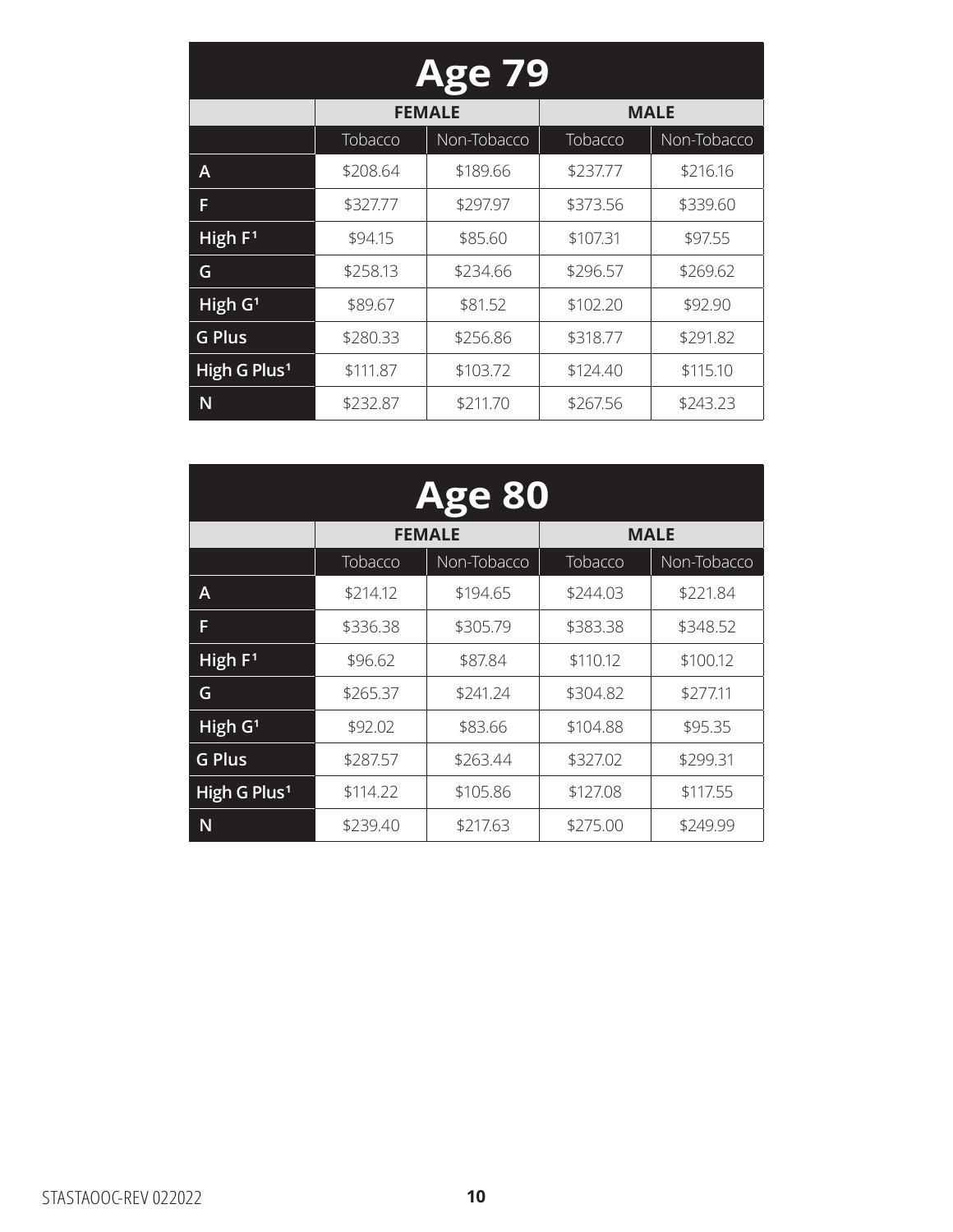| <b>Age 81</b>            |          |               |          |             |  |
|--------------------------|----------|---------------|----------|-------------|--|
|                          |          | <b>FEMALE</b> |          | <b>MALE</b> |  |
|                          | Tobacco  | Non-Tobacco   | Tobacco  | Non-Tobacco |  |
| А                        | \$219.46 | \$199.52      | \$250.12 | \$227.39    |  |
| F                        | \$344.78 | \$313.43      | \$392.96 | \$357.23    |  |
| High $F1$                | \$99.04  | \$90.04       | \$112.88 | \$102.62    |  |
| G                        | \$272.42 | \$247.65      | \$312.87 | \$284.42    |  |
| High G <sup>1</sup>      | \$94.32  | \$85.75       | \$107.50 | \$97.73     |  |
| <b>G Plus</b>            | \$294.62 | \$269.85      | \$335.07 | \$306.62    |  |
| High G Plus <sup>1</sup> | \$116.52 | \$107.95      | \$129.70 | \$119.93    |  |
| N                        | \$245.76 | \$223.42      | \$282.25 | \$256.59    |  |

| <b>Age 82</b>            |          |               |          |             |  |
|--------------------------|----------|---------------|----------|-------------|--|
|                          |          | <b>FEMALE</b> |          | <b>MALE</b> |  |
|                          | Tobacco  | Non-Tobacco   | Tobacco  | Non-Tobacco |  |
| A                        | \$224.69 | \$204.26      | \$256.07 | \$232.80    |  |
| F                        | \$352.98 | \$320.90      | \$402.30 | \$365.73    |  |
| High $F1$                | \$101.40 | \$92.18       | \$115.56 | \$105.05    |  |
| G                        | \$279.31 | \$253.91      | \$320.71 | \$291.55    |  |
| High G <sup>1</sup>      | \$96.57  | \$87.79       | \$110.06 | \$100.05    |  |
| <b>G Plus</b>            | \$301.51 | \$276.11      | \$342.91 | \$313.75    |  |
| High G Plus <sup>1</sup> | \$118.77 | \$109.99      | \$132.26 | \$122.25    |  |
| N                        | \$251.98 | \$229.07      | \$289.33 | \$263.03    |  |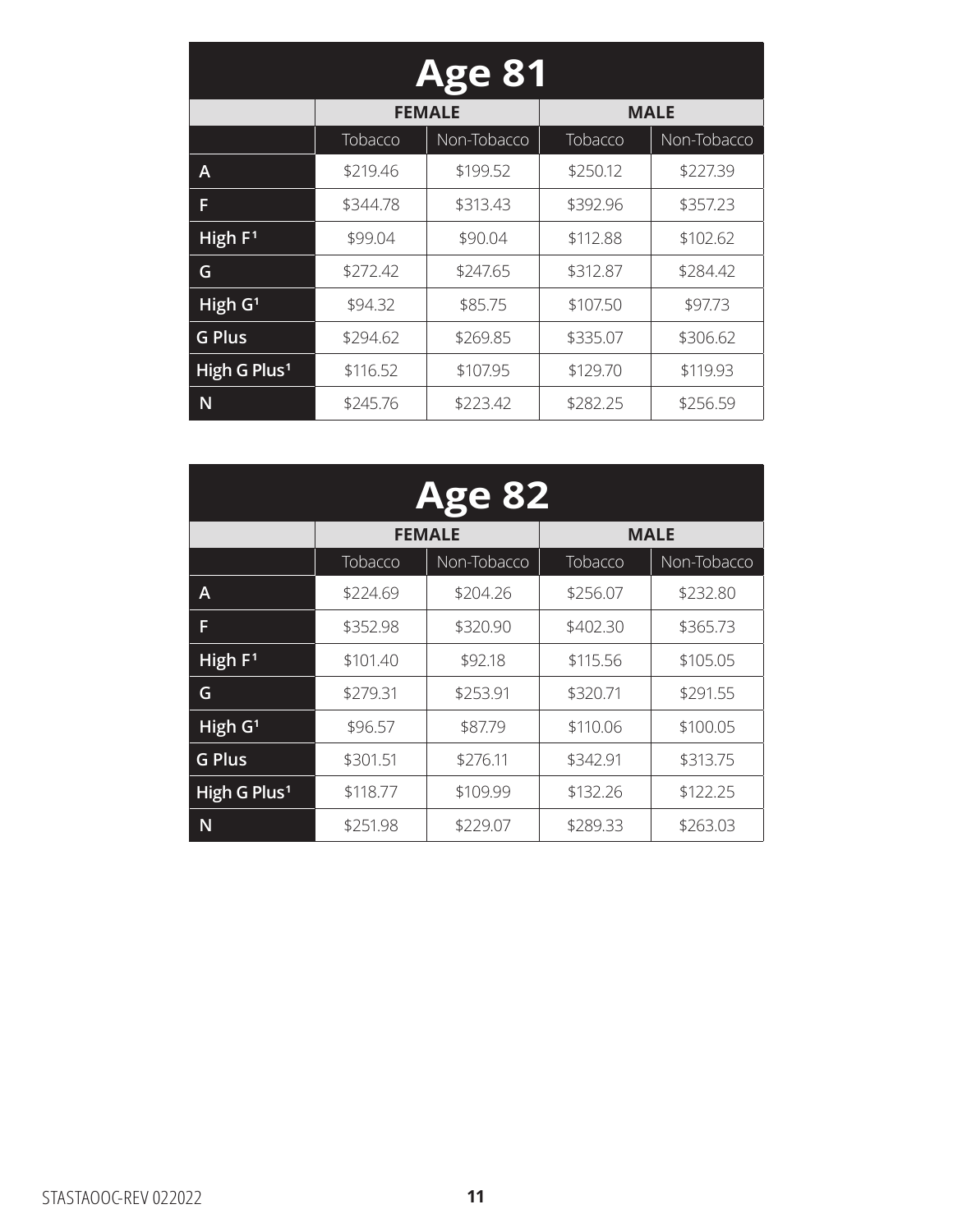| <b>Age 83</b>            |          |               |          |             |  |
|--------------------------|----------|---------------|----------|-------------|--|
|                          |          | <b>FEMALE</b> |          | <b>MALE</b> |  |
|                          | Tobacco  | Non-Tobacco   | Tobacco  | Non-Tobacco |  |
| Α                        | \$229.78 | \$208.89      | \$261.88 | \$238.08    |  |
| F                        | \$360.99 | \$328.18      | \$411.41 | \$374.01    |  |
| High $F1$                | \$103.70 | \$94.27       | \$118.19 | \$107.44    |  |
| G                        | \$286.02 | \$260.02      | \$328.37 | \$298.52    |  |
| High G <sup>1</sup>      | \$98.76  | \$89.78       | \$112.56 | \$102.32    |  |
| <b>G Plus</b>            | \$308.22 | \$282.22      | \$350.57 | \$320.72    |  |
| High G Plus <sup>1</sup> | \$120.96 | \$111.98      | \$134.76 | \$124.52    |  |
| N                        | \$258.04 | \$234.58      | \$296.24 | \$269.30    |  |

| <b>Age 84</b>            |          |               |          |             |  |
|--------------------------|----------|---------------|----------|-------------|--|
|                          |          | <b>FEMALE</b> |          | <b>MALE</b> |  |
|                          | Tobacco  | Non-Tobacco   | Tobacco  | Non-Tobacco |  |
| Α                        | \$234.74 | \$213.40      | \$267.53 | \$243.21    |  |
| F                        | \$368.77 | \$335.24      | \$420.29 | \$382.09    |  |
| High $F1$                | \$105.93 | \$96.31       | \$120.74 | \$109.76    |  |
| G                        | \$292.56 | \$265.97      | \$335.82 | \$305.29    |  |
| High G <sup>1</sup>      | \$100.89 | \$91.72       | \$114.99 | \$327.49    |  |
| <b>G Plus</b>            | \$314.76 | \$288.17      | \$358.02 | \$104.53    |  |
| High G Plus <sup>1</sup> | \$123.09 | \$113.92      | \$137.19 | \$126.73    |  |
| N                        | \$263.94 | \$239.95      | \$302.97 | \$275.42    |  |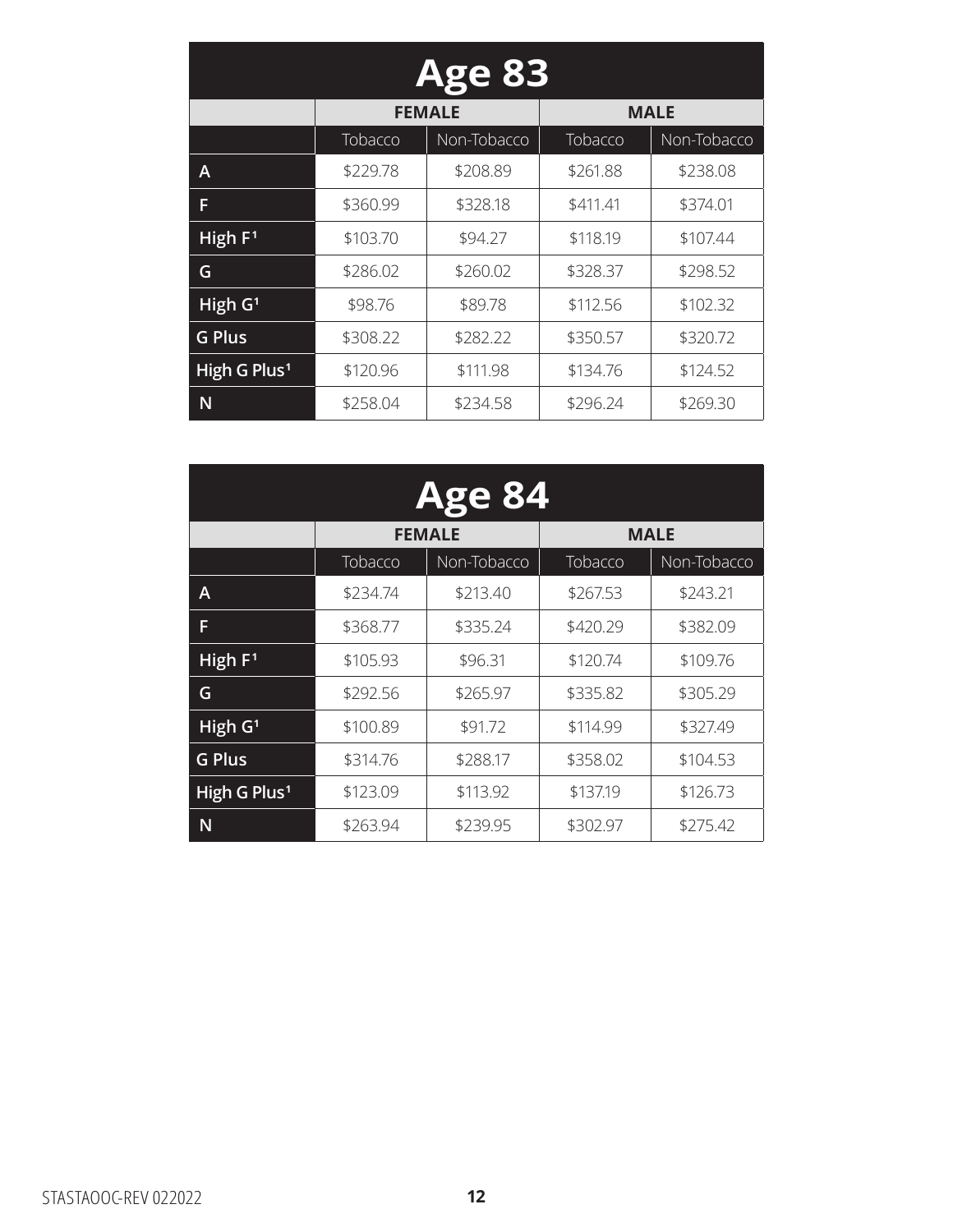| <b>Age 85</b>            |                |               |          |             |  |
|--------------------------|----------------|---------------|----------|-------------|--|
|                          |                | <b>FEMALE</b> |          | <b>MALE</b> |  |
|                          | <b>Tobacco</b> | Non-Tobacco   | Tobacco  | Non-Tobacco |  |
| Α                        | \$239.56       | \$217.79      | \$273.03 | \$248.22    |  |
| F                        | \$376.36       | \$342.16      | \$428.93 | \$389.95    |  |
| High $F1$                | \$108.11       | \$98.29       | \$123.22 | \$112.01    |  |
| G                        | \$298.94       | \$271.76      | \$343.08 | \$311.89    |  |
| High G <sup>1</sup>      | \$102.96       | \$93.61       | \$117.35 | \$106.68    |  |
| <b>G Plus</b>            | \$321.14       | \$293.96      | \$365.28 | \$334.09    |  |
| High G Plus <sup>1</sup> | \$125.16       | \$115.81      | \$139.55 | \$128.88    |  |
| N                        | \$269.68       | \$245.16      | \$309.51 | \$281.38    |  |

| <b>Age 86</b>                     |          |               |          |             |  |
|-----------------------------------|----------|---------------|----------|-------------|--|
|                                   |          | <b>FEMALE</b> |          | <b>MALE</b> |  |
|                                   | Tobacco  | Non-Tobacco   | Tobacco  | Non-Tobacco |  |
| A                                 | \$244.27 | \$222.05      | \$278.40 | \$253.08    |  |
| F                                 | \$383.74 | \$348.85      | \$437.36 | \$397.59    |  |
| High $F1$                         | \$110.24 | \$100.22      | \$125.63 | \$114.21    |  |
| G                                 | \$305.13 | \$277.39      | \$350.14 | \$318.31    |  |
| $\overline{H}$ igh G <sup>1</sup> | \$104.99 | \$95.45       | \$119.65 | \$108.77    |  |
| <b>G Plus</b>                     | \$327.33 | \$299.59      | \$372.34 | \$340.51    |  |
| High G Plus <sup>1</sup>          | \$127.19 | \$117.65      | \$141.85 | \$130.97    |  |
| N                                 | \$275.28 | \$250.25      | \$315.88 | \$287.16    |  |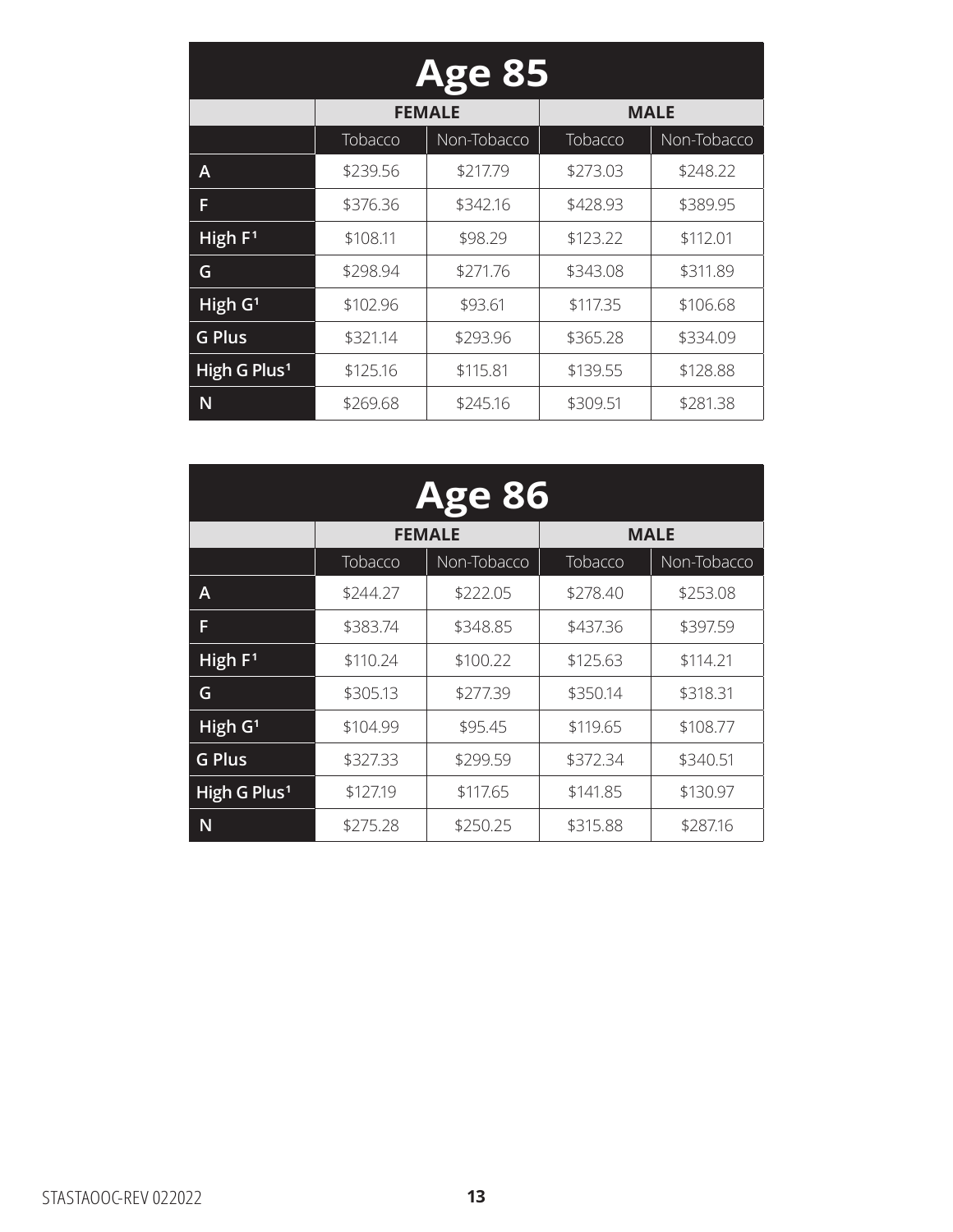| <b>Age 87</b>            |          |               |          |             |  |
|--------------------------|----------|---------------|----------|-------------|--|
|                          |          | <b>FEMALE</b> |          | <b>MALE</b> |  |
|                          | Tobacco  | Non-Tobacco   | Tobacco  | Non-Tobacco |  |
| А                        | \$248.84 | \$226.21      | \$283.59 | \$257.82    |  |
| F                        | \$390.93 | \$355.39      | \$445.54 | \$405.03    |  |
| High $F1$                | \$112.30 | \$102.09      | \$127.97 | \$116.35    |  |
| G                        | \$311.16 | \$282.87      | \$357.01 | \$324.56    |  |
| High G <sup>1</sup>      | \$106.95 | \$97.23       | \$121.88 | \$110.81    |  |
| <b>G Plus</b>            | \$333.36 | \$305.07      | \$379.21 | \$346.76    |  |
| High G Plus <sup>1</sup> | \$129.15 | \$119.43      | \$144.08 | \$133.01    |  |
| N                        | \$280.71 | \$255.19      | \$322.08 | \$292.80    |  |

| <b>Age 88</b>            |          |               |          |             |  |
|--------------------------|----------|---------------|----------|-------------|--|
|                          |          | <b>FEMALE</b> |          | <b>MALE</b> |  |
|                          | Tobacco  | Non-Tobacco   | Tobacco  | Non-Tobacco |  |
| A                        | \$253.27 | \$230.24      | \$288.66 | \$262.42    |  |
| F                        | \$397.89 | \$361.72      | \$453.47 | \$412.25    |  |
| High $F1$                | \$114.29 | \$103.91      | \$130.26 | \$118.42    |  |
| G                        | \$317.01 | \$288.19      | \$363.68 | \$330.62    |  |
| High G <sup>1</sup>      | \$108.85 | \$98.96       | \$124.06 | \$112.78    |  |
| <b>G Plus</b>            | \$339.21 | \$310.39      | \$385.88 | \$352.82    |  |
| High G Plus <sup>1</sup> | \$131.05 | \$121.16      | \$146.26 | \$134.98    |  |
| N                        | \$285.99 | \$259.99      | \$328.09 | \$298.27    |  |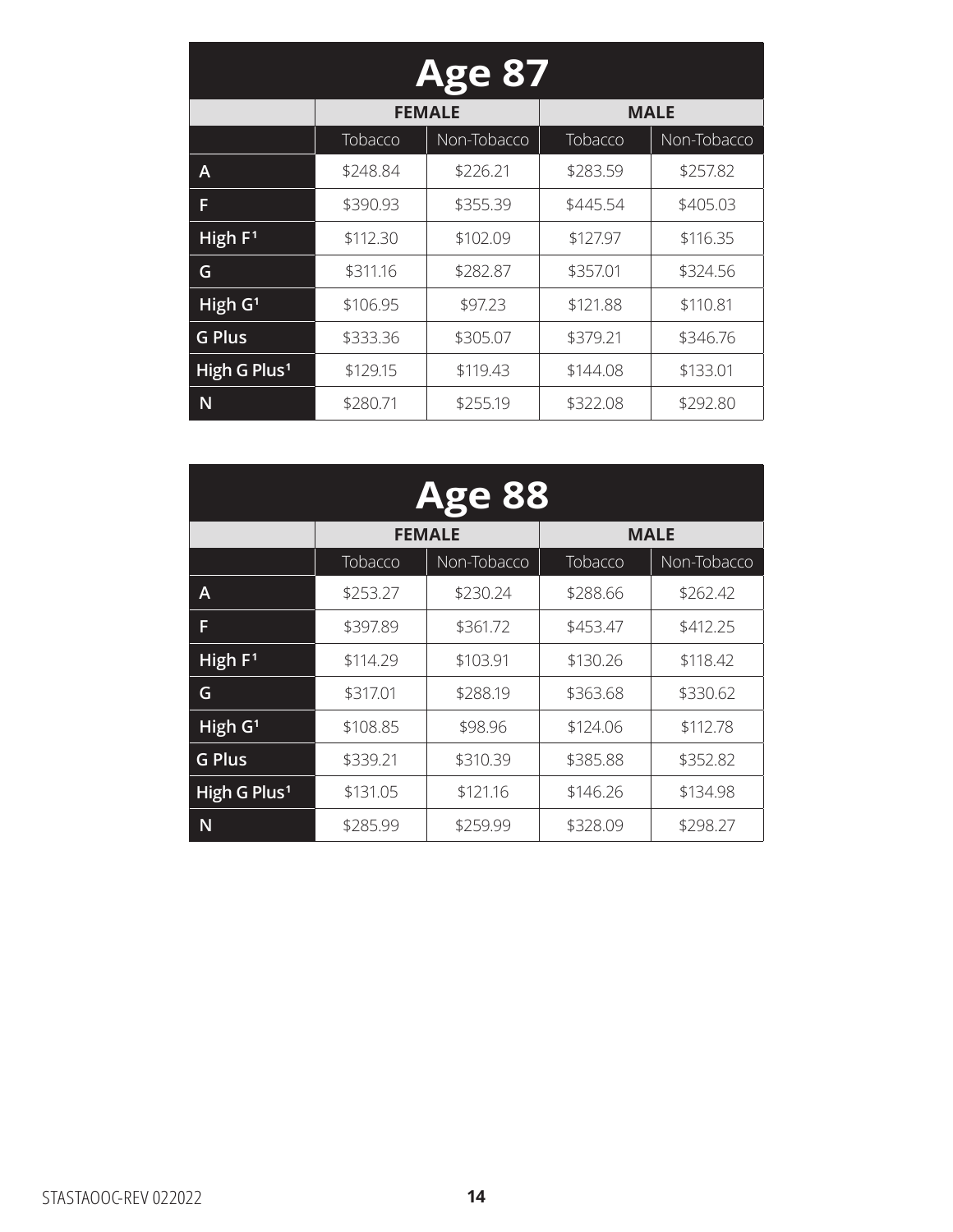| <b>Age 89</b>            |          |               |          |             |  |
|--------------------------|----------|---------------|----------|-------------|--|
|                          |          | <b>FEMALE</b> |          | <b>MALE</b> |  |
|                          | Tobacco  | Non-Tobacco   | Tobacco  | Non-Tobacco |  |
| А                        | \$257.58 | \$234.16      | \$293.56 | \$266.87    |  |
| F                        | \$404.66 | \$367.87      | \$461.19 | \$419.26    |  |
| High $F1$                | \$116.24 | \$105.67      | \$132.48 | \$120.44    |  |
| G                        | \$322.69 | \$293.36      | \$370.16 | \$336.50    |  |
| High G <sup>1</sup>      | \$110.70 | \$100.64      | \$126.17 | \$114.70    |  |
| <b>G Plus</b>            | \$344.89 | \$315.56      | \$392.36 | \$358.70    |  |
| High G Plus <sup>1</sup> | \$132.90 | \$122.84      | \$148.37 | \$136.90    |  |
| N                        | \$291.11 | \$264.65      | \$333.94 | \$303.58    |  |

| <b>Age 90</b>            |          |               |          |             |  |
|--------------------------|----------|---------------|----------|-------------|--|
|                          |          | <b>FEMALE</b> |          | <b>MALE</b> |  |
|                          | Tobacco  | Non-Tobacco   | Tobacco  | Non-Tobacco |  |
| A                        | \$261.75 | \$237.95      | \$298.33 | \$271.20    |  |
| F                        | \$411.22 | \$373.83      | \$468.67 | \$426.06    |  |
| High $F1$                | \$118.13 | \$107.38      | \$134.63 | \$122.39    |  |
| G                        | \$328.20 | \$298.36      | \$376.44 | \$342.22    |  |
| High G <sup>1</sup>      | \$112.50 | \$102.27      | \$128.22 | \$116.56    |  |
| <b>G Plus</b>            | \$350.40 | \$320.56      | \$398.64 | \$364.42    |  |
| High G Plus <sup>1</sup> | \$134.70 | \$124.47      | \$150.42 | \$138.76    |  |
| N                        | \$296.09 | \$269.17      | \$339.60 | \$308.73    |  |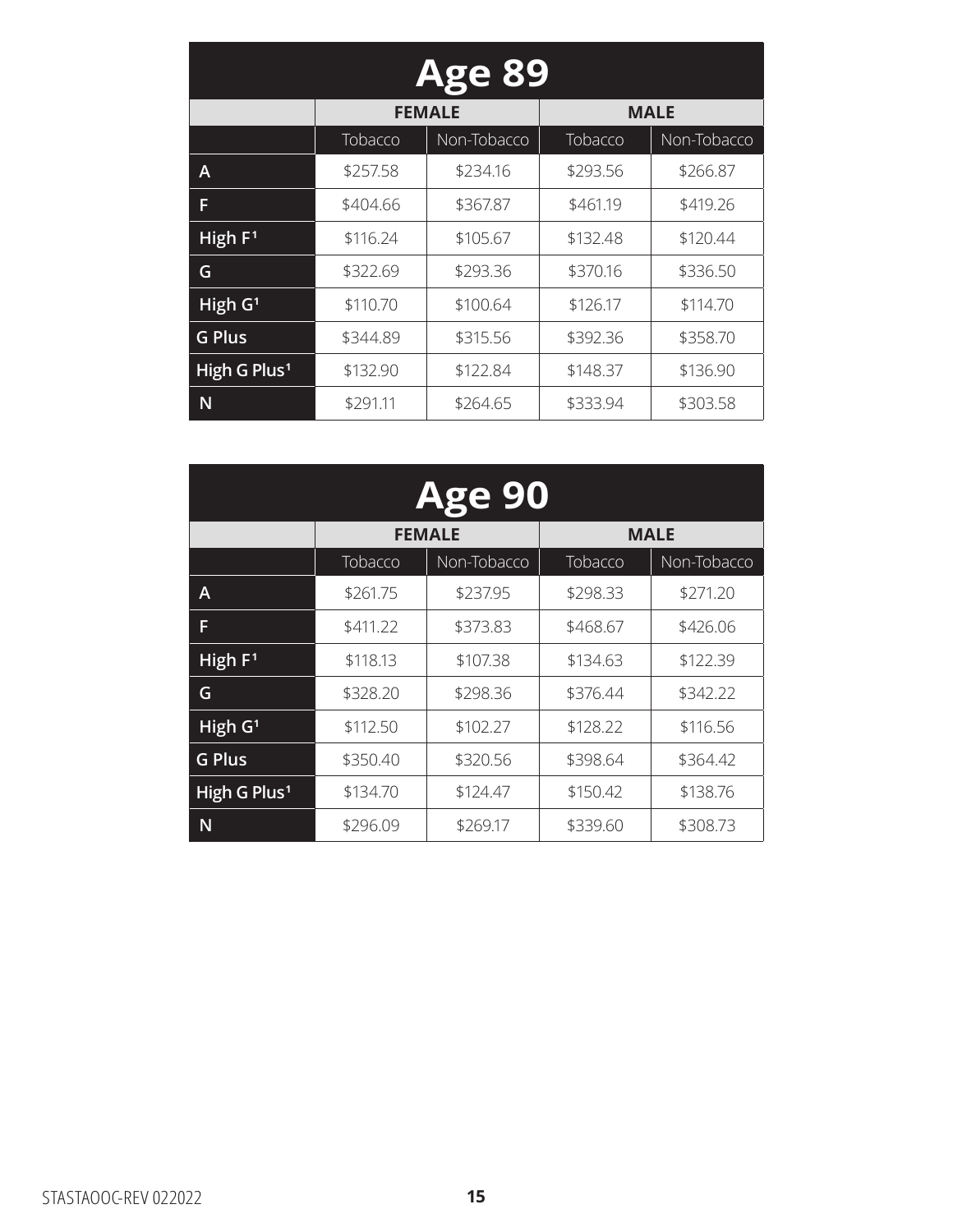| <b>Age 91</b>            |          |               |          |             |  |
|--------------------------|----------|---------------|----------|-------------|--|
|                          |          | <b>FEMALE</b> |          | <b>MALE</b> |  |
|                          | Tobacco  | Non-Tobacco   | Tobacco  | Non-Tobacco |  |
| А                        | \$265.80 | \$241.64      | \$302.94 | \$275.39    |  |
| F                        | \$417.58 | \$379.61      | \$475.90 | \$432.64    |  |
| High $F1$                | \$119.95 | \$109.05      | \$136.71 | \$124.29    |  |
| G                        | \$333.53 | \$303.21      | \$382.52 | \$347.74    |  |
| High G <sup>1</sup>      | \$114.24 | \$103.86      | \$130.20 | \$118.37    |  |
| <b>G Plus</b>            | \$355.73 | \$325.41      | \$404.72 | \$369.94    |  |
| High G Plus <sup>1</sup> | \$136.44 | \$126.06      | \$152.40 | \$140.57    |  |
| N                        | \$300.90 | \$273.55      | \$345.08 | \$313.72    |  |

| <b>Age 92</b>            |          |               |          |             |  |
|--------------------------|----------|---------------|----------|-------------|--|
|                          |          | <b>FEMALE</b> |          | <b>MALE</b> |  |
|                          | Tobacco  | Non-Tobacco   | Tobacco  | Non-Tobacco |  |
| Α                        | \$269.71 | \$245.20      | \$307.39 | \$279.45    |  |
| F                        | \$423.72 | \$385.20      | \$482.92 | \$439.02    |  |
| High $F1$                | \$121.72 | \$110.66      | \$138.73 | \$126.12    |  |
| G                        | \$338.70 | \$307.91      | \$388.40 | \$353.09    |  |
| High G <sup>1</sup>      | \$115.92 | \$105.39      | \$132.12 | \$120.11    |  |
| <b>G Plus</b>            | \$360.90 | \$330.11      | \$410.60 | \$375.29    |  |
| High G Plus <sup>1</sup> | \$138.12 | \$127.59      | \$154.32 | \$142.31    |  |
| N                        | \$305.56 | \$277.78      | \$350.40 | \$318.54    |  |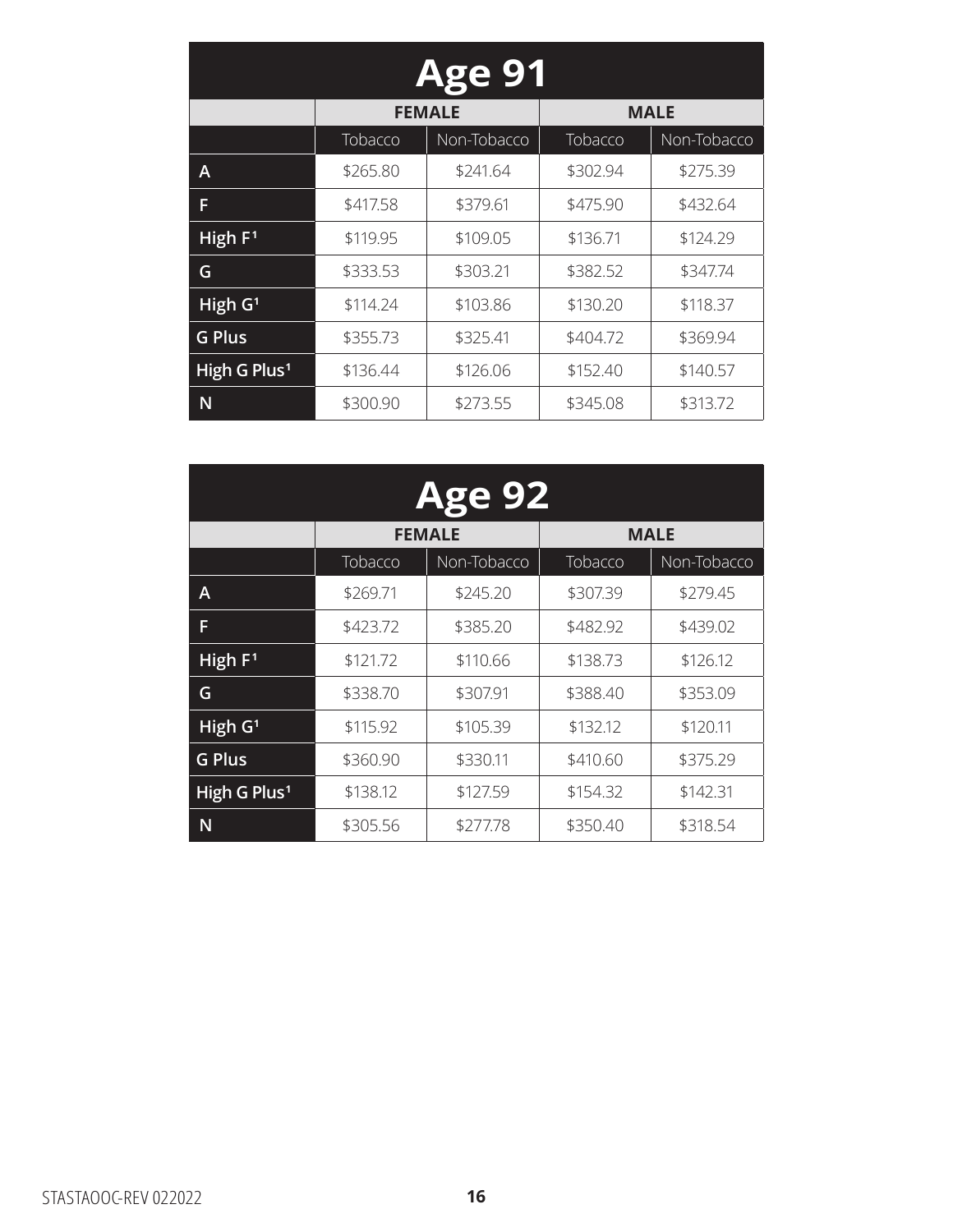| <b>Age 93</b>            |          |               |          |             |  |
|--------------------------|----------|---------------|----------|-------------|--|
|                          |          | <b>FEMALE</b> |          | <b>MALE</b> |  |
|                          | Tobacco  | Non-Tobacco   | Tobacco  | Non-Tobacco |  |
| Α                        | \$273.49 | \$248.64      | \$311.71 | \$283.36    |  |
| F                        | \$429.66 | \$390.60      | \$489.70 | \$445.17    |  |
| High $F1$                | \$123.43 | \$112.20      | \$140.67 | \$127.88    |  |
| G                        | \$343.69 | \$312.45      | \$394.09 | \$358.26    |  |
| High G <sup>1</sup>      | \$117.55 | \$106.86      | \$133.97 | \$121.79    |  |
| <b>G Plus</b>            | \$365.89 | \$334.65      | \$416.29 | \$380.46    |  |
| High G Plus <sup>1</sup> | \$139.75 | \$129.06      | \$156.17 | \$143.99    |  |
| N                        | \$310.07 | \$281.87      | \$355.53 | \$323.21    |  |

| <b>Age 94</b>            |          |               |          |             |  |
|--------------------------|----------|---------------|----------|-------------|--|
|                          |          | <b>FEMALE</b> |          | <b>MALE</b> |  |
|                          | Tobacco  | Non-Tobacco   | Tobacco  | Non-Tobacco |  |
| Α                        | \$277.15 | \$251.96      | \$315.87 | \$287.15    |  |
| F                        | \$435.41 | \$395.82      | \$496.23 | \$451.12    |  |
| High $F1$                | \$125.08 | \$113.70      | \$142.56 | \$129.59    |  |
| G                        | \$348.51 | \$316.83      | \$399.58 | \$363.26    |  |
| High G <sup>1</sup>      | \$119.12 | \$108.29      | \$135.77 | \$123.42    |  |
| <b>G Plus</b>            | \$370.71 | \$339.03      | \$421.78 | \$385.46    |  |
| High G Plus <sup>1</sup> | \$141.32 | \$130.49      | \$157.97 | \$145.62    |  |
| N                        | \$314.41 | \$285.83      | \$360.49 | \$327.72    |  |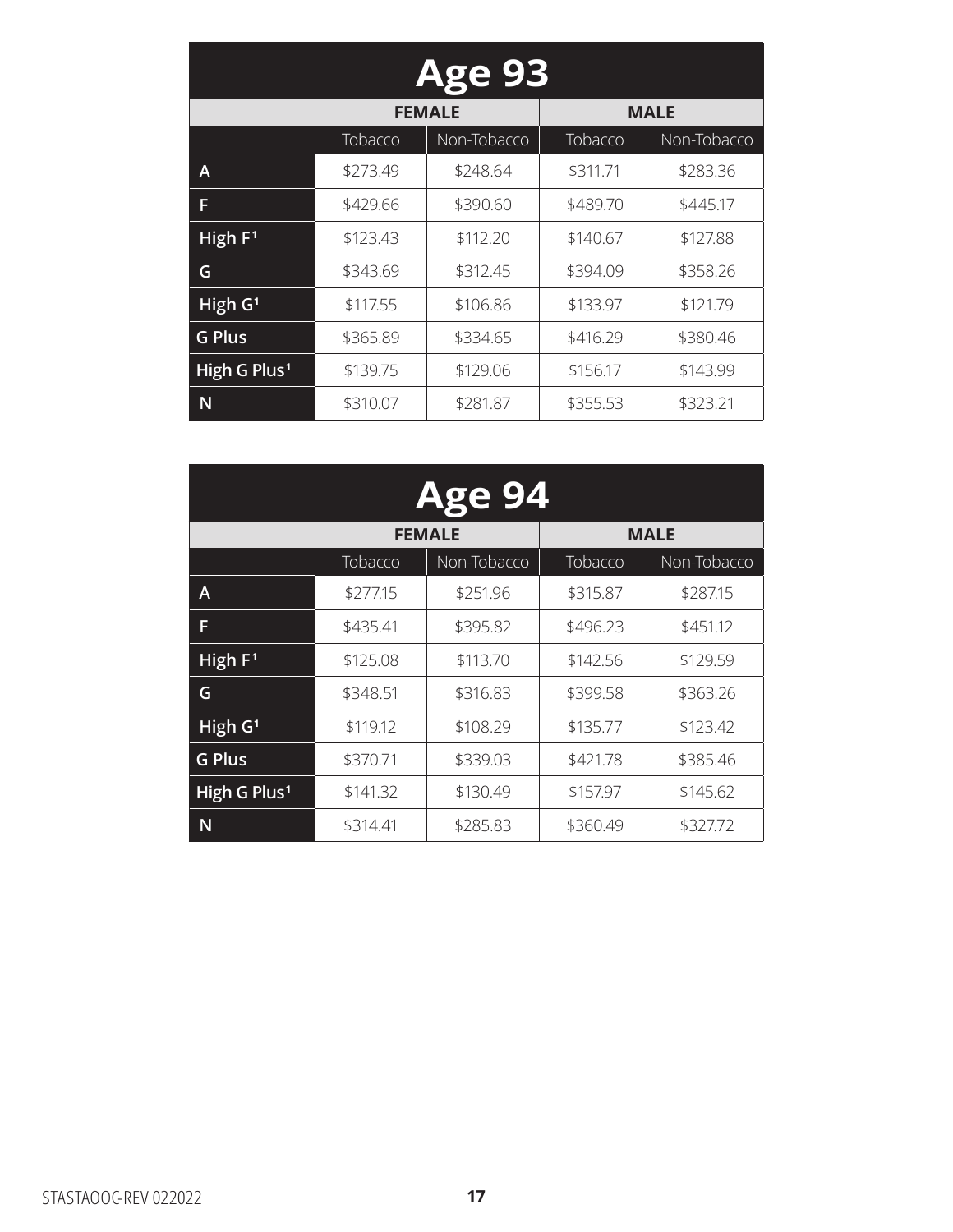| <b>Age 95</b>            |          |               |          |             |  |
|--------------------------|----------|---------------|----------|-------------|--|
|                          |          | <b>FEMALE</b> |          | <b>MALE</b> |  |
|                          | Tobacco  | Non-Tobacco   | Tobacco  | Non-Tobacco |  |
| А                        | \$280.68 | \$255.16      | \$319.88 | \$290.81    |  |
| F                        | \$440.95 | \$400.86      | \$502.54 | \$456.85    |  |
| High $F1$                | \$126.66 | \$115.14      | \$144.36 | \$131.24    |  |
| G                        | \$353.16 | \$321.05      | \$404.88 | \$368.07    |  |
| High G <sup>1</sup>      | \$120.63 | \$109.66      | \$137.49 | \$124.99    |  |
| <b>G Plus</b>            | \$375.36 | \$343.25      | \$427.08 | \$390.27    |  |
| High G Plus <sup>1</sup> | \$142.83 | \$131.86      | \$159.69 | \$147.19    |  |
| N                        | \$318.60 | \$289.64      | \$365.26 | \$332.05    |  |

| <b>Age 96</b>            |          |               |          |             |  |
|--------------------------|----------|---------------|----------|-------------|--|
|                          |          | <b>FEMALE</b> |          | <b>MALE</b> |  |
|                          | Tobacco  | Non-Tobacco   | Tobacco  | Non-Tobacco |  |
| A                        | \$284.07 | \$258.24      | \$323.75 | \$294.33    |  |
| F                        | \$446.27 | \$405.70      | \$508.61 | \$462.37    |  |
| High $F1$                | \$128.19 | \$116.55      | \$146.11 | \$132.81    |  |
| G                        | \$357.63 | \$325.12      | \$409.97 | \$372.71    |  |
| High G <sup>1</sup>      | \$122.09 | \$111.00      | \$139.15 | \$126.49    |  |
| <b>G Plus</b>            | \$379.83 | \$347.32      | \$432.17 | \$394.91    |  |
| High G Plus <sup>1</sup> | \$144.29 | \$133.20      | \$161.35 | \$148.69    |  |
| N                        | \$322.63 | \$293.31      | \$369.86 | \$336.24    |  |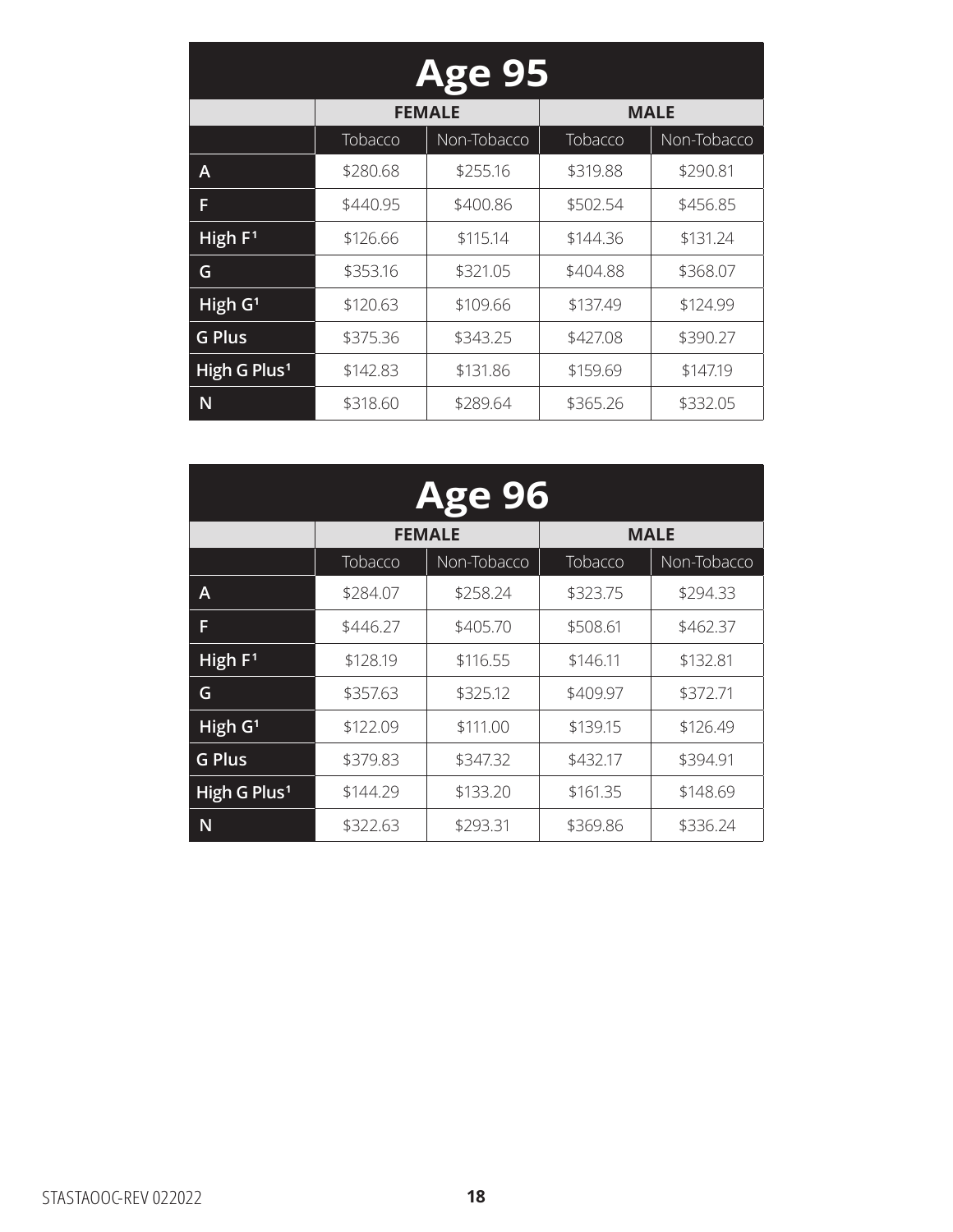| <b>Age 97</b>            |          |               |          |             |  |
|--------------------------|----------|---------------|----------|-------------|--|
|                          |          | <b>FEMALE</b> |          | <b>MALE</b> |  |
|                          | Tobacco  | Non-Tobacco   | Tobacco  | Non-Tobacco |  |
| А                        | \$287.32 | \$261.21      | \$327.46 | \$297.70    |  |
| F                        | \$451.40 | \$410.36      | \$514.45 | \$467.69    |  |
| High $F1$                | \$129.66 | \$117.88      | \$147.78 | \$134.35    |  |
| G                        | \$361.94 | \$329.03      | \$414.88 | \$377.16    |  |
| High G <sup>1</sup>      | \$123.49 | \$112.27      | \$140.74 | \$127.95    |  |
| <b>G Plus</b>            | \$384.14 | \$351.23      | \$437.08 | \$399.36    |  |
| High G Plus <sup>1</sup> | \$145.69 | \$134.47      | \$162.94 | \$150.15    |  |
| N                        | \$326.52 | \$296.84      | \$374.28 | \$340.26    |  |

| <b>Age 98</b>            |          |               |          |             |  |
|--------------------------|----------|---------------|----------|-------------|--|
|                          |          | <b>FEMALE</b> |          | <b>MALE</b> |  |
|                          | Tobacco  | Non-Tobacco   | Tobacco  | Non-Tobacco |  |
| Α                        | \$290.45 | \$264.05      | \$331.03 | \$300.94    |  |
| F                        | \$456.32 | \$414.83      | \$520.06 | \$472.78    |  |
| High $F1$                | \$131.07 | \$119.16      | \$149.39 | \$135.82    |  |
| G                        | \$366.06 | \$332.79      | \$419.59 | \$381.44    |  |
| High G <sup>1</sup>      | \$124.83 | \$113.49      | \$142.28 | \$129.35    |  |
| <b>G Plus</b>            | \$388.26 | \$354.99      | \$441.79 | \$403.64    |  |
| High G Plus <sup>1</sup> | \$147.03 | \$135.69      | \$164.48 | \$151.55    |  |
| N                        | \$330.25 | \$300.23      | \$378.54 | \$344.12    |  |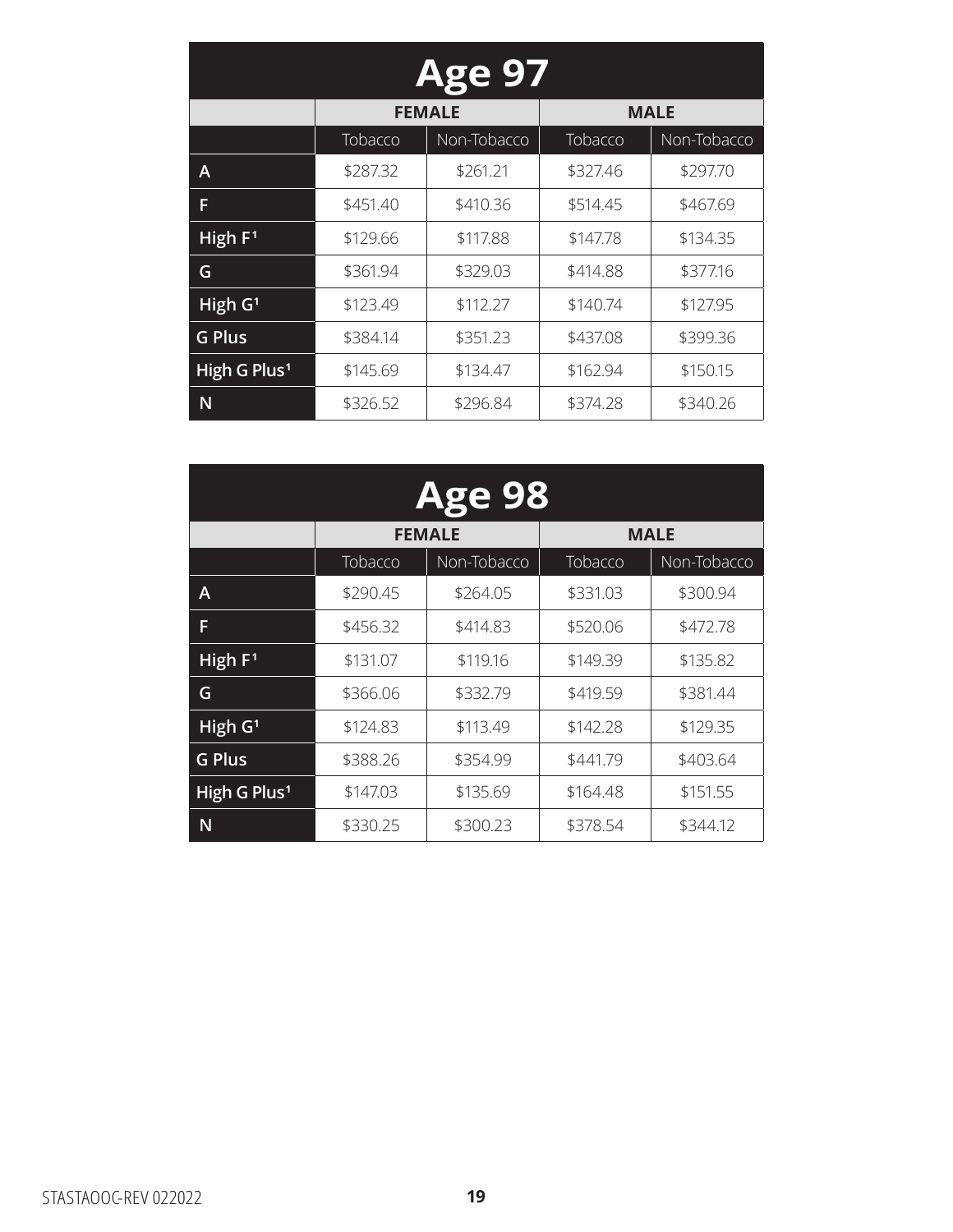| <b>Age 99</b>            |          |               |          |             |
|--------------------------|----------|---------------|----------|-------------|
|                          |          | <b>FEMALE</b> |          | <b>MALE</b> |
|                          | Tobacco  | Non-Tobacco   | Tobacco  | Non-Tobacco |
| Α                        | \$293.46 | \$266.78      | \$334.46 | \$304.05    |
| F                        | \$461.03 | \$419.11      | \$525.43 | \$477.66    |
| High $F1$                | \$132.44 | \$120.39      | \$150.94 | \$137.21    |
| G                        | \$370.02 | \$336.38      | \$424.10 | \$385.55    |
| High G <sup>1</sup>      | \$126.13 | \$114.66      | \$143.75 | \$130.68    |
| <b>G Plus</b>            | \$392.22 | \$358.58      | \$446.30 | \$407.75    |
| High G Plus <sup>1</sup> | \$148.33 | \$136.86      | \$165.95 | \$152.88    |
| N                        | \$333.82 | \$303.47      | \$382.60 | \$347.82    |

| <b>Age 100+</b>          |          |               |          |             |
|--------------------------|----------|---------------|----------|-------------|
|                          |          | <b>FEMALE</b> |          | <b>MALE</b> |
|                          | Tobacco  | Non-Tobacco   | Tobacco  | Non-Tobacco |
| A                        | \$296.33 | \$269.40      | \$337.73 | \$307.02    |
| F                        | \$465.55 | \$423.22      | \$530.57 | \$482.34    |
| High F <sup>1</sup>      | \$133.74 | \$121.57      | \$152.41 | \$138.55    |
| G                        | \$373.81 | \$339.82      | \$428.41 | \$389.47    |
| $\overline{High}$ $G1$   | \$127.37 | \$115.78      | \$145.15 | \$131.95    |
| <b>G Plus</b>            | \$396.01 | \$362.02      | \$450.61 | \$411.67    |
| High G Plus <sup>1</sup> | \$149.57 | \$137.98      | \$167.35 | \$154.15    |
| N                        | \$337.23 | \$306.58      | \$386.49 | \$351.36    |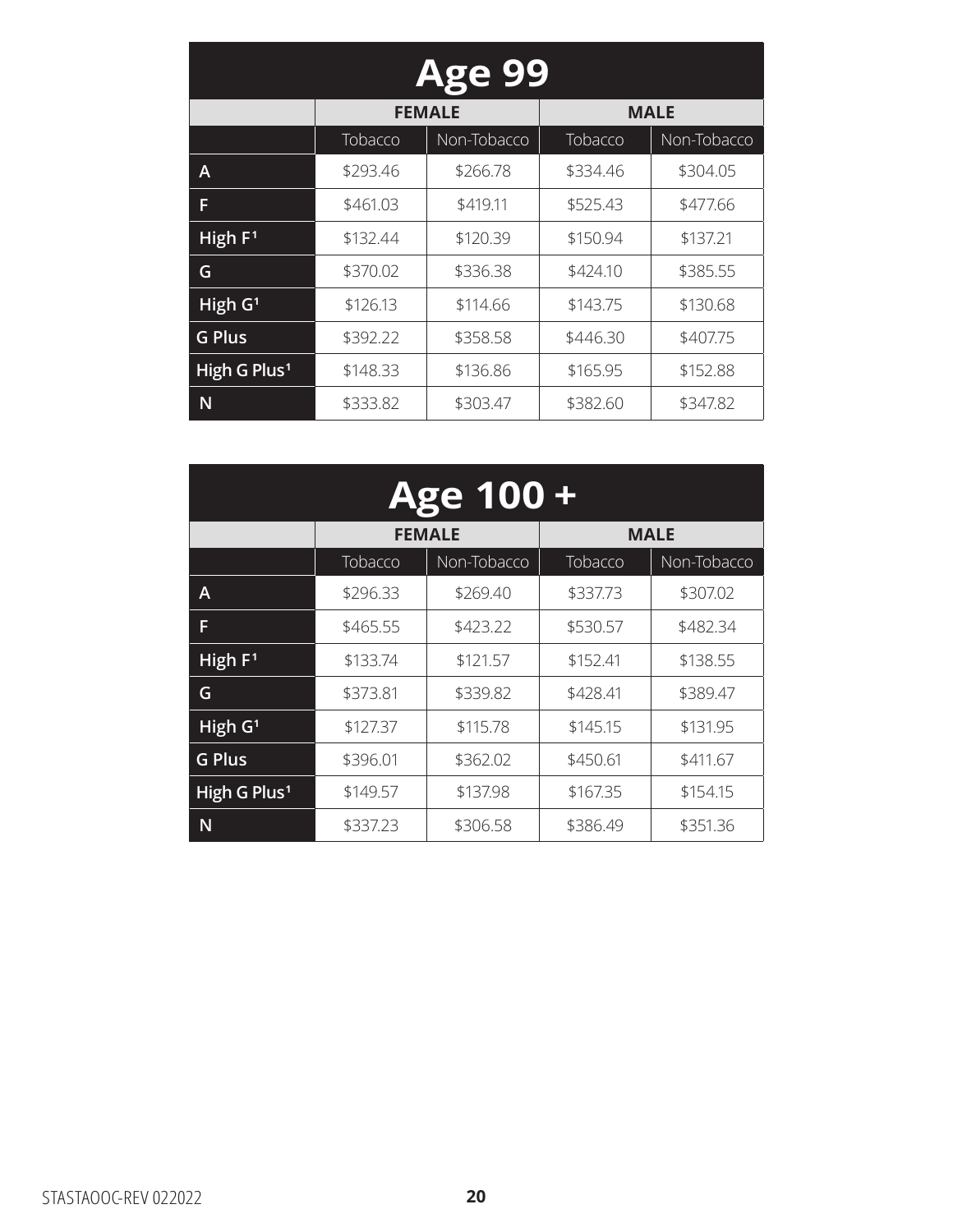You have the option to purchase any of the Medicare Supplement benefit plans shown on the front cover in white as Standard Plans.

#### **PREMIUM INFORMATION**

Blue Cross and Blue Shield of Illinois can only raise your premium if we raise the premium for all policies like yours in the state. We will not change your premium or cancel your policy because of poor health. Premiums change at age 65 and every year thereafter up to age 100. If your premium changes, you will be notified at least 30 days in advance.

#### **Gender**

One factor that will determine your premium is your gender. When completing the application, you will need to make a gender selection.

#### **Tobacco User**

A Tobacco User is a person who is permitted under state and federal law to legally use Tobacco, with Tobacco use (other than religious or ceremonial use of Tobacco) occurring on average of four or more times per week that last occurred within the past six months. Tobacco products include but are not limited to: cigarettes, cigars, smokeless tobacco products, electronic cigarettes, dissolvable tobacco products, and vaping.

If you meet the definition of a Tobacco User, you may pay a higher premium for your health coverage.

#### **PREMIUM DISCOUNTS**

BCBSIL Medicare Supplement premium discounts may be available. Eligibility criteria are described below. If you are eligible for a discount, the discount will be applied to your next bill and remain in effect as long as you are enrolled in your BCBSIL Medicare Supplement plan.

Discounts cannot be combined; only one type of discount per member permitted. The percentage discount is the same for each type of discount.

#### **Household Discount**

You may be eligible for a discount if You and at least one or more other persons reside in the same household and both of you are enrolled in a BCBSIL Medicare Supplement policy. Applies to BCBSIL Medicare Supplement policies issued with an effective date on or after May 1, 2019.

#### **Continue with Blue Discount**

You may be eligible for a discount if you were enrolled in commercial group or individual coverage with a Blue Cross and Blue Shield Plan issued in Illinois, Montana, New Mexico, Oklahoma, or Texas and that coverage was within one year of your BCBSIL Medicare Supplement policy becoming effective. Applies to BCBSIL Medicare Supplement policies issued with an effective date on or after April 1, 2022.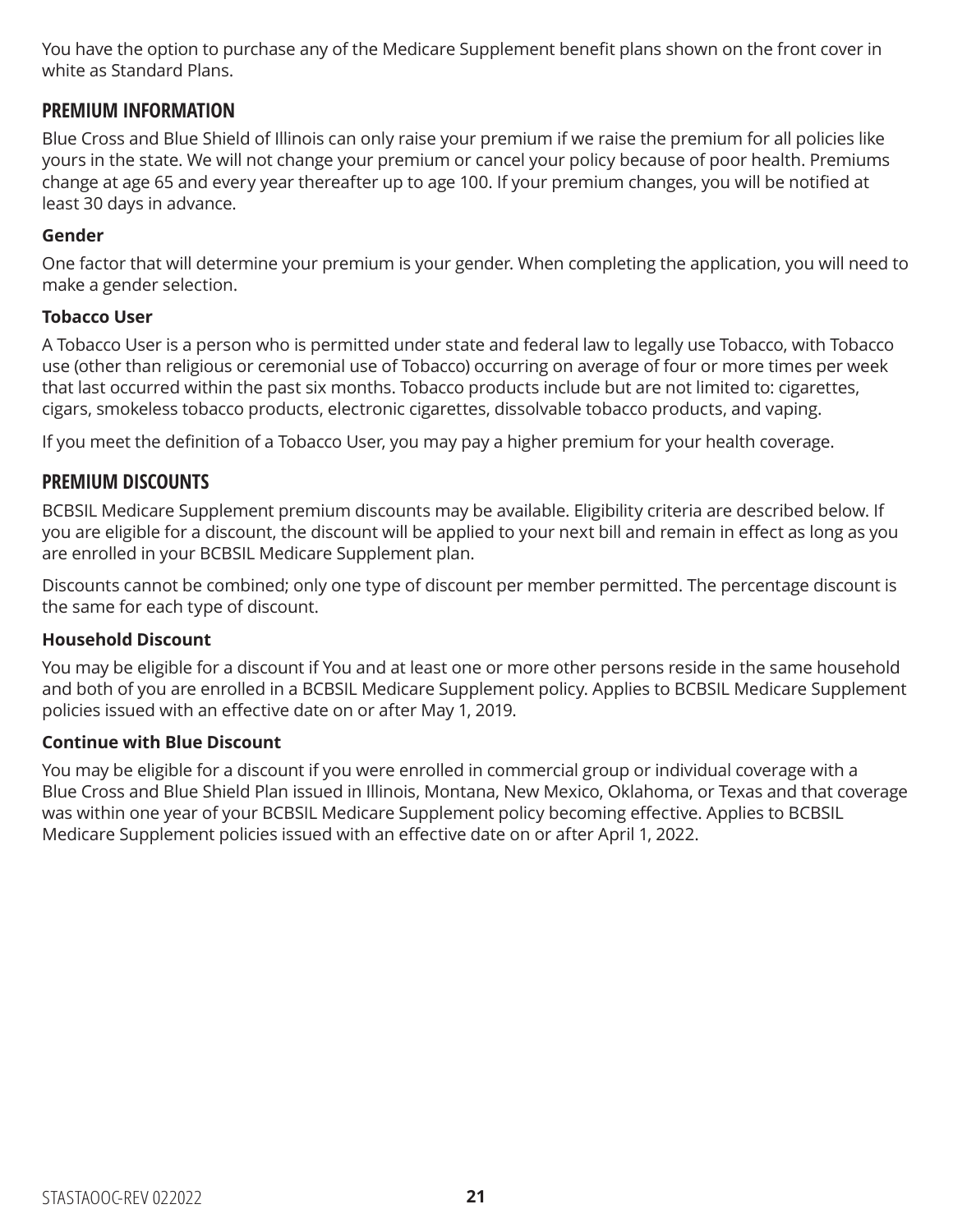### **DISCLOSURES**

Use this outline to compare benefits and premiums among policies.

### **READ YOUR POLICY VERY CAREFULLY**

This is only an outline describing your policy's most important features. The policy is your insurance contract. You must read the policy itself to understand all of the rights and duties of both you and your insurance company.

### **RIGHT TO RETURN YOUR POLICY**

If you find that you are not satisfied with your policy, you may return it to **Blue Medicare Supplement c/o Member Services, P.O. Box 3388** 

**Scranton, PA 18505**. If you send the policy back to us within 30 days after you receive it, we will treat the policy as if it had never been issued and will return all of your payments.

#### **POLICY REPLACEMENT**

If you are replacing another health insurance policy, do NOT cancel it until you have actually received your new policy and are sure you want to keep it.

#### **NOTICE**

This policy may not fully cover all of your medical costs. Neither Blue Cross and Blue Shield of Illinois nor its agents are connected with Medicare. This Outline of Coverage does not give you all the details of Medicare coverage. Contact your local Social Security Office or consult "Medicare & You" for more details.

#### **COMPLETE ANSWERS ARE VERY IMPORTANT**

Review the application carefully before you sign it. Be certain that all information has been properly recorded.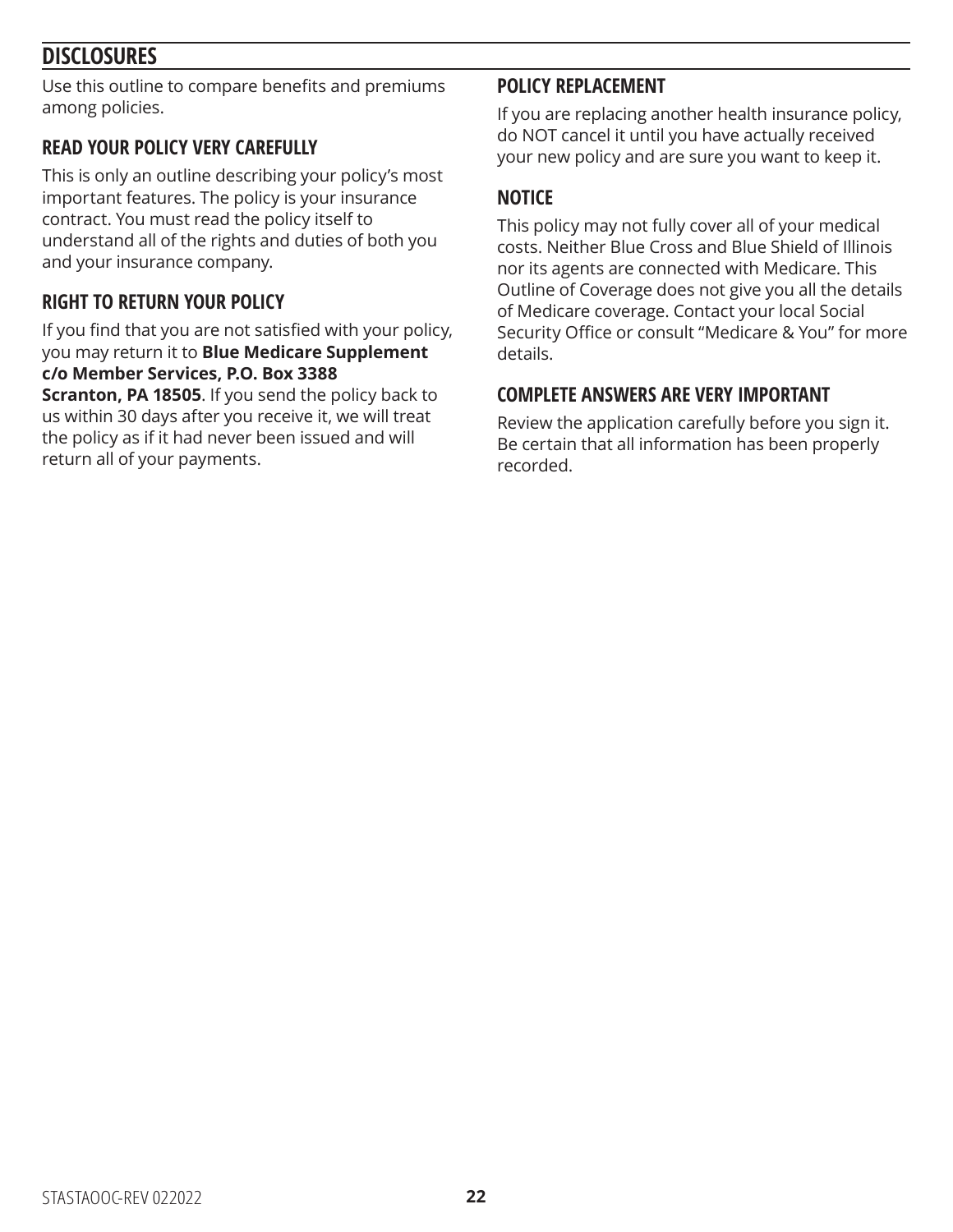## **Plan A**

#### **MEDICARE (PART A) — HOSPITAL SERVICES — PER BENEFIT PERIOD**

| <b>Services</b>                                                                                                                                                                                                                                    | <b>Medicare Pays</b>                                                                                    | <b>Plan A Pays</b>                     | <b>You Pay</b>                 |
|----------------------------------------------------------------------------------------------------------------------------------------------------------------------------------------------------------------------------------------------------|---------------------------------------------------------------------------------------------------------|----------------------------------------|--------------------------------|
| Hospitalization <sup>4</sup><br>Semiprivate room and board, general<br>nursing, and miscellaneous services<br>and supplies                                                                                                                         |                                                                                                         |                                        |                                |
| First 60 days                                                                                                                                                                                                                                      | All but \$1,556                                                                                         | \$0                                    | \$1,556<br>(Part A deductible) |
| 61st through 90th day                                                                                                                                                                                                                              | All but \$389 a day                                                                                     | \$389 a day                            | \$0                            |
| 91st day and after:                                                                                                                                                                                                                                |                                                                                                         |                                        |                                |
| - While using 60 Lifetime Reserve days                                                                                                                                                                                                             | All but \$778 a day                                                                                     | \$778 a day                            | \$0                            |
| - Additional 365 days once Lifetime Reserve<br>days are used                                                                                                                                                                                       | \$0                                                                                                     | 100% of Medicare-<br>eligible expenses | \$0 <sup>5</sup>               |
| Beyond the additional 365 days                                                                                                                                                                                                                     | \$0                                                                                                     | \$0                                    | All costs                      |
| <b>Skilled Nursing Facility Care<sup>4</sup></b><br>You must meet Medicare's requirements,<br>including having been in a hospital for<br>at least 3 days and entered a Medicare-<br>approved facility within 30 days after leaving<br>the hospital |                                                                                                         |                                        |                                |
| First 20 days                                                                                                                                                                                                                                      | All approved amounts                                                                                    | \$0                                    | \$0                            |
| 21st through 100th day                                                                                                                                                                                                                             | All but \$194.50 a day                                                                                  | \$0                                    | Up to \$194.50 a day           |
| 101st day and after                                                                                                                                                                                                                                | \$0                                                                                                     | \$0                                    | All costs                      |
| <b>Blood</b>                                                                                                                                                                                                                                       |                                                                                                         |                                        |                                |
| First 3 pints                                                                                                                                                                                                                                      | \$0                                                                                                     | 3 pints                                | \$0                            |
| Additional amounts                                                                                                                                                                                                                                 | 100%                                                                                                    | \$0                                    | \$0                            |
| <b>Hospice Care</b><br>You must meet Medicare's requirements,<br>including a doctor's certification of<br>terminal illness                                                                                                                         | All but very limited<br>copayment/<br>coinsurance for<br>outpatient drugs and<br>inpatient respite care | Medicare<br>copayment/<br>coinsurance  | \$0                            |

- **<sup>4</sup>** A benefit period begins on the first day you receive services as an inpatient in a hospital and ends after you have been out of the hospital and have not received skilled care in any other facility for 60 days in a row.
- **<sup>5</sup>** NOTICE: When your Medicare Part A hospital benefits are exhausted, the insurer stands in the place of Medicare and will pay whatever amount Medicare would have paid for up to an additional 365 days as provided in the policy's "Core Benefits." During this time the hospital is prohibited from billing you for the balance based on any difference between its billed charges and the amount Medicare would have paid.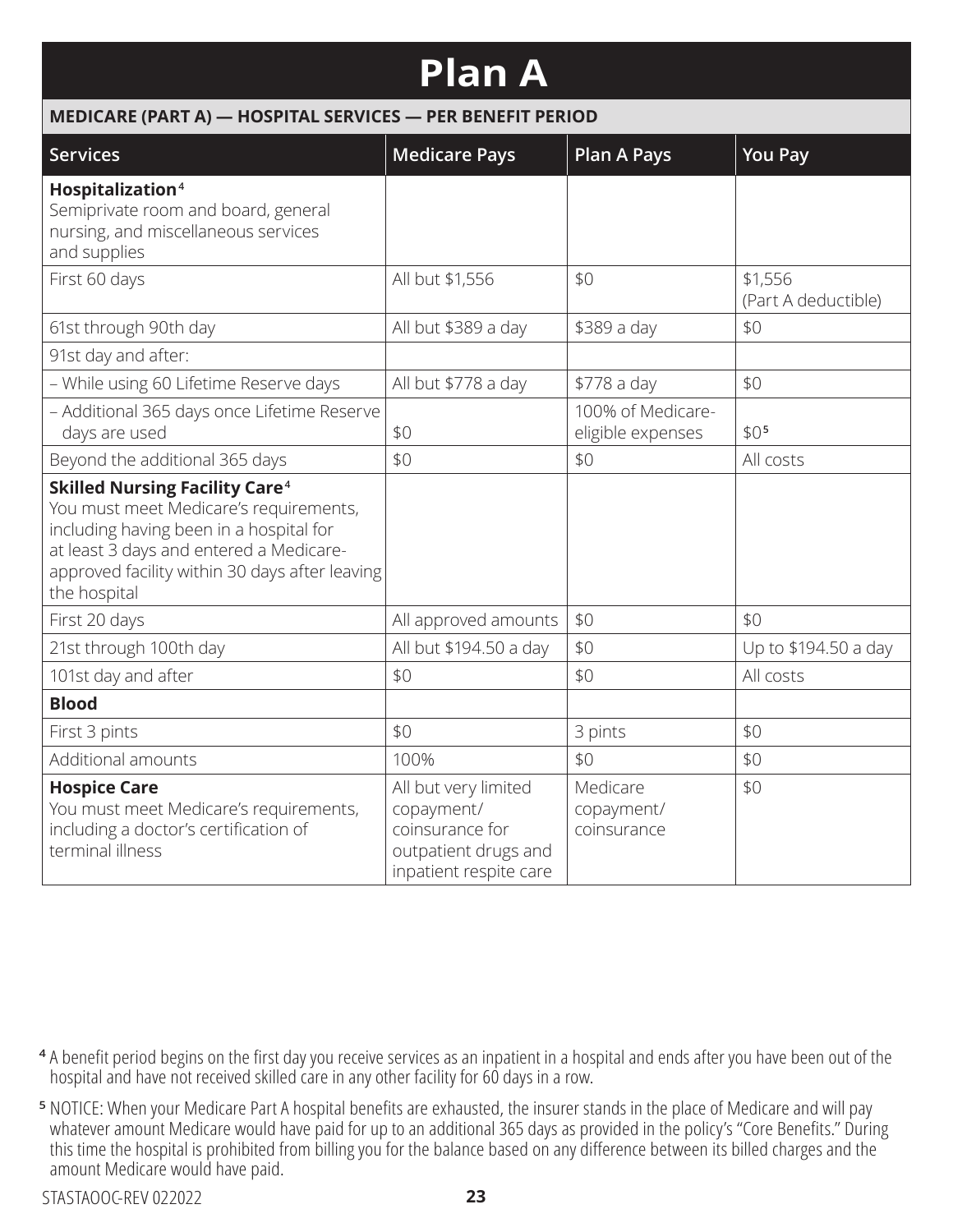## **Plan A**

| MEDICARE (PART B) - MEDICAL SERVICES - PER CALENDAR YEAR.                                                                                                                                                                                                                            |                      |                    |                           |  |
|--------------------------------------------------------------------------------------------------------------------------------------------------------------------------------------------------------------------------------------------------------------------------------------|----------------------|--------------------|---------------------------|--|
| <b>Services</b>                                                                                                                                                                                                                                                                      | <b>Medicare Pays</b> | <b>Plan A Pays</b> | <b>You Pay</b>            |  |
| Medical Expenses - In or Out of the<br><b>Hospital and Outpatient Hospital</b><br>Treatment, such as physicians' services,<br>inpatient and outpatient medical and<br>surgical services and supplies, physical<br>and speech therapy, diagnostic tests,<br>durable medical equipment |                      |                    |                           |  |
| First \$233 of Medicare-approved amounts <sup>6</sup>                                                                                                                                                                                                                                | \$0                  | \$0                | \$233 (Part B deductible) |  |
| Remainder of Medicare-approved amounts                                                                                                                                                                                                                                               | Generally 80%        | Generally 20%      | \$0                       |  |
| <b>Part B Excess Charges</b><br>(above Medicare-approved amounts)                                                                                                                                                                                                                    | \$0                  | \$0                | All costs                 |  |
| <b>Blood</b>                                                                                                                                                                                                                                                                         |                      |                    |                           |  |
| First 3 pints                                                                                                                                                                                                                                                                        | \$0                  | All costs          | \$0                       |  |
| Next \$233 of Medicare-approved amounts <sup>6</sup>                                                                                                                                                                                                                                 | \$0                  | \$0                | \$233 (Part B deductible) |  |
| Remainder of Medicare-approved amounts                                                                                                                                                                                                                                               | 80%                  | 20%                | \$0                       |  |
| <b>Clinical Laboratory Services -</b><br><b>Tests for Diagnostic Services</b>                                                                                                                                                                                                        | 100%                 | \$0                | \$0                       |  |
| <b>MEDICARE (PARTS A &amp; B)</b>                                                                                                                                                                                                                                                    |                      |                    |                           |  |
| <b>Services</b>                                                                                                                                                                                                                                                                      | <b>Medicare Pays</b> | <b>Plan A Pays</b> | <b>You Pay</b>            |  |
| <b>Home Health Care</b><br><b>Medicare-approved Services</b>                                                                                                                                                                                                                         |                      |                    |                           |  |
| Medically necessary skilled care services<br>and medical supplies                                                                                                                                                                                                                    | 100%                 | \$0                | \$0                       |  |
| Durable medical equipment                                                                                                                                                                                                                                                            |                      |                    |                           |  |
| - First \$233 of Medicare-approved<br>amounts <sup>6</sup>                                                                                                                                                                                                                           | \$0                  | \$0                | \$233 (Part B deductible) |  |
| - Remainder of Medicare-approved<br>amounts                                                                                                                                                                                                                                          | 80%                  | 20%                | \$0                       |  |

**<sup>6</sup>** Once you have been billed \$233 of Medicare-approved amounts for covered services, your Part B deductible will have been met for the calendar year.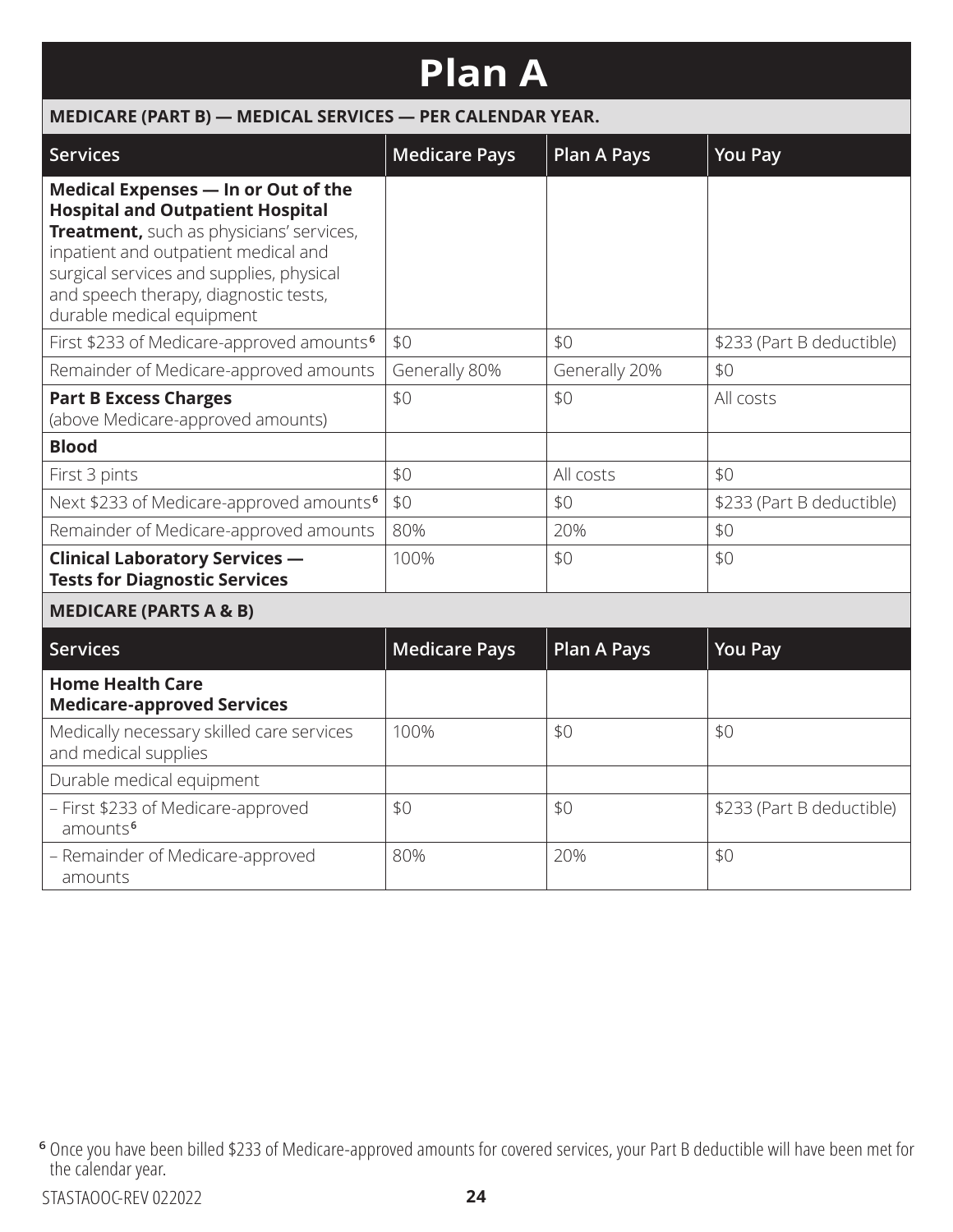## **Plan F**

| MEDICARE (PART A) - HOSPITAL SERVICES - PER BENEFIT PERIOD                                                                                                                                                                                     |                                                                                                         |                                        |                  |  |
|------------------------------------------------------------------------------------------------------------------------------------------------------------------------------------------------------------------------------------------------|---------------------------------------------------------------------------------------------------------|----------------------------------------|------------------|--|
| <b>Services</b>                                                                                                                                                                                                                                | <b>Medicare Pays</b>                                                                                    | <b>Plan F Pays</b>                     | <b>You Pay</b>   |  |
| Hospitalization <sup>4</sup><br>Semiprivate room and board, general nursing,<br>and miscellaneous services and supplies                                                                                                                        |                                                                                                         |                                        |                  |  |
| First 60 days                                                                                                                                                                                                                                  | All but \$1,556                                                                                         | \$1,556<br>(Part A deductible)         | \$0              |  |
| 61st through 90th day                                                                                                                                                                                                                          | All but \$389 a day                                                                                     | \$389 a day                            | \$0              |  |
| 91st day and after:                                                                                                                                                                                                                            |                                                                                                         |                                        |                  |  |
| - While using 60 Lifetime Reserve days                                                                                                                                                                                                         | All but \$778 a day                                                                                     | \$778 a day                            | \$0              |  |
| - Additional 365 days once Lifetime Reserve<br>days are used                                                                                                                                                                                   | \$0                                                                                                     | 100% of Medicare-<br>eligible expenses | \$0 <sub>5</sub> |  |
| Beyond the additional 365 days                                                                                                                                                                                                                 | \$0                                                                                                     | \$0                                    | All costs        |  |
| <b>Skilled Nursing Facility Care<sup>4</sup></b><br>You must meet Medicare's requirements,<br>including having been in a hospital for at least<br>3 days and entered a Medicare-approved<br>facility within 30 days after leaving the hospital |                                                                                                         |                                        |                  |  |
| First 20 days                                                                                                                                                                                                                                  | All approved amounts                                                                                    | \$0                                    | \$0              |  |
| 21st through 100th day                                                                                                                                                                                                                         | All but \$194.50 a day                                                                                  | Up to \$194.50 a day                   | \$0              |  |
| 101st day and after                                                                                                                                                                                                                            | \$0                                                                                                     | \$0                                    | All costs        |  |
| <b>Blood</b>                                                                                                                                                                                                                                   |                                                                                                         |                                        |                  |  |
| First 3 pints                                                                                                                                                                                                                                  | \$0                                                                                                     | 3 pints                                | \$0              |  |
| Additional amounts                                                                                                                                                                                                                             | 100%                                                                                                    | \$0                                    | \$0              |  |
| <b>Hospice Care</b><br>You must meet Medicare's requirements,<br>including a doctor's certification of<br>terminal illness                                                                                                                     | All but very limited<br>copayment/<br>coinsurance for<br>outpatient drugs and<br>inpatient respite care | Medicare copayment/<br>coinsurance     | \$0              |  |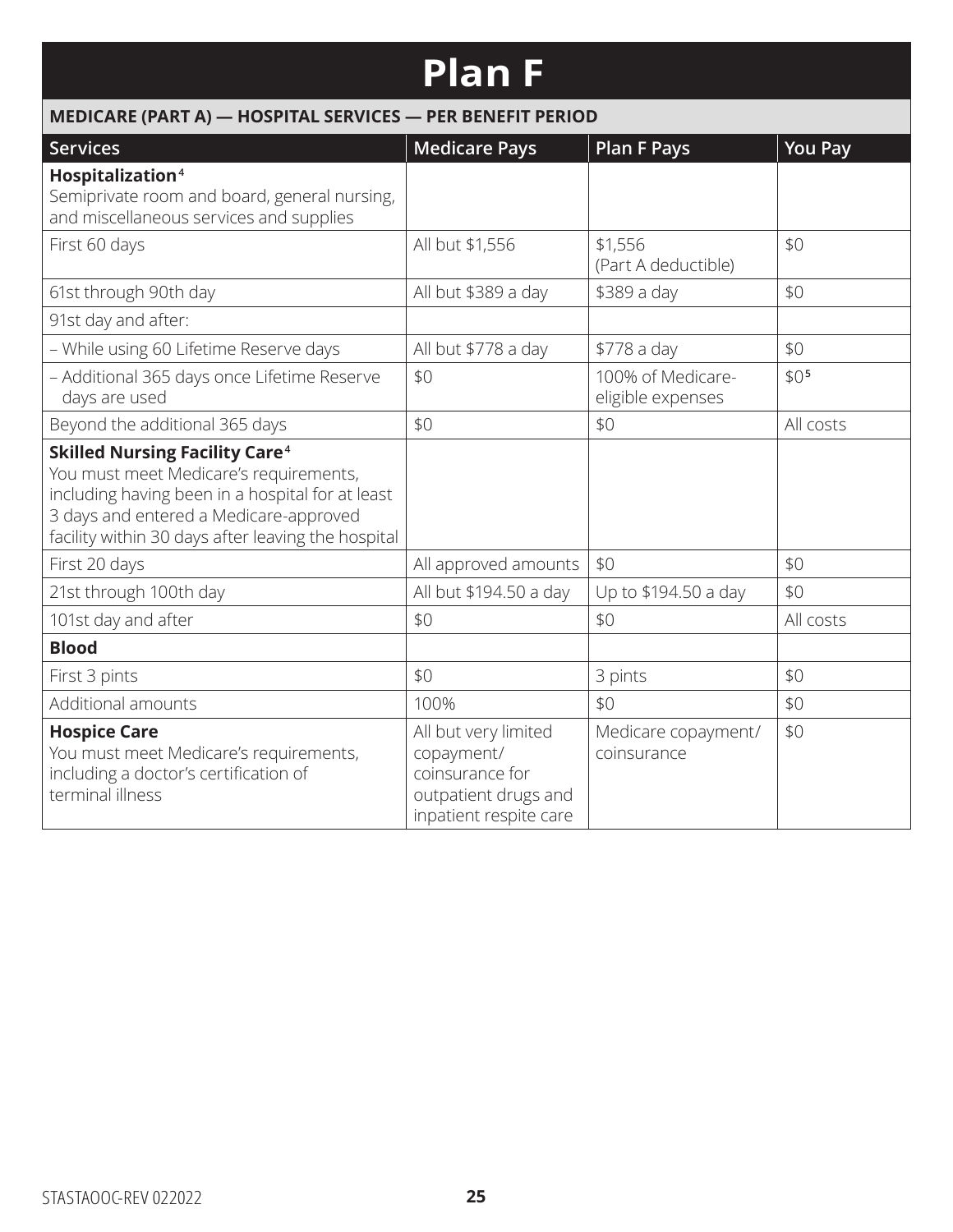## **Plan F**

| MEDICARE (PART B) - MEDICAL SERVICES - PER CALENDAR YEAR                                                                                                                                                                                                                             |                      |                                                     |                                                          |  |
|--------------------------------------------------------------------------------------------------------------------------------------------------------------------------------------------------------------------------------------------------------------------------------------|----------------------|-----------------------------------------------------|----------------------------------------------------------|--|
| <b>Services</b>                                                                                                                                                                                                                                                                      | <b>Medicare Pays</b> | <b>Plan F Pays</b>                                  | <b>You Pay</b>                                           |  |
| Medical Expenses - In or Out of the<br><b>Hospital and Outpatient Hospital</b><br>Treatment, such as physicians' services,<br>inpatient and outpatient medical and<br>surgical services and supplies, physical and<br>speech therapy, diagnostic tests, durable<br>medical equipment |                      |                                                     |                                                          |  |
| First \$233 of Medicare-approved amounts <sup>6</sup>                                                                                                                                                                                                                                | \$0                  | \$233 (Part B deductible)                           | \$0                                                      |  |
| Remainder of Medicare-approved amounts                                                                                                                                                                                                                                               | Generally 80%        | Generally 20%                                       | \$0                                                      |  |
| <b>Part B Excess Charges</b><br>(above Medicare-approved amounts)                                                                                                                                                                                                                    | \$0                  | 100%                                                | \$0                                                      |  |
| <b>Blood</b>                                                                                                                                                                                                                                                                         |                      |                                                     |                                                          |  |
| First 3 pints                                                                                                                                                                                                                                                                        | \$0                  | All costs                                           | \$0                                                      |  |
| Next \$233 of Medicare-approved amounts <sup>6</sup>                                                                                                                                                                                                                                 | \$0                  | \$233 (Part B deductible)                           | \$0                                                      |  |
| Remainder of Medicare-approved amounts                                                                                                                                                                                                                                               | 80%                  | 20%                                                 | \$0                                                      |  |
| <b>Clinical Laboratory Services -</b><br><b>Tests for Diagnostic Services</b>                                                                                                                                                                                                        | 100%                 | \$0                                                 | \$0                                                      |  |
| <b>MEDICARE (PARTS A &amp; B)</b>                                                                                                                                                                                                                                                    |                      |                                                     |                                                          |  |
| <b>Services</b>                                                                                                                                                                                                                                                                      | <b>Medicare Pays</b> | <b>Plan F Pays</b>                                  | <b>You Pay</b>                                           |  |
| <b>Home Health Care</b><br><b>Medicare-approved Services</b>                                                                                                                                                                                                                         |                      |                                                     |                                                          |  |
| Medically necessary skilled care services<br>and medical supplies                                                                                                                                                                                                                    | 100%                 | \$0                                                 | \$0                                                      |  |
| Durable medical equipment                                                                                                                                                                                                                                                            |                      |                                                     |                                                          |  |
| - First \$233 of Medicare-approved amounts <sup>6</sup>                                                                                                                                                                                                                              | \$0                  | \$233 (Part B deductible)                           | \$0                                                      |  |
| - Remainder of Medicare-approved amounts                                                                                                                                                                                                                                             | 80%                  | 20%                                                 | \$0                                                      |  |
| <b>OTHER BENEFITS - NOT COVERED BY MEDICARE</b>                                                                                                                                                                                                                                      |                      |                                                     |                                                          |  |
| <b>Foreign Travel -</b><br><b>Not Covered by Medicare</b><br>Medically necessary emergency care services<br>beginning during the first 60 days<br>of each trip outside the USA<br>First \$250 each calendar year                                                                     | \$0                  | \$0                                                 | \$250                                                    |  |
| Remainder of charges                                                                                                                                                                                                                                                                 | \$0                  | 80% to a lifetime<br>maximum benefit<br>of \$50,000 | 20% and amounts<br>over the \$50,000<br>lifetime maximum |  |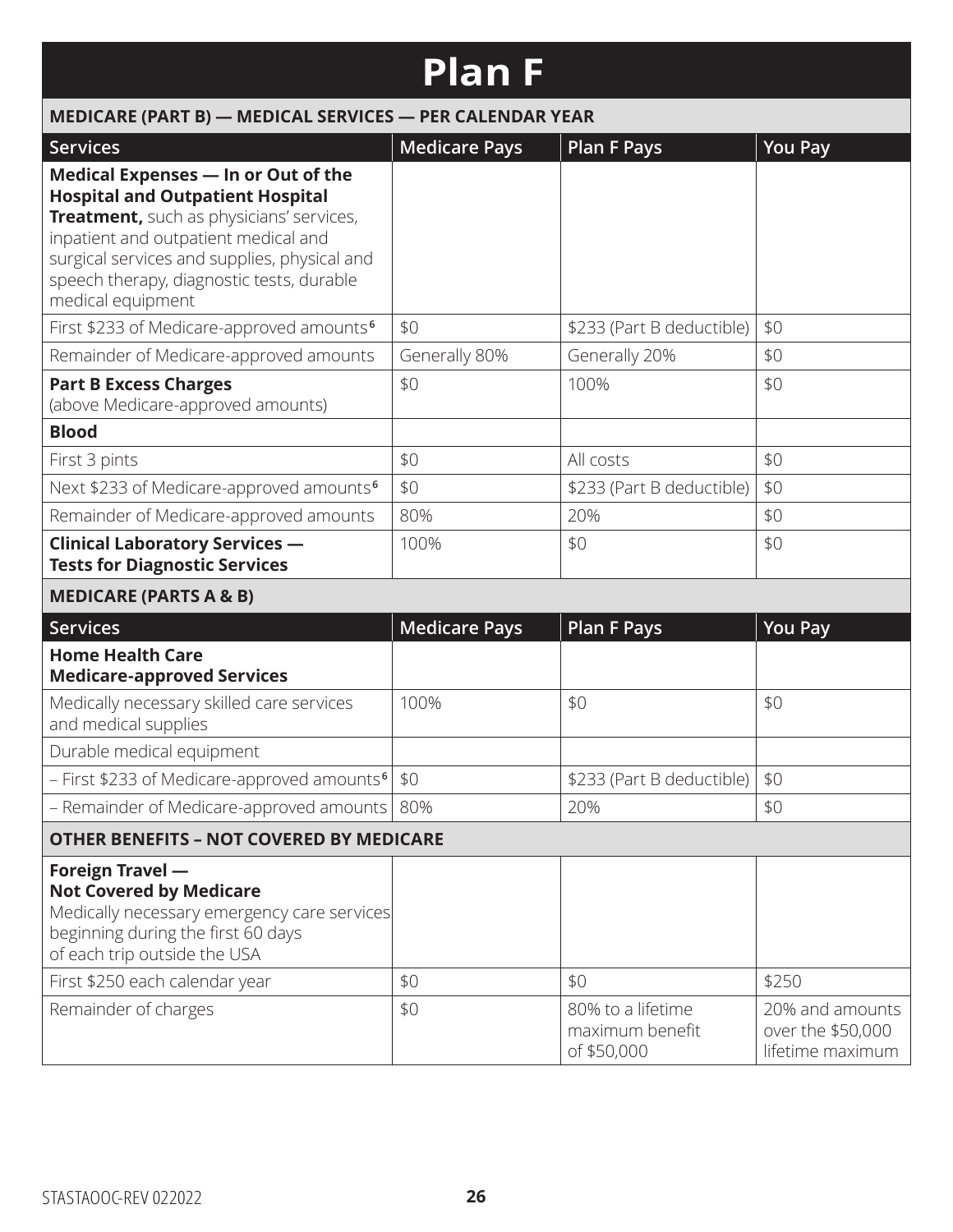## **High Deductible Plan F**

#### **MEDICARE (PART A) — HOSPITAL SERVICES — PER BENEFIT PERIOD**

| <b>Services</b>                                                                                                                                                                                                                                | <b>Medicare Pays</b>                                                                                       | <b>After You Pay</b><br>\$2,490 Deductible <sup>1</sup> ,<br><b>Plan F Pays</b> | In Addition to<br>\$2,490 Deductible <sup>1</sup> ,<br><b>You Pay</b> |
|------------------------------------------------------------------------------------------------------------------------------------------------------------------------------------------------------------------------------------------------|------------------------------------------------------------------------------------------------------------|---------------------------------------------------------------------------------|-----------------------------------------------------------------------|
| Hospitalization <sup>4</sup><br>Semiprivate room and board, general nursing,<br>and miscellaneous services and supplies                                                                                                                        |                                                                                                            |                                                                                 |                                                                       |
| First 60 days                                                                                                                                                                                                                                  | All but \$1,556                                                                                            | \$1,556<br>(Part A deductible)                                                  | \$0                                                                   |
| 61st through 90th day                                                                                                                                                                                                                          | All but \$389 a day                                                                                        | \$389 a day                                                                     | \$0                                                                   |
| 91st day and after:                                                                                                                                                                                                                            |                                                                                                            |                                                                                 |                                                                       |
| - While using 60 Lifetime Reserve days                                                                                                                                                                                                         | All but \$778 a day                                                                                        | \$778 a day                                                                     | \$0                                                                   |
| - Additional 365 days once Lifetime<br>Reserve days are used                                                                                                                                                                                   | \$0                                                                                                        | 100% of Medicare-<br>eligible expenses                                          | \$0 <sub>5</sub>                                                      |
| Beyond the additional 365 days                                                                                                                                                                                                                 | \$0                                                                                                        | \$0                                                                             | All costs                                                             |
| <b>Skilled Nursing Facility Care<sup>4</sup></b><br>You must meet Medicare's requirements,<br>including having been in a hospital for at least<br>3 days and entered a Medicare-approved<br>facility within 30 days after leaving the hospital |                                                                                                            |                                                                                 |                                                                       |
| First 20 days                                                                                                                                                                                                                                  | All approved<br>amounts                                                                                    | \$0                                                                             | \$0                                                                   |
| 21st through 100th day                                                                                                                                                                                                                         | All but \$194.50<br>a day                                                                                  | Up to \$194.50 a day                                                            | \$0                                                                   |
| 101st day and after                                                                                                                                                                                                                            | \$0                                                                                                        | \$0                                                                             | All costs                                                             |
| <b>Blood</b>                                                                                                                                                                                                                                   |                                                                                                            |                                                                                 |                                                                       |
| First 3 pints                                                                                                                                                                                                                                  | \$0                                                                                                        | 3 pints                                                                         | \$0                                                                   |
| Additional amounts                                                                                                                                                                                                                             | 100%                                                                                                       | \$0                                                                             | \$0                                                                   |
| <b>Hospice Care</b><br>You must meet Medicare's requirements,<br>including a doctor's certification of<br>terminal illness                                                                                                                     | All but very limited<br>copayment/<br>coinsurance for<br>outpatient drugs<br>and inpatient<br>respite care | Medicare copayment/<br>coinsurance                                              | \$0                                                                   |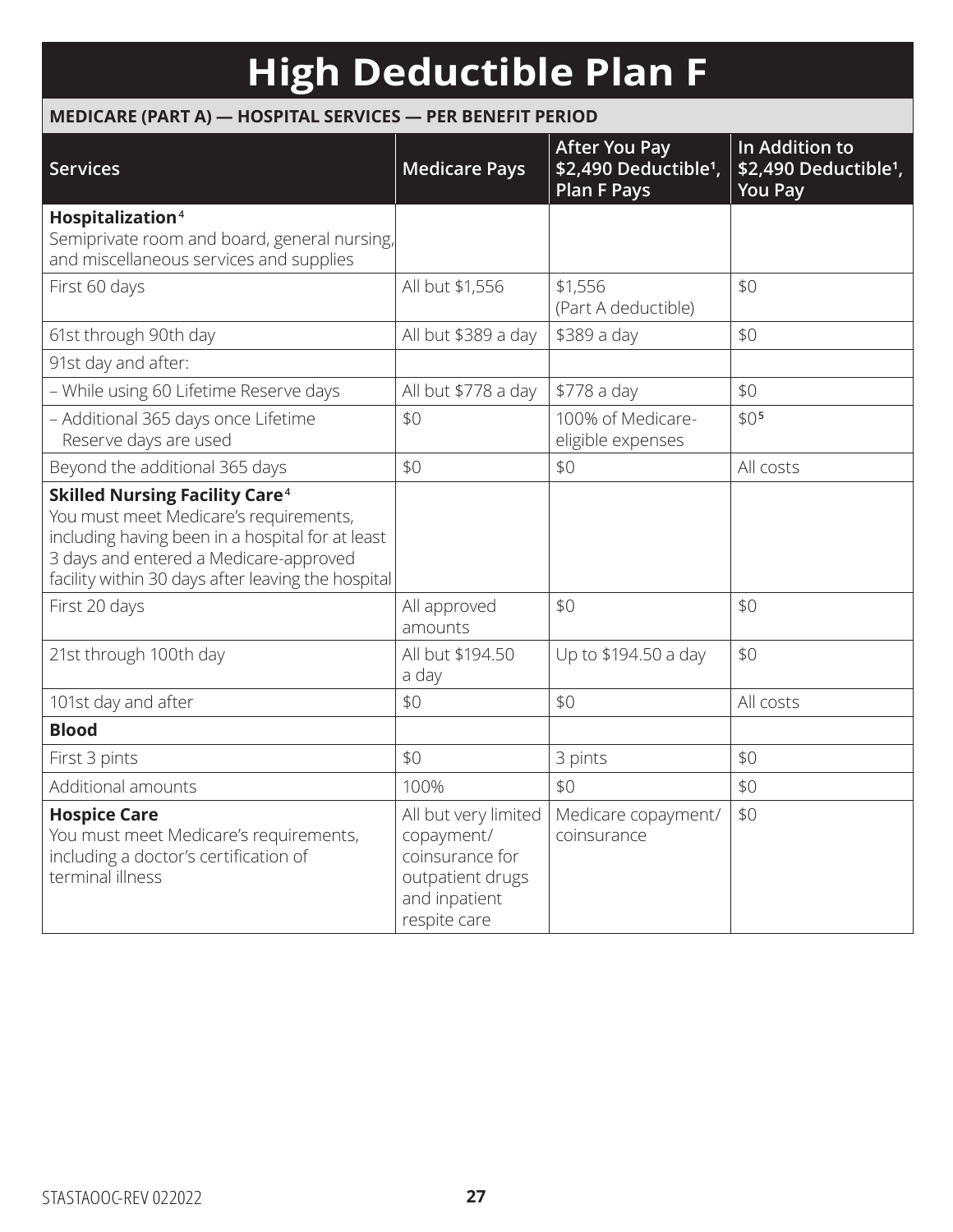## **High Deductible Plan F**

### **MEDICARE (PART B) — MEDICAL SERVICES — PER CALENDAR YEAR**

| <b>Services</b>                                                                                                                                                                                                                                                                      | <b>Medicare Pays</b> | <b>After You Pay</b><br>\$2,490 Deductible <sup>1</sup> ,<br><b>Plan F Pays</b> | In Addition to<br>\$2,490 Deductible <sup>1</sup> ,<br><b>You Pay</b> |
|--------------------------------------------------------------------------------------------------------------------------------------------------------------------------------------------------------------------------------------------------------------------------------------|----------------------|---------------------------------------------------------------------------------|-----------------------------------------------------------------------|
| Medical Expenses - In or Out of the<br><b>Hospital and Outpatient Hospital</b><br>Treatment, such as physicians' services,<br>inpatient and outpatient medical and<br>surgical services and supplies, physical and<br>speech therapy, diagnostic tests, durable<br>medical equipment |                      |                                                                                 |                                                                       |
| First \$233 of Medicare-approved amounts <sup>6</sup>                                                                                                                                                                                                                                | \$0                  | \$233 (Part B deductible)                                                       | \$0                                                                   |
| Remainder of Medicare-approved amounts                                                                                                                                                                                                                                               | Generally 80%        | Generally 20%                                                                   | \$0                                                                   |
| <b>Part B Excess Charges</b><br>(above Medicare-approved amounts)                                                                                                                                                                                                                    | \$0                  | 100%                                                                            | \$0                                                                   |
| <b>Blood</b>                                                                                                                                                                                                                                                                         |                      |                                                                                 |                                                                       |
| First 3 pints                                                                                                                                                                                                                                                                        | \$0                  | All costs                                                                       | \$0                                                                   |
| Next \$233 of Medicare-approved amounts <sup>6</sup>                                                                                                                                                                                                                                 | \$0                  | \$233 (Part B deductible)                                                       | \$0                                                                   |
| Remainder of Medicare-approved amounts                                                                                                                                                                                                                                               | 80%                  | 20%                                                                             | \$0                                                                   |
| <b>Clinical Laboratory Services -</b><br><b>Tests for Diagnostic Services</b>                                                                                                                                                                                                        | 100%                 | \$0                                                                             | \$0                                                                   |
| <b>MEDICARE (PARTS A &amp; B)</b>                                                                                                                                                                                                                                                    |                      |                                                                                 |                                                                       |
| <b>Services</b>                                                                                                                                                                                                                                                                      | <b>Medicare Pays</b> | <b>After You Pay</b><br>\$2,490 Deductible <sup>1</sup> ,<br><b>Plan F Pays</b> | In Addition to<br>\$2,490 Deductible <sup>1</sup> ,<br><b>You Pay</b> |
| <b>Home Health Care</b><br><b>Medicare-approved Services</b>                                                                                                                                                                                                                         |                      |                                                                                 |                                                                       |
| Medically necessary skilled care services<br>and medical supplies                                                                                                                                                                                                                    | 100%                 | \$0                                                                             | \$0                                                                   |
| Durable medical equipment                                                                                                                                                                                                                                                            |                      |                                                                                 |                                                                       |
| - First \$233 of Medicare-approved amounts <sup>6</sup>                                                                                                                                                                                                                              | \$0                  | \$233 (Part B deductible)                                                       | \$0                                                                   |
| - Remainder of Medicare-approved amounts                                                                                                                                                                                                                                             | 80%                  | 20%                                                                             | \$0                                                                   |
| <b>OTHER BENEFITS - NOT COVERED BY MEDICARE</b>                                                                                                                                                                                                                                      |                      |                                                                                 |                                                                       |
| Foreign Travel - Not Covered by<br><b>Medicare</b> Medically necessary emergency<br>care services beginning during the first 60<br>days of each trip outside the USA                                                                                                                 |                      |                                                                                 |                                                                       |
| First \$250 each calendar year                                                                                                                                                                                                                                                       | \$0                  | \$0                                                                             | \$250                                                                 |
| Remainder of charges                                                                                                                                                                                                                                                                 | \$0                  | 80% to a lifetime<br>maximum benefit<br>of \$50,000                             | 20% and amounts<br>over the \$50,000<br>lifetime maximum              |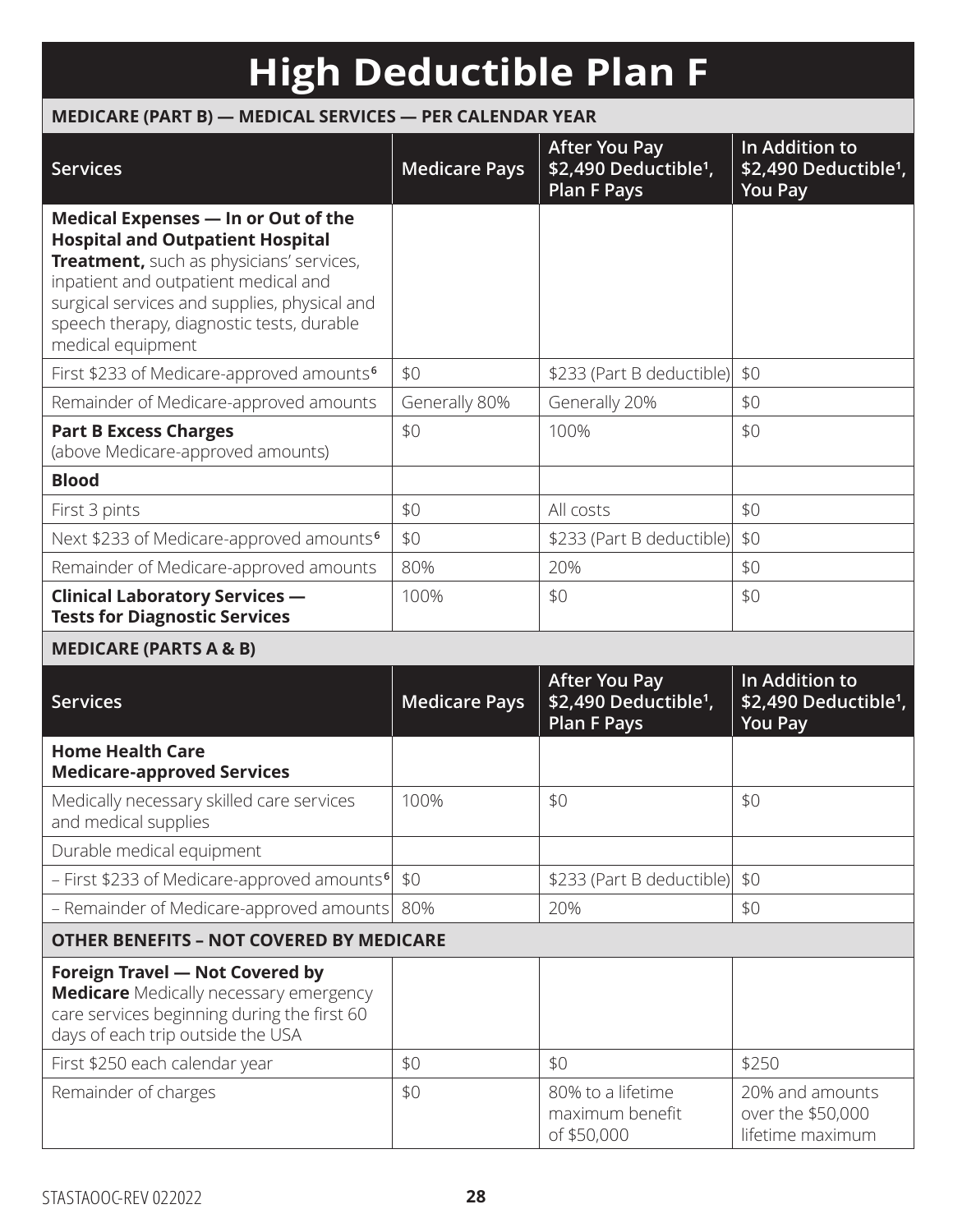### **Plan G**

| MEDICARE (PART A) - HOSPITAL SERVICES - PER BENEFIT PERIOD                                                                                                                                                                                     |                                                                                                         |                                        |                  |  |
|------------------------------------------------------------------------------------------------------------------------------------------------------------------------------------------------------------------------------------------------|---------------------------------------------------------------------------------------------------------|----------------------------------------|------------------|--|
| <b>Services</b>                                                                                                                                                                                                                                | <b>Medicare Pays</b>                                                                                    | <b>Plan G Pays</b>                     | <b>You Pay</b>   |  |
| Hospitalization <sup>4</sup><br>Semiprivate room and board, general nursing,<br>and miscellaneous services and supplies                                                                                                                        |                                                                                                         |                                        |                  |  |
| First 60 days                                                                                                                                                                                                                                  | All but \$1,556                                                                                         | \$1,556<br>(Part A deductible)         | \$0              |  |
| 61st through 90th day                                                                                                                                                                                                                          | All but \$389 a day                                                                                     | \$389 a day                            | \$0              |  |
| 91st day and after:                                                                                                                                                                                                                            |                                                                                                         |                                        |                  |  |
| - While using 60 Lifetime Reserve days                                                                                                                                                                                                         | All but \$778 a day                                                                                     | \$778 a day                            | \$0              |  |
| - Additional 365 days once Lifetime Reserve<br>days are used                                                                                                                                                                                   | \$0                                                                                                     | 100% of Medicare-<br>eligible expenses | \$0 <sub>5</sub> |  |
| Beyond the additional 365 days                                                                                                                                                                                                                 | \$0                                                                                                     | \$0                                    | All costs        |  |
| <b>Skilled Nursing Facility Care<sup>4</sup></b><br>You must meet Medicare's requirements,<br>including having been in a hospital for at least<br>3 days and entered a Medicare-approved<br>facility within 30 days after leaving the hospital |                                                                                                         |                                        |                  |  |
| First 20 days                                                                                                                                                                                                                                  | All approved amounts                                                                                    | \$0                                    | \$0              |  |
| 21st through 100th day                                                                                                                                                                                                                         | All but \$194.50 a day                                                                                  | Up to \$194.50 a day                   | \$0              |  |
| 101st day and after                                                                                                                                                                                                                            | \$0                                                                                                     | \$0                                    | All costs        |  |
| <b>Blood</b>                                                                                                                                                                                                                                   |                                                                                                         |                                        |                  |  |
| First 3 pints                                                                                                                                                                                                                                  | \$0                                                                                                     | 3 pints                                | \$0              |  |
| Additional amounts                                                                                                                                                                                                                             | 100%                                                                                                    | \$0                                    | \$0              |  |
| <b>Hospice Care</b><br>You must meet Medicare's requirements,<br>including a doctor's certification of<br>terminal illness                                                                                                                     | All but very limited<br>copayment/<br>coinsurance for<br>outpatient drugs and<br>inpatient respite care | Medicare copayment/<br>coinsurance     | \$0              |  |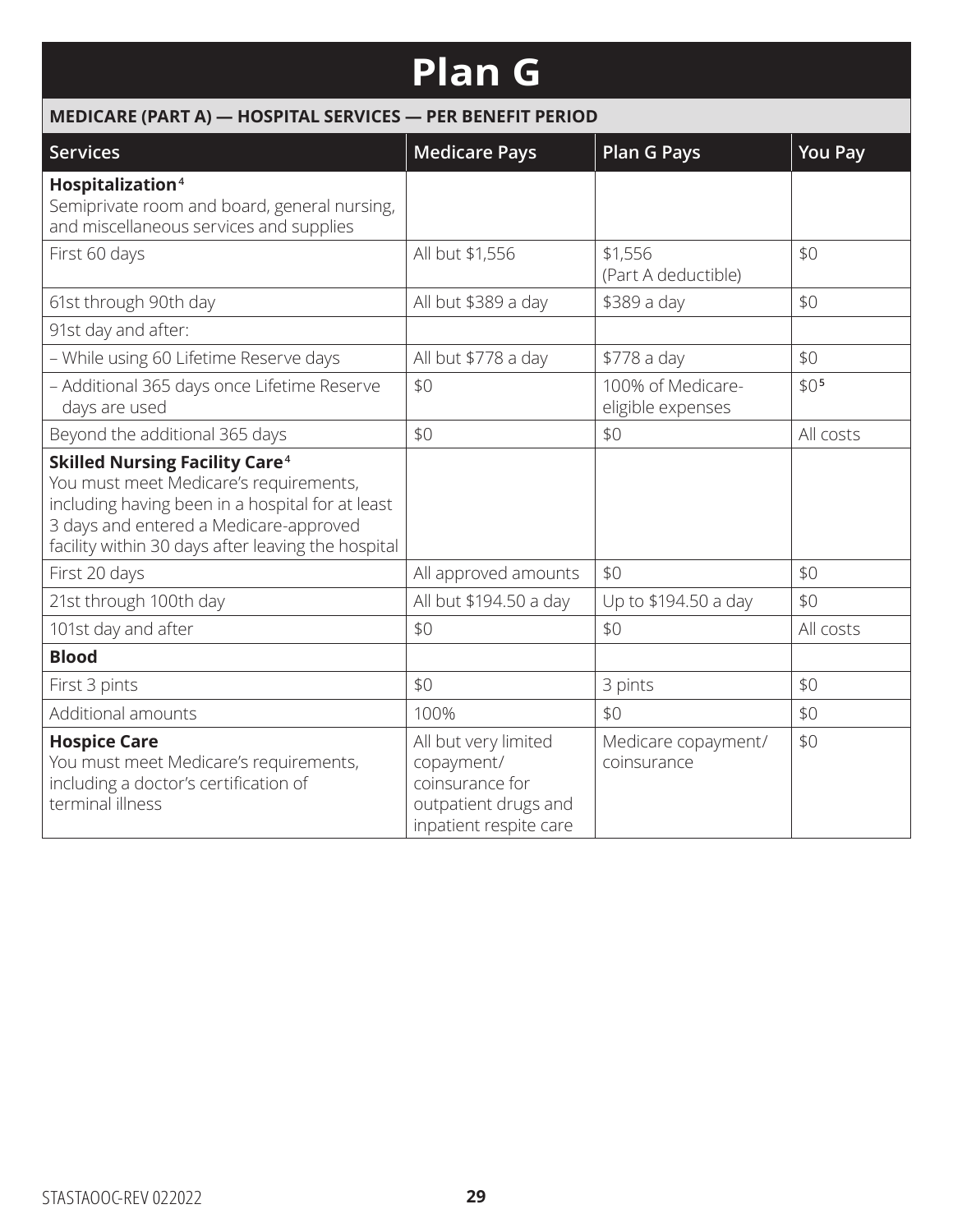## **Plan G**

|                                                                                                                                                                                                                                                                                      | IUII J               |                                                            |                                                                   |  |  |
|--------------------------------------------------------------------------------------------------------------------------------------------------------------------------------------------------------------------------------------------------------------------------------------|----------------------|------------------------------------------------------------|-------------------------------------------------------------------|--|--|
| MEDICARE (PART B) - MEDICAL SERVICES - PER CALENDAR YEAR                                                                                                                                                                                                                             |                      |                                                            |                                                                   |  |  |
| <b>Services</b>                                                                                                                                                                                                                                                                      | <b>Medicare Pays</b> | <b>Plan G Pays</b>                                         | <b>You Pay</b>                                                    |  |  |
| Medical Expenses - In or Out of the<br><b>Hospital and Outpatient Hospital</b><br>Treatment, such as physicians' services,<br>inpatient and outpatient medical and<br>surgical services and supplies, physical and<br>speech therapy, diagnostic tests, durable<br>medical equipment |                      |                                                            |                                                                   |  |  |
| First \$233 of Medicare-approved amounts <sup>6</sup>                                                                                                                                                                                                                                | \$0                  | \$0                                                        | \$233 (Part B deductible)                                         |  |  |
| Remainder of Medicare-approved amounts                                                                                                                                                                                                                                               | Generally 80%        | Generally 20%                                              | \$0                                                               |  |  |
| <b>Part B Excess Charges</b><br>(above Medicare-approved amounts)                                                                                                                                                                                                                    | \$0                  | 100%                                                       | \$0                                                               |  |  |
| <b>Blood</b>                                                                                                                                                                                                                                                                         |                      |                                                            |                                                                   |  |  |
| First 3 pints                                                                                                                                                                                                                                                                        | \$0                  | All costs                                                  | \$0                                                               |  |  |
| Next \$233 of Medicare-approved amounts <sup>6</sup>                                                                                                                                                                                                                                 | \$0                  | \$0                                                        | \$233 (Part B deductible)                                         |  |  |
| Remainder of Medicare-approved amounts                                                                                                                                                                                                                                               | 80%                  | 20%                                                        | \$0                                                               |  |  |
| <b>Clinical Laboratory Services -</b><br><b>Tests for Diagnostic Services</b>                                                                                                                                                                                                        | 100%                 | \$0                                                        | \$0                                                               |  |  |
| <b>MEDICARE (PARTS A &amp; B)</b>                                                                                                                                                                                                                                                    |                      |                                                            |                                                                   |  |  |
| <b>Services</b>                                                                                                                                                                                                                                                                      | <b>Medicare Pays</b> | <b>Plan G Pays</b>                                         | <b>You Pay</b>                                                    |  |  |
| Medically necessary skilled care services<br>and medical supplies                                                                                                                                                                                                                    | 100%                 | \$0                                                        | \$0                                                               |  |  |
| Durable medical equipment                                                                                                                                                                                                                                                            |                      |                                                            |                                                                   |  |  |
| - First \$233 of Medicare-approved amounts <sup>6</sup>                                                                                                                                                                                                                              | \$0                  | \$0                                                        | \$233 (Part B deductible)                                         |  |  |
| - Remainder of Medicare-approved amounts   80%                                                                                                                                                                                                                                       |                      | 20%                                                        | \$0                                                               |  |  |
| <b>OTHER BENEFITS - NOT COVERED BY MEDICARE</b>                                                                                                                                                                                                                                      |                      |                                                            |                                                                   |  |  |
| Foreign Travel -<br><b>Not Covered by Medicare</b><br>Medically necessary emergency care<br>services beginning during the first 60 days of<br>each trip outside the USA<br>First \$250 each calendar year<br>Remainder of charges                                                    | \$0<br>\$0           | \$0<br>80% to a lifetime<br>maximum benefit<br>of \$50,000 | \$250<br>20% and amounts over<br>the \$50,000 lifetime<br>maximum |  |  |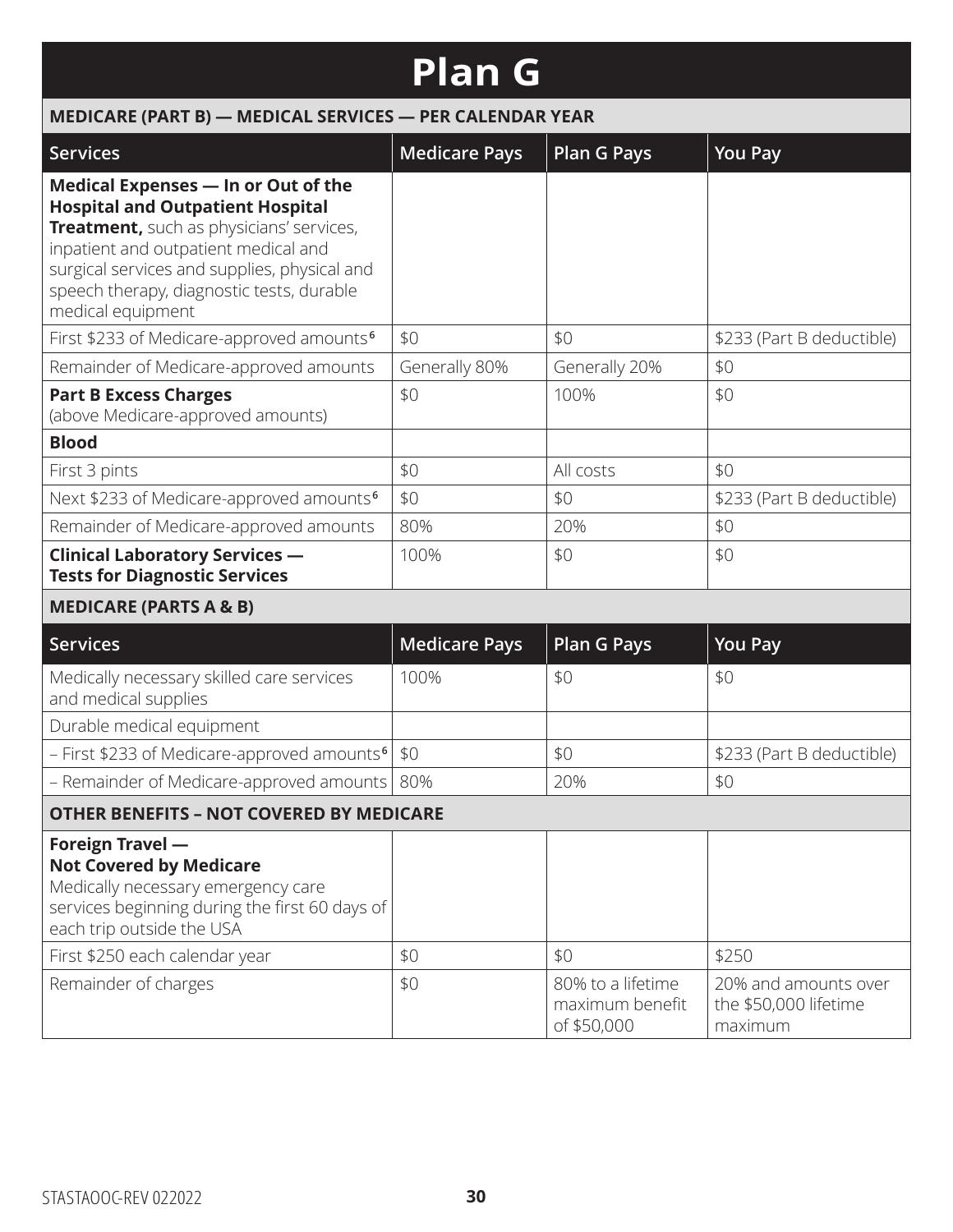## **High Deductible Plan G**

### **MEDICARE (PART A) — HOSPITAL SERVICES — PER BENEFIT PERIOD**

| <b>Services</b>                                                                                                                                                                                                                                | <b>Medicare Pays</b>                                                                                    | <b>After You Pay</b><br>\$2,490 Deductible <sup>1</sup> ,<br><b>Plan G Pays</b> | <b>In Addition</b><br>to \$2,490<br>Deductible <sup>1</sup> ,<br><b>You Pay</b> |
|------------------------------------------------------------------------------------------------------------------------------------------------------------------------------------------------------------------------------------------------|---------------------------------------------------------------------------------------------------------|---------------------------------------------------------------------------------|---------------------------------------------------------------------------------|
| Hospitalization <sup>4</sup>                                                                                                                                                                                                                   |                                                                                                         |                                                                                 |                                                                                 |
| Semiprivate room and board, general nursing,<br>and miscellaneous services and supplies                                                                                                                                                        |                                                                                                         |                                                                                 |                                                                                 |
| First 60 days                                                                                                                                                                                                                                  | All but \$1,556                                                                                         | \$1,556<br>(Part A deductible)                                                  | \$0                                                                             |
| 61st through 90th day                                                                                                                                                                                                                          | All but \$389 a day                                                                                     | \$389 a day                                                                     | \$0                                                                             |
| 91st day and after:                                                                                                                                                                                                                            |                                                                                                         |                                                                                 |                                                                                 |
| - While using 60 Lifetime Reserve days                                                                                                                                                                                                         | All but \$778 a day                                                                                     | \$778 a day                                                                     | \$0                                                                             |
| - Additional 365 days once Lifetime Reserve<br>days are used                                                                                                                                                                                   | \$0                                                                                                     | 100% of Medicare-<br>eligible expenses                                          | \$0 <sub>5</sub>                                                                |
| Beyond the additional 365 days                                                                                                                                                                                                                 | \$0                                                                                                     | \$0                                                                             | All costs                                                                       |
| <b>Skilled Nursing Facility Care<sup>4</sup></b><br>You must meet Medicare's requirements,<br>including having been in a hospital for at least<br>3 days and entered a Medicare-approved<br>facility within 30 days after leaving the hospital |                                                                                                         |                                                                                 |                                                                                 |
| First 20 days                                                                                                                                                                                                                                  | All approved amounts                                                                                    | \$0                                                                             | \$0                                                                             |
| 21st through 100th day                                                                                                                                                                                                                         | All but \$194.50 a day                                                                                  | Up to \$194.50 a day                                                            | \$0                                                                             |
| 101st day and after                                                                                                                                                                                                                            | \$0                                                                                                     | \$0                                                                             | All costs                                                                       |
| <b>Blood</b>                                                                                                                                                                                                                                   |                                                                                                         |                                                                                 |                                                                                 |
| First 3 pints                                                                                                                                                                                                                                  | \$0                                                                                                     | 3 pints                                                                         | \$0                                                                             |
| Additional amounts                                                                                                                                                                                                                             | 100%                                                                                                    | \$0                                                                             | \$0                                                                             |
| <b>Hospice Care</b><br>You must meet Medicare's requirements,<br>including a doctor's certification of<br>terminal illness                                                                                                                     | All but very limited<br>copayment/<br>coinsurance for<br>outpatient drugs and<br>inpatient respite care | Medicare copayment/<br>coinsurance                                              | \$0                                                                             |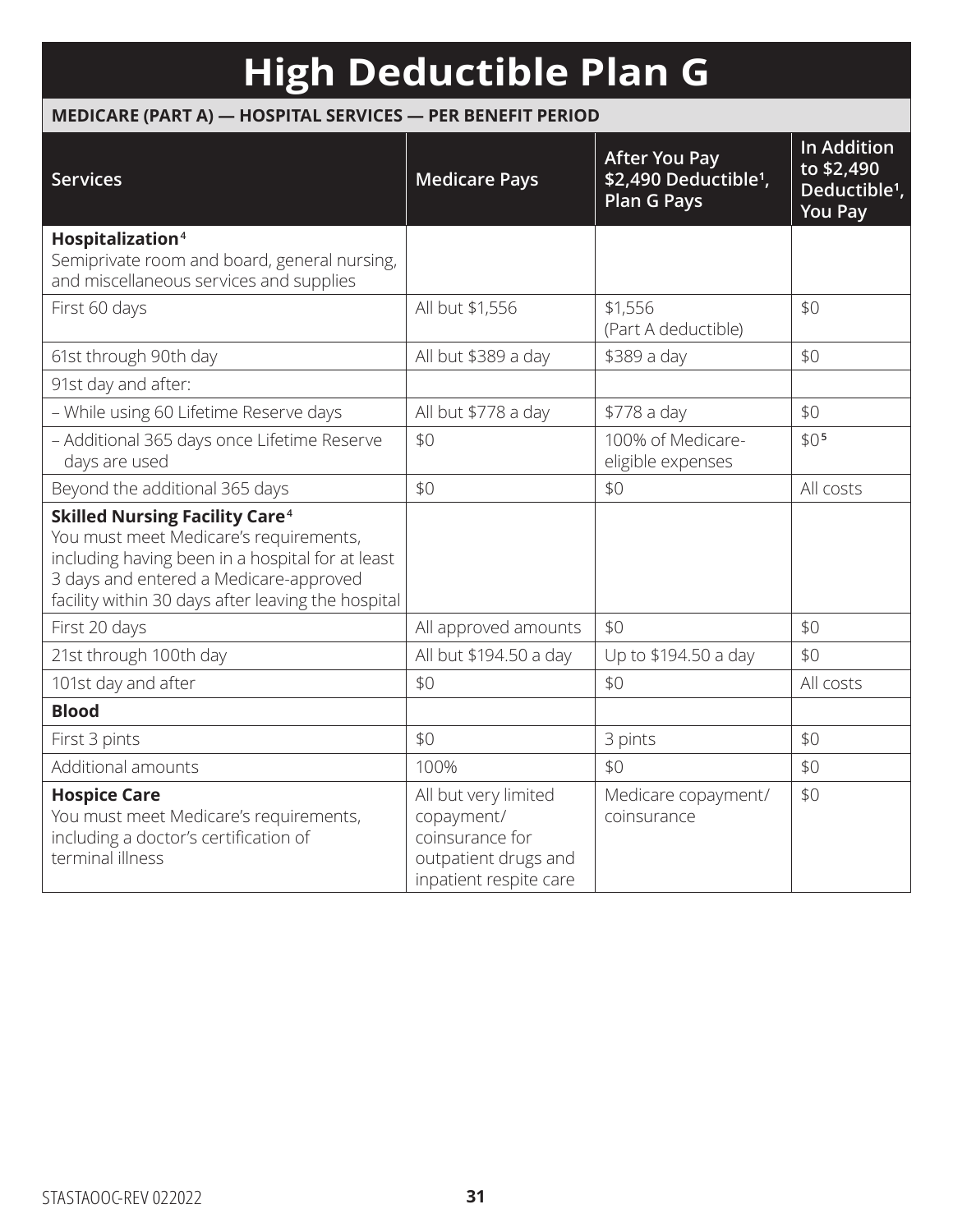# **High Deductible Plan G**

### **MEDICARE (PART B) — MEDICAL SERVICES — PER CALENDAR YEAR**

| <b>Services</b>                                                                                                                                                                                                                                                                      | <b>Medicare Pays</b> | <b>After You Pay</b><br>\$2,490 Deductible <sup>1</sup> ,<br><b>Plan G Pays</b> | In Addition to \$2,490<br>Deductible <sup>1</sup> , You Pay |
|--------------------------------------------------------------------------------------------------------------------------------------------------------------------------------------------------------------------------------------------------------------------------------------|----------------------|---------------------------------------------------------------------------------|-------------------------------------------------------------|
| Medical Expenses - In or Out of the<br><b>Hospital and Outpatient Hospital</b><br>Treatment, such as physicians' services,<br>inpatient and outpatient medical and<br>surgical services and supplies, physical and<br>speech therapy, diagnostic tests, durable<br>medical equipment |                      |                                                                                 |                                                             |
| First \$233 of Medicare-approved amounts <sup>6</sup>                                                                                                                                                                                                                                | \$0                  | \$0                                                                             | \$233 (Part B deductible)                                   |
| Remainder of Medicare-approved amounts                                                                                                                                                                                                                                               | Generally 80%        | Generally 20%                                                                   | \$0                                                         |
| <b>Part B Excess Charges</b><br>(above Medicare-approved amounts)                                                                                                                                                                                                                    | \$0                  | 100%                                                                            | \$0                                                         |
| <b>Blood</b>                                                                                                                                                                                                                                                                         |                      |                                                                                 |                                                             |
| First 3 pints                                                                                                                                                                                                                                                                        | \$0                  | All costs                                                                       | \$0                                                         |
| Next \$233 of Medicare-approved amounts <sup>6</sup>                                                                                                                                                                                                                                 | \$0                  | \$0                                                                             | \$233 (Part B deductible)                                   |
| Remainder of Medicare-approved amounts                                                                                                                                                                                                                                               | 80%                  | 20%                                                                             | \$0                                                         |
| <b>Clinical Laboratory Services -</b><br><b>Tests for Diagnostic Services</b>                                                                                                                                                                                                        | 100%                 | \$0                                                                             | \$0                                                         |
| <b>MEDICARE (PARTS A &amp; B)</b>                                                                                                                                                                                                                                                    |                      |                                                                                 |                                                             |
| <b>Services</b>                                                                                                                                                                                                                                                                      | <b>Medicare Pays</b> | <b>After You Pay</b><br>\$2,490 Deductible <sup>1</sup> ,<br><b>Plan G Pays</b> | In Addition to \$2,490<br>Deductible <sup>1</sup> , You Pay |
| Medically necessary skilled care services<br>and medical supplies                                                                                                                                                                                                                    | 100%                 | \$0                                                                             | \$0                                                         |
| Durable medical equipment                                                                                                                                                                                                                                                            |                      |                                                                                 |                                                             |
| - First \$233 of Medicare-approved<br>amounts <sup>6</sup>                                                                                                                                                                                                                           | \$0                  | \$0                                                                             | \$233 (Part B deductible)                                   |
| - Remainder of Medicare-approved<br>amounts                                                                                                                                                                                                                                          | 80%                  | 20%                                                                             | \$0                                                         |
| <b>OTHER BENEFITS - NOT COVERED BY MEDICARE</b>                                                                                                                                                                                                                                      |                      |                                                                                 |                                                             |
| <b>Foreign Travel -</b><br><b>Not Covered by Medicare</b><br>Medically necessary emergency care<br>services beginning during the first 60 days<br>of each trip outside the USA                                                                                                       |                      |                                                                                 |                                                             |
| First \$250 each calendar year                                                                                                                                                                                                                                                       | \$0                  | \$0                                                                             | \$250                                                       |
| Remainder of charges                                                                                                                                                                                                                                                                 | \$0                  | 80% to a lifetime<br>maximum benefit<br>of \$50,000                             | 20% and amounts over<br>the \$50,000 lifetime<br>maximum    |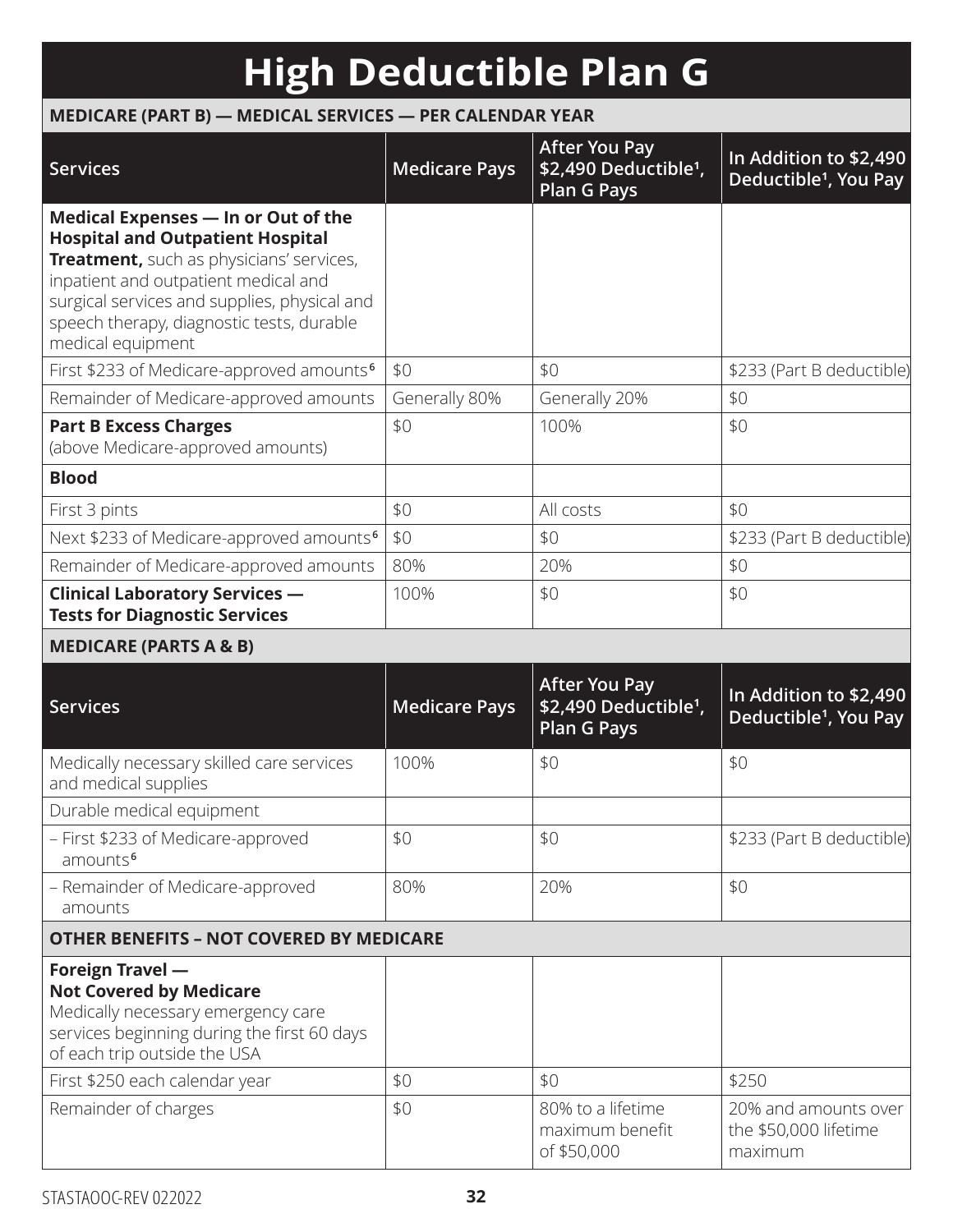## **Plan G Plus**

|                                                                                                                                                                                                                                     | MEDICARE (PART A) - HOSPITAL SERVICES - PER BENEFIT PERIOD                                                 |                                        |                  |  |  |  |
|-------------------------------------------------------------------------------------------------------------------------------------------------------------------------------------------------------------------------------------|------------------------------------------------------------------------------------------------------------|----------------------------------------|------------------|--|--|--|
| <b>Services</b>                                                                                                                                                                                                                     | <b>Medicare Pays</b>                                                                                       | <b>Plan G Plus Pays</b>                | <b>You Pay</b>   |  |  |  |
| Hospitalization <sup>4</sup><br>Semiprivate room and board, general nursing,<br>and miscellaneous services and supplies                                                                                                             |                                                                                                            |                                        |                  |  |  |  |
| First 60 days                                                                                                                                                                                                                       | All but \$1,556                                                                                            | \$1,556<br>(Part A deductible)         | \$0              |  |  |  |
| 61st through 90th day                                                                                                                                                                                                               | All but \$389 a day                                                                                        | \$389 a day                            | \$0              |  |  |  |
| 91st day and after:                                                                                                                                                                                                                 |                                                                                                            |                                        |                  |  |  |  |
| - While using 60 Lifetime Reserve days                                                                                                                                                                                              | All but \$778 a day                                                                                        | \$778 a day                            | \$0              |  |  |  |
| - Additional 365 days once Lifetime Reserve<br>days are used                                                                                                                                                                        | \$0                                                                                                        | 100% of Medicare-<br>eligible expenses | \$0 <sup>5</sup> |  |  |  |
| Beyond the additional 365 days                                                                                                                                                                                                      | \$0                                                                                                        | \$0                                    | All costs        |  |  |  |
| <b>Skilled Nursing Facility Care4</b><br>You must meet Medicare's requirements,<br>including having been in a hospital for at least<br>3 days and entered a Medicare-approved<br>facility within 30 days after leaving the hospital |                                                                                                            |                                        |                  |  |  |  |
| First 20 days                                                                                                                                                                                                                       | All approved<br>amounts                                                                                    | \$0                                    | \$0              |  |  |  |
| 21st through 100th day                                                                                                                                                                                                              | All but \$194.50<br>a day                                                                                  | Up to \$194.50<br>a day                | \$0              |  |  |  |
| 101st day and after                                                                                                                                                                                                                 | \$0                                                                                                        | \$0                                    | All costs        |  |  |  |
| <b>Blood</b>                                                                                                                                                                                                                        |                                                                                                            |                                        |                  |  |  |  |
| First 3 pints                                                                                                                                                                                                                       | \$0                                                                                                        | 3 pints                                | \$0              |  |  |  |
| Additional amounts                                                                                                                                                                                                                  | 100%                                                                                                       | \$0                                    | \$0              |  |  |  |
| <b>Hospice Care</b><br>You must meet Medicare's requirements,<br>including a doctor's certification of<br>terminal illness                                                                                                          | All but very limited<br>copayment/<br>coinsurance for<br>outpatient drugs<br>and inpatient<br>respite care | Medicare<br>copayment/<br>coinsurance  | \$0              |  |  |  |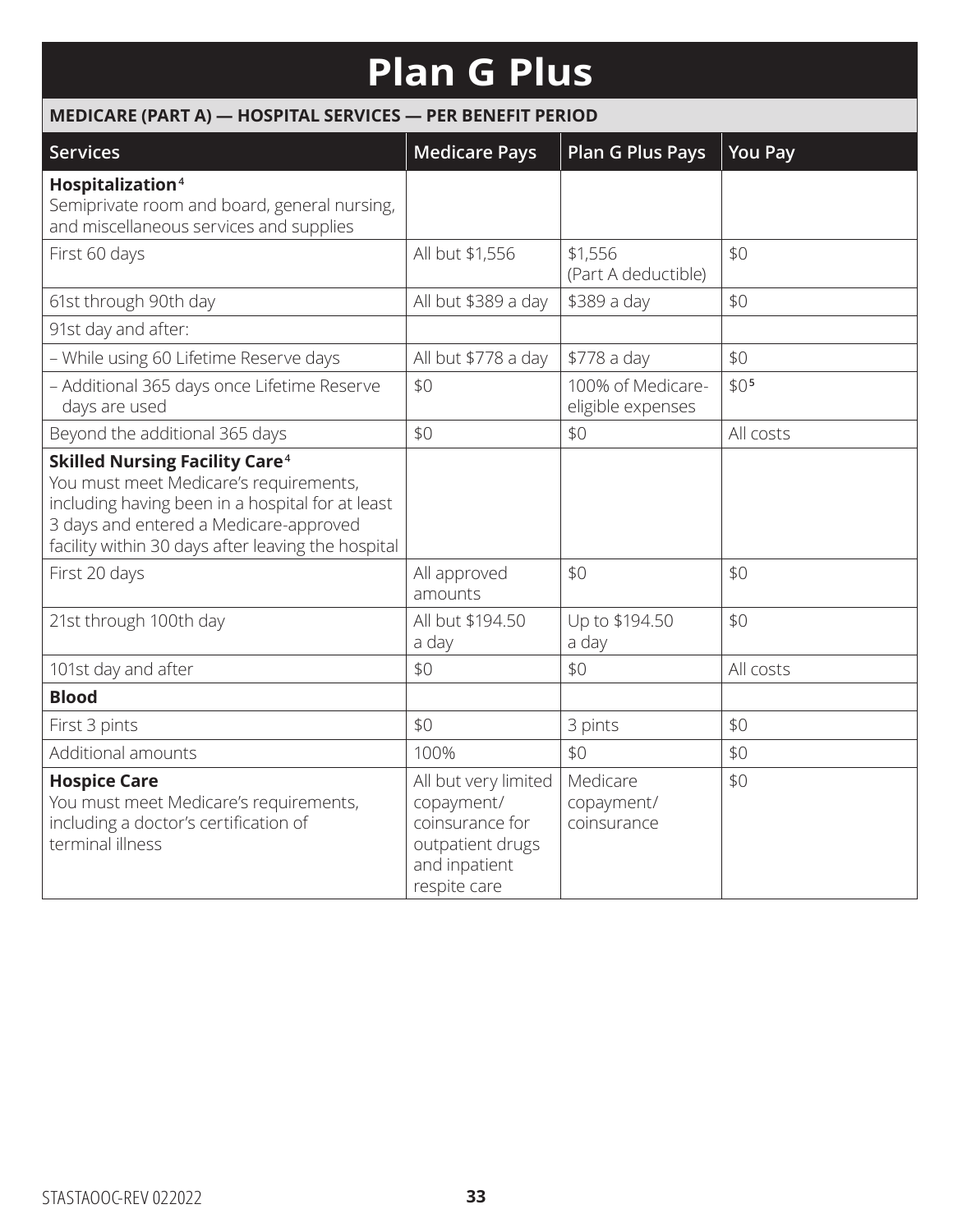## **Plan G Plus**

| MEDICARE (PART B) - MEDICAL SERVICES - PER CALENDAR YEAR                                                                                                                                                                                                                             |                      |                                                     |                                                          |
|--------------------------------------------------------------------------------------------------------------------------------------------------------------------------------------------------------------------------------------------------------------------------------------|----------------------|-----------------------------------------------------|----------------------------------------------------------|
| <b>Services</b>                                                                                                                                                                                                                                                                      | <b>Medicare Pays</b> | Plan G Plus Pays                                    | <b>You Pay</b>                                           |
| Medical Expenses - In or Out of the<br><b>Hospital and Outpatient Hospital</b><br>Treatment, such as physicians' services,<br>inpatient and outpatient medical and surgical<br>services and supplies, physical and speech<br>therapy, diagnostic tests, durable medical<br>equipment |                      |                                                     |                                                          |
| First \$233 of Medicare-approved amounts <sup>6</sup>                                                                                                                                                                                                                                | \$0                  | \$0                                                 | \$233 (Part B deductible)                                |
| Remainder of Medicare-approved amounts                                                                                                                                                                                                                                               | Generally 80%        | Generally 20%                                       | \$0                                                      |
| <b>Part B Excess Charges</b><br>(above Medicare-approved amounts)                                                                                                                                                                                                                    | \$0                  | 100%                                                | \$0                                                      |
| <b>Blood</b>                                                                                                                                                                                                                                                                         |                      |                                                     |                                                          |
| First 3 pints                                                                                                                                                                                                                                                                        | \$0                  | All costs                                           | \$0                                                      |
| Next \$233 of Medicare-approved amounts <sup>6</sup>                                                                                                                                                                                                                                 | \$0                  | \$0                                                 | \$233 (Part B deductible)                                |
| Remainder of Medicare-approved amounts                                                                                                                                                                                                                                               | 80%                  | 20%                                                 | \$0                                                      |
| <b>Clinical Laboratory Services -</b><br><b>Tests for Diagnostic Services</b>                                                                                                                                                                                                        | 100%                 | \$0                                                 | \$0                                                      |
| <b>MEDICARE (PARTS A &amp; B)</b>                                                                                                                                                                                                                                                    |                      |                                                     |                                                          |
| <b>Services</b>                                                                                                                                                                                                                                                                      | <b>Medicare Pays</b> | <b>Plan G Plus Pays</b>                             | <b>You Pay</b>                                           |
| Medically necessary skilled care services<br>and medical supplies                                                                                                                                                                                                                    | 100%                 | \$0                                                 | \$0                                                      |
| Durable medical equipment                                                                                                                                                                                                                                                            |                      |                                                     |                                                          |
| - First \$233 of Medicare-approved amounts <sup>6</sup>                                                                                                                                                                                                                              | \$0                  | \$0                                                 | \$233 (Part B deductible)                                |
| - Remainder of Medicare-approved amounts                                                                                                                                                                                                                                             | 80%                  | 20%                                                 | \$0                                                      |
| <b>OTHER BENEFITS - NOT COVERED BY MEDICARE</b>                                                                                                                                                                                                                                      |                      |                                                     |                                                          |
| Foreign Travel -<br><b>Not Covered by Medicare</b><br>Medically necessary emergency care services<br>beginning during the first 60 days of each trip<br>outside the USA                                                                                                              |                      |                                                     |                                                          |
| First \$250 each calendar year                                                                                                                                                                                                                                                       | \$0                  | \$0                                                 | \$250                                                    |
| Remainder of charges                                                                                                                                                                                                                                                                 | \$0                  | 80% to a lifetime<br>maximum benefit<br>of \$50,000 | 20% and amounts over<br>the \$50,000 lifetime<br>maximum |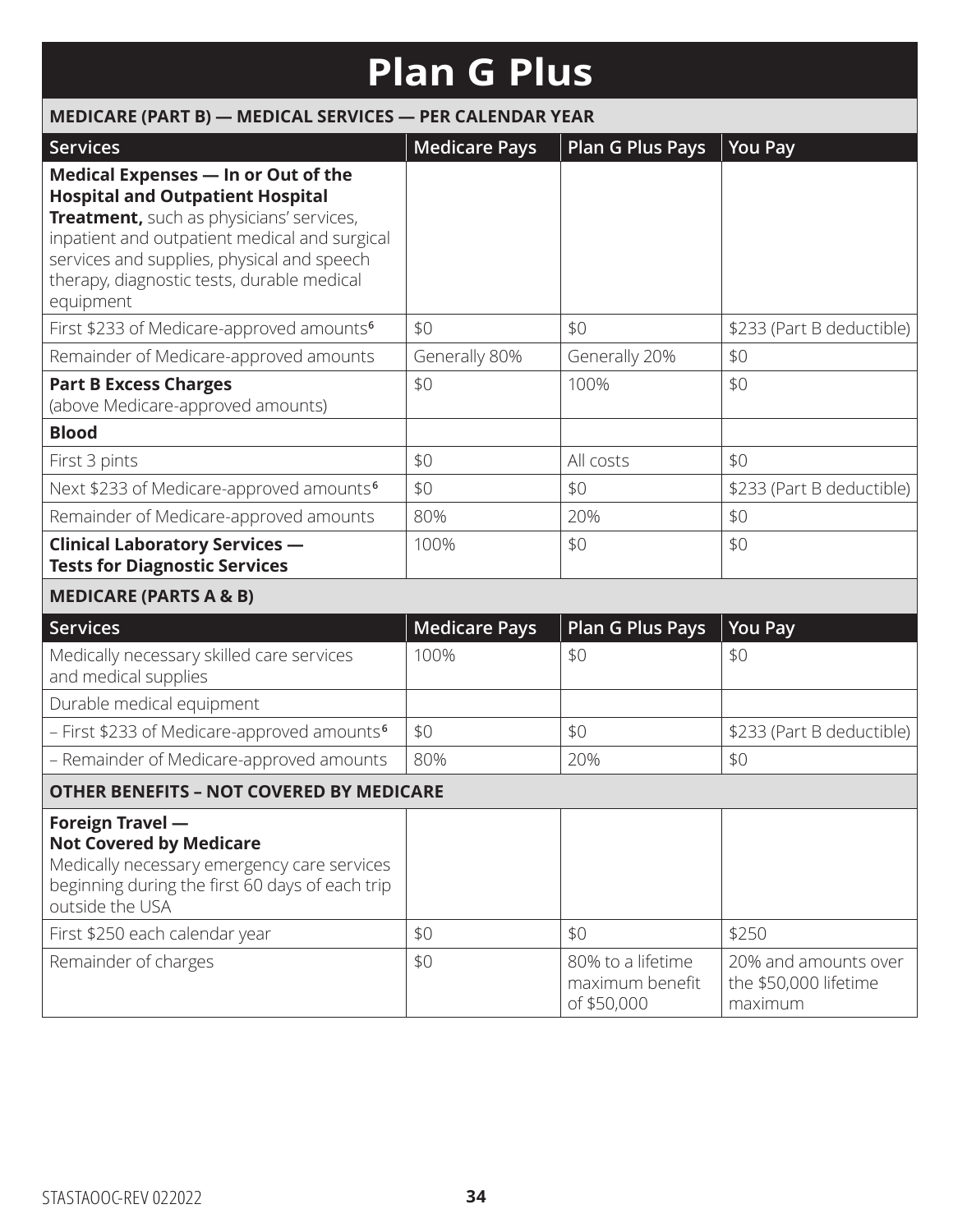### **Plan G Plus**

#### **INNOVATIVE BENEFITS**

| <b>DENTAL</b>                           |                      |                         |                   |
|-----------------------------------------|----------------------|-------------------------|-------------------|
| <b>Services</b>                         | <b>Medicare Pays</b> | <b>Plan G Plus Pays</b> | <b>You Pay</b>    |
| <b>Diagnostic Evaluations</b>           |                      |                         |                   |
| In Network                              | \$0                  | 100%                    | \$0               |
| Out of Network                          | \$0                  | 50%                     | 50%               |
| <b>Preventive Services</b>              |                      |                         |                   |
| In Network                              | \$0                  | 100%                    | \$0               |
| Out of Network                          | \$0                  | 50%                     | 50%               |
| <b>Diagnostic Radiographs</b>           |                      |                         |                   |
| In Network                              | \$0                  | 100%                    | \$0               |
| Out of Network                          | \$0                  | 50%                     | 50%               |
| Basic Restorative Services <sup>7</sup> | \$0                  | 50%                     | 50%               |
| <b>Non-Surgical Extractions</b>         |                      |                         |                   |
| In Network                              | \$0                  | 75%                     | 25%               |
| Out of Network                          | \$0                  | 50%                     | 50%               |
| <b>VISION</b>                           |                      |                         |                   |
| <b>Services</b>                         | <b>Medicare Pays</b> | <b>Plan G Plus Pays</b> | <b>You Pay</b>    |
| <b>Annual Routine Examination</b>       |                      |                         |                   |
| In Network                              | \$0                  | 100%                    | \$0               |
| Out of Network                          | \$0                  | All except \$40         | \$40              |
| <b>Materials Allowance</b>              |                      |                         |                   |
| In Network                              | \$0                  | \$130                   | Remaining Balance |
| Out of Network                          | \$0                  | \$65                    | Remaining Balance |
| <b>HEARING<sup>8</sup></b>              |                      |                         |                   |
| <b>Services</b>                         | <b>Medicare Pays</b> | <b>Plan G Plus Pays</b> | <b>You Pay</b>    |
| <b>Annual Routine Examination</b>       | \$0                  | 100%                    | \$0               |
| <b>Hardware Discounts</b>               | \$0                  | Generally 30%           | Remaining Balance |
|                                         |                      |                         |                   |

**<sup>7</sup>** Once per tooth per calendar year.

**<sup>8</sup>** All services must be received in network.

STASTAOOC-REV 022022 **35**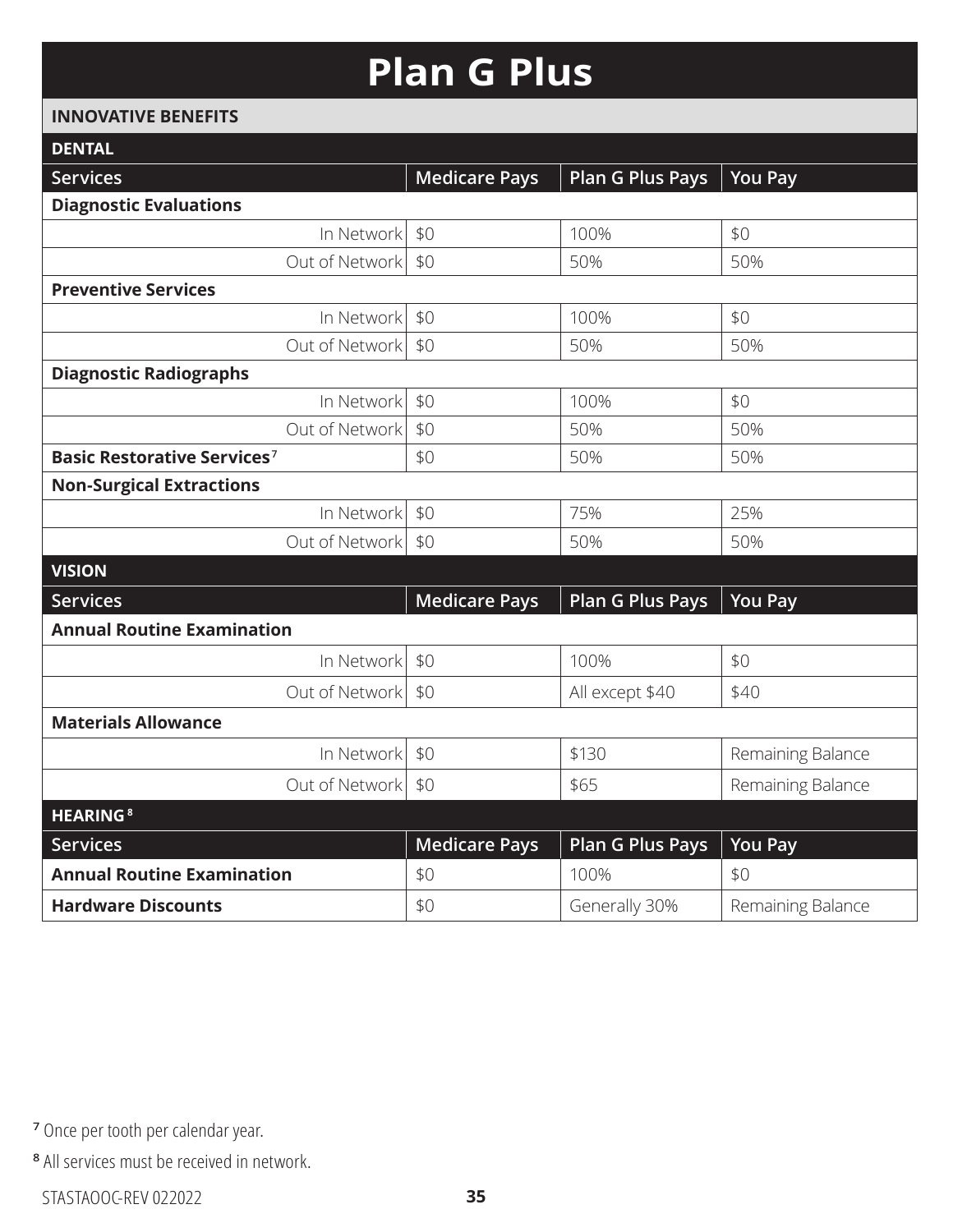# **High Deductible Plan G Plus**

### **MEDICARE (PART A) — HOSPITAL SERVICES — PER BENEFIT PERIOD**

| <b>Services</b>                                                                                                                                                                                                                                      | <b>Medicare Pays</b>                                                                                       | <b>After You Pay</b><br>\$2,490 Deductible <sup>1</sup> ,<br><b>Plan G Plus Pays</b> | In Addition to \$2,490<br>Deductible <sup>1</sup> , You Pay |
|------------------------------------------------------------------------------------------------------------------------------------------------------------------------------------------------------------------------------------------------------|------------------------------------------------------------------------------------------------------------|--------------------------------------------------------------------------------------|-------------------------------------------------------------|
| Hospitalization <sup>4</sup><br>Semiprivate room and board, general<br>nursing, and miscellaneous services and<br>supplies                                                                                                                           |                                                                                                            |                                                                                      |                                                             |
| First 60 days                                                                                                                                                                                                                                        | All but \$1,556                                                                                            | \$1,556<br>(Part A deductible)                                                       | \$0                                                         |
| 61st through 90th day                                                                                                                                                                                                                                | All but \$389 a day                                                                                        | \$389 a day                                                                          | \$0                                                         |
| 91st day and after:                                                                                                                                                                                                                                  |                                                                                                            |                                                                                      |                                                             |
| - While using 60 Lifetime Reserve days                                                                                                                                                                                                               | All but \$778 a day                                                                                        | \$778 a day                                                                          | \$0                                                         |
| - Additional 365 days once Lifetime Reserve<br>days are used                                                                                                                                                                                         | \$0                                                                                                        | 100% of Medicare-<br>eligible expenses                                               | \$0 <sub>5</sub>                                            |
| Beyond the additional 365 days                                                                                                                                                                                                                       | \$0                                                                                                        | \$0                                                                                  | All costs                                                   |
| <b>Skilled Nursing Facility Care<sup>4</sup></b><br>You must meet Medicare's requirements,<br>including having been in a hospital for at<br>least<br>3 days and entered a Medicare-approved<br>facility within 30 days after leaving the<br>hospital |                                                                                                            |                                                                                      |                                                             |
| First 20 days                                                                                                                                                                                                                                        | All approved<br>amounts                                                                                    | \$0                                                                                  | \$0                                                         |
| 21st through 100th day                                                                                                                                                                                                                               | All but \$194.50<br>a day                                                                                  | Up to \$194.50 a day                                                                 | \$0                                                         |
| 101st day and after                                                                                                                                                                                                                                  | \$0                                                                                                        | \$0                                                                                  | All costs                                                   |
| <b>Blood</b>                                                                                                                                                                                                                                         |                                                                                                            |                                                                                      |                                                             |
| First 3 pints                                                                                                                                                                                                                                        | \$0                                                                                                        | 3 pints                                                                              | \$0                                                         |
| Additional amounts                                                                                                                                                                                                                                   | 100%                                                                                                       | \$0                                                                                  | \$0                                                         |
| <b>Hospice Care</b><br>You must meet Medicare's requirements,<br>including a doctor's certification of<br>terminal illness                                                                                                                           | All but very limited<br>copayment/<br>coinsurance for<br>outpatient drugs<br>and inpatient<br>respite care | Medicare copayment/<br>coinsurance                                                   | \$0                                                         |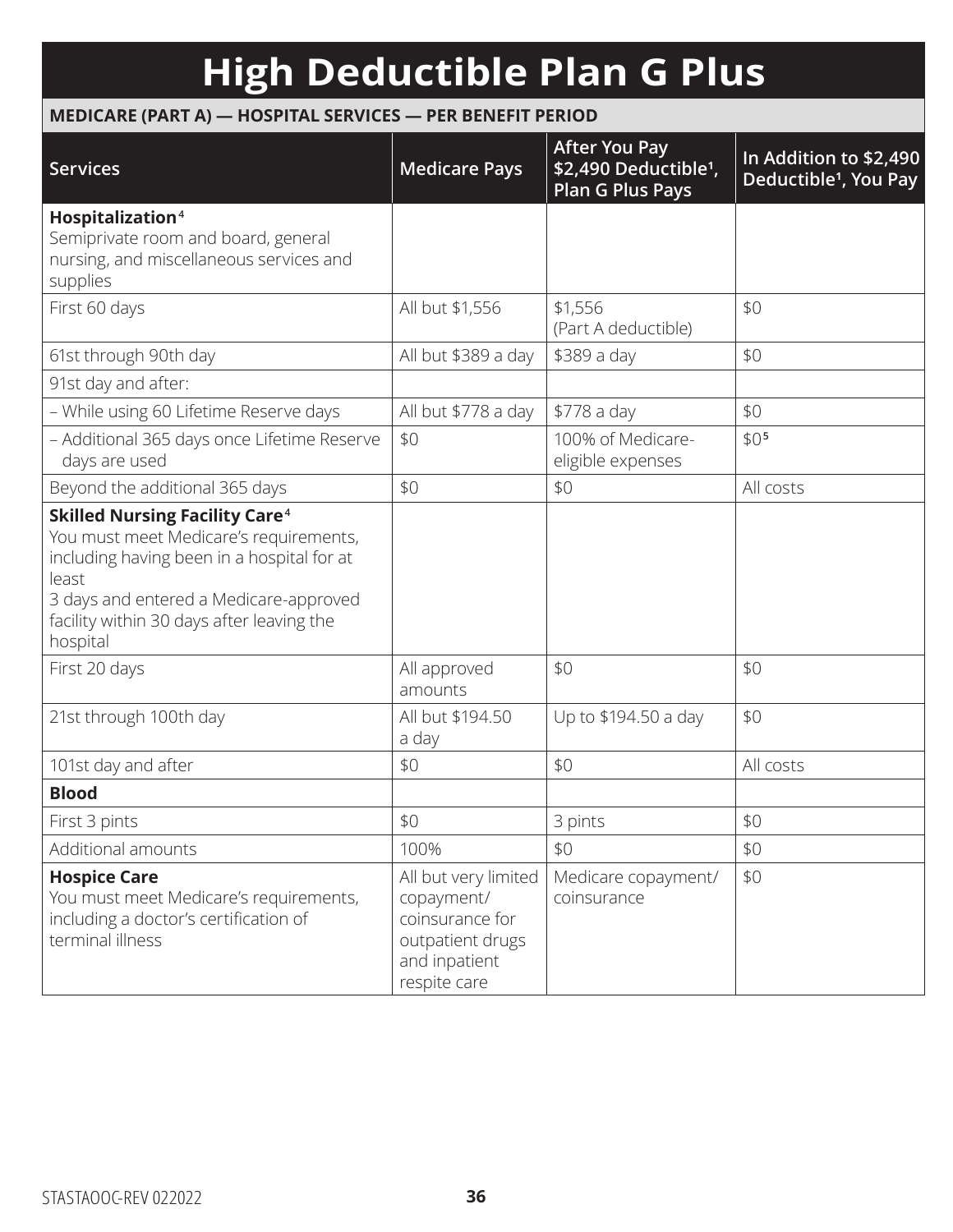# **High Deductible Plan G Plus**

### **MEDICARE (PART B) — MEDICAL SERVICES — PER CALENDAR YEAR**

| <b>Services</b>                                                                                                                                                                                                                                                                                                                               | <b>Medicare Pays</b> | <b>After You Pay</b><br>\$2,490 Deductible <sup>1</sup> ,<br><b>Plan G Plus Pays</b> | In Addition to \$2,490<br>Deductible <sup>1</sup> , You Pay |
|-----------------------------------------------------------------------------------------------------------------------------------------------------------------------------------------------------------------------------------------------------------------------------------------------------------------------------------------------|----------------------|--------------------------------------------------------------------------------------|-------------------------------------------------------------|
| Medical Expenses - In or Out of the<br><b>Hospital and Outpatient Hospital</b><br>Treatment, such as physicians' services,<br>inpatient and outpatient medical and<br>surgical services and supplies, physical and<br>speech therapy, diagnostic tests, durable<br>medical equipment<br>First \$233 of Medicare-approved amounts <sup>6</sup> | \$0                  | \$0                                                                                  | \$233 (Part B deductible)                                   |
| Remainder of Medicare-approved amounts                                                                                                                                                                                                                                                                                                        | Generally 80%        | Generally 20%                                                                        | \$0                                                         |
| <b>Part B Excess Charges</b><br>(above Medicare-approved amounts)                                                                                                                                                                                                                                                                             | \$0                  | 100%                                                                                 | \$0                                                         |
| <b>Blood</b>                                                                                                                                                                                                                                                                                                                                  |                      |                                                                                      |                                                             |
| First 3 pints                                                                                                                                                                                                                                                                                                                                 | \$0                  | All costs                                                                            | \$0                                                         |
| Next \$233 of Medicare-approved amounts <sup>6</sup>                                                                                                                                                                                                                                                                                          | \$0                  | \$0                                                                                  | \$233 (Part B deductible)                                   |
| Remainder of Medicare-approved amounts                                                                                                                                                                                                                                                                                                        | 80%                  | 20%                                                                                  | \$0                                                         |
| <b>Clinical Laboratory Services -</b><br><b>Tests for Diagnostic Services</b>                                                                                                                                                                                                                                                                 | 100%                 | \$0                                                                                  | \$0                                                         |
| <b>MEDICARE (PARTS A &amp; B)</b>                                                                                                                                                                                                                                                                                                             |                      |                                                                                      |                                                             |
| <b>Services</b>                                                                                                                                                                                                                                                                                                                               | <b>Medicare Pays</b> | <b>After You Pay</b><br>\$2,490 Deductible <sup>1</sup> ,<br><b>Plan G Plus Pays</b> | In Addition to \$2,490<br>Deductible <sup>1</sup> , You Pay |
| Medically necessary skilled care services<br>and medical supplies                                                                                                                                                                                                                                                                             | 100%                 | \$0                                                                                  | \$0                                                         |
| Durable medical equipment                                                                                                                                                                                                                                                                                                                     |                      |                                                                                      |                                                             |
| - First \$233 of Medicare-approved amounts <sup>6</sup> \$0                                                                                                                                                                                                                                                                                   |                      | \$0                                                                                  | \$233 (Part B deductible)                                   |
| - Remainder of Medicare-approved amounts                                                                                                                                                                                                                                                                                                      | 80%                  | 20%                                                                                  | \$0                                                         |
| <b>OTHER BENEFITS - NOT COVERED BY MEDICARE</b>                                                                                                                                                                                                                                                                                               |                      |                                                                                      |                                                             |
| Foreign Travel -<br><b>Not Covered by Medicare</b><br>Medically necessary emergency care<br>services beginning during the first 60 days of<br>each trip outside the USA                                                                                                                                                                       |                      |                                                                                      |                                                             |
| First \$250 each calendar year                                                                                                                                                                                                                                                                                                                | \$0                  | \$0                                                                                  | \$250                                                       |
| Remainder of charges                                                                                                                                                                                                                                                                                                                          | \$0                  | 80% to a lifetime<br>maximum benefit<br>of \$50,000                                  | 20% and amounts over<br>the \$50,000 lifetime<br>maximum    |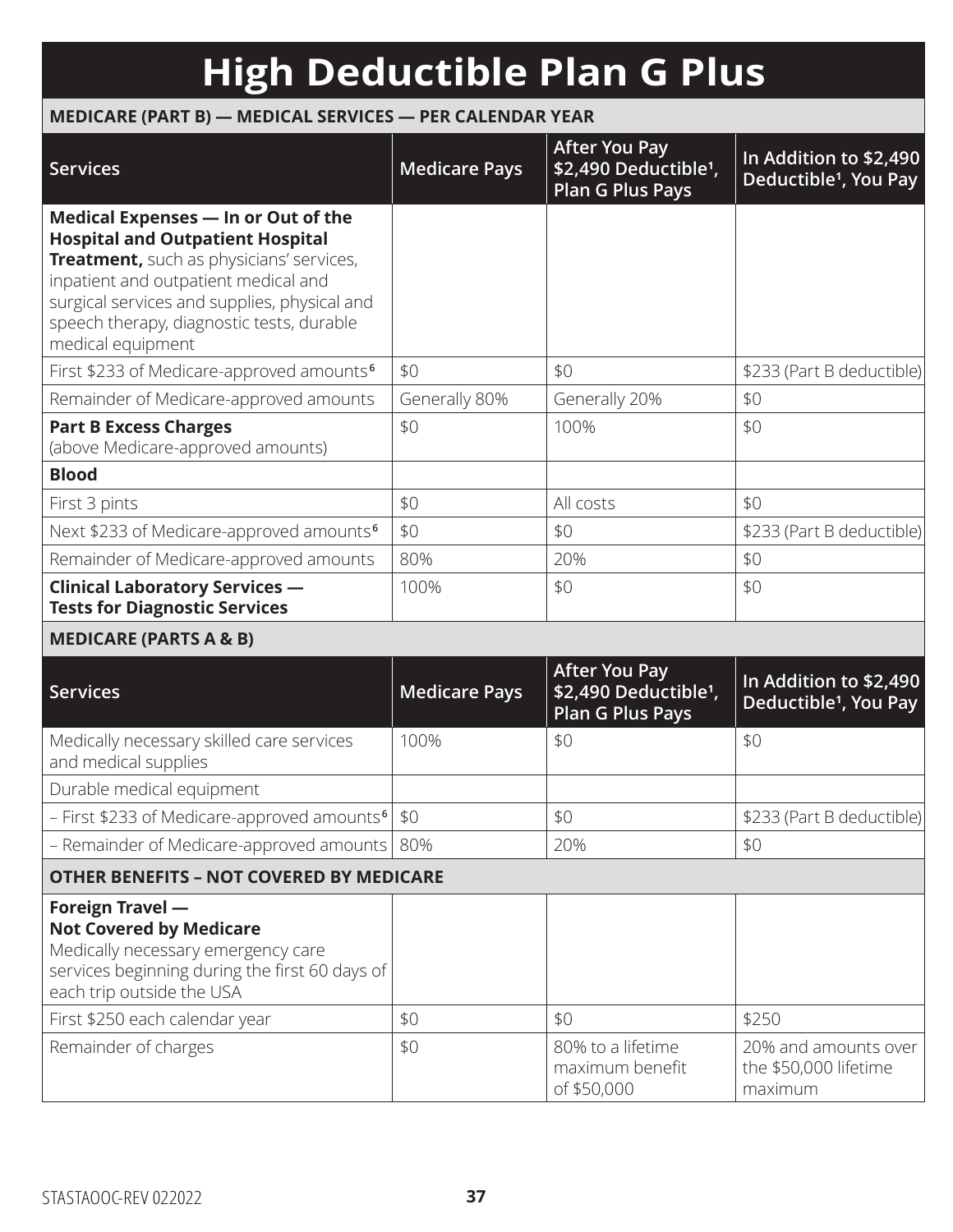# **High Deductible Plan G Plus**

#### **INNOVATIVE BENEFITS**

| <b>DENTAL</b>                                 |                      |                         |                   |
|-----------------------------------------------|----------------------|-------------------------|-------------------|
| <b>Services</b>                               | <b>Medicare Pays</b> | <b>Plan G Plus Pays</b> | <b>You Pay</b>    |
| <b>Diagnostic Evaluations</b>                 |                      |                         |                   |
| In Network                                    | \$0                  | 100%                    | \$0               |
| Out of Network                                | \$0                  | 50%                     | 50%               |
| <b>Preventive Services</b>                    |                      |                         |                   |
| In Network                                    | \$0                  | 100%                    | \$0               |
| Out of Network                                | \$0                  | 50%                     | 50%               |
| <b>Diagnostic Radiographs</b>                 |                      |                         |                   |
| In Network                                    | \$0                  | 100%                    | \$0               |
| Out of Network                                | \$0                  | 50%                     | 50%               |
| <b>Basic Restorative Services<sup>7</sup></b> | \$0                  | 50%                     | 50%               |
| <b>Non-Surgical Extractions</b>               |                      |                         |                   |
| In Network                                    | \$0                  | 75%                     | 25%               |
| Out of Network                                | \$0                  | 50%                     | 50%               |
| <b>VISION</b>                                 |                      |                         |                   |
| <b>Services</b>                               | <b>Medicare Pays</b> | <b>Plan G Plus Pays</b> | <b>You Pay</b>    |
| <b>Annual Routine Examination</b>             |                      |                         |                   |
| In Network                                    | \$0                  | 100%                    | \$0               |
| Out of Network                                | \$0                  | All except \$40         | \$40              |
| <b>Materials Allowance</b>                    |                      |                         |                   |
| In Network                                    | \$0                  | \$130                   | Remaining Balance |
| Out of Network                                | \$0                  | \$65                    | Remaining Balance |
| <b>HEARING<sup>8</sup></b>                    |                      |                         |                   |
| <b>Services</b>                               | <b>Medicare Pays</b> | <b>Plan G Plus Pays</b> | <b>You Pay</b>    |
| <b>Annual Routine Examination</b>             | \$0                  | 100%                    | \$0               |
| <b>Hardware Discounts</b>                     | \$0                  | Generally 30%           | Remaining Balance |

**<sup>7</sup>** Once per tooth per calendar year.

**<sup>8</sup>** All services must be received in network.

STASTAOOC-REV 022022 **38**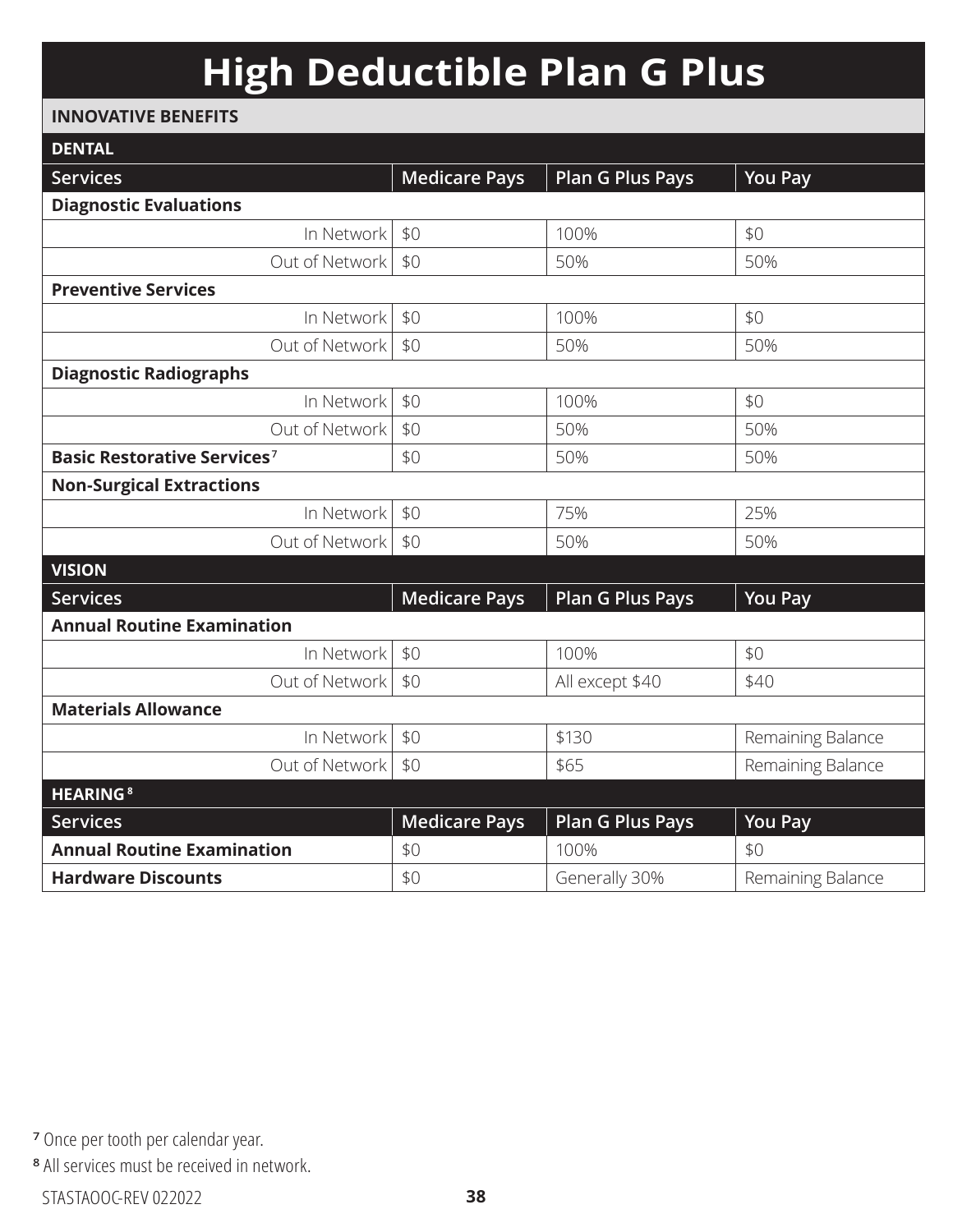## **Plan N**

| MEDICARE (PART A) - HOSPITAL SERVICES - PER BENEFIT PERIOD                                                                                                                                                                                         |                                                                                                         |                                        |                  |
|----------------------------------------------------------------------------------------------------------------------------------------------------------------------------------------------------------------------------------------------------|---------------------------------------------------------------------------------------------------------|----------------------------------------|------------------|
| Services                                                                                                                                                                                                                                           | <b>Medicare Pays</b>                                                                                    | <b>Plan N Pays</b>                     | <b>You Pay</b>   |
| Hospitalization <sup>4</sup><br>Semiprivate room and board, general<br>nursing, and miscellaneous services and<br>supplies                                                                                                                         |                                                                                                         |                                        |                  |
| First 60 days                                                                                                                                                                                                                                      | All but \$1,556                                                                                         | \$1,556 (Part A<br>deductible)         | \$0              |
| 61st through 90th day                                                                                                                                                                                                                              | All but \$389 a day                                                                                     | \$389 a day                            | \$0              |
| 91st day and after:                                                                                                                                                                                                                                |                                                                                                         |                                        |                  |
| - While using 60 Lifetime Reserve days                                                                                                                                                                                                             | All but \$778 a day                                                                                     | \$778 a day                            | \$0              |
| - Additional 365 days once Lifetime<br>Reserve days are used                                                                                                                                                                                       | \$0                                                                                                     | 100% of Medicare-<br>eligible expenses | \$0 <sub>5</sub> |
| Beyond the additional 365 days                                                                                                                                                                                                                     | \$0                                                                                                     | \$0                                    | All costs        |
| <b>Skilled Nursing Facility Care<sup>4</sup></b><br>You must meet Medicare's requirements,<br>including having been in a hospital for<br>at least 3 days and entered a Medicare-<br>approved facility within 30 days after<br>leaving the hospital |                                                                                                         |                                        |                  |
| First 20 days                                                                                                                                                                                                                                      | All approved amounts                                                                                    | \$0                                    | \$0              |
| 21st through 100th day                                                                                                                                                                                                                             | All but \$194.50 a day                                                                                  | Up to \$194.50 a day                   | \$0              |
| 101st day and after                                                                                                                                                                                                                                | \$0                                                                                                     | \$0                                    | All costs        |
| <b>Blood</b>                                                                                                                                                                                                                                       |                                                                                                         |                                        |                  |
| First 3 pints                                                                                                                                                                                                                                      | \$0                                                                                                     | 3 pints                                | \$0              |
| Additional amounts                                                                                                                                                                                                                                 | 100%                                                                                                    | \$0                                    | \$0              |
| <b>Hospice Care</b><br>You must meet Medicare's requirements,<br>including a doctor's certification of<br>terminal illness                                                                                                                         | All but very limited<br>copayment/<br>coinsurance for<br>outpatient drugs and<br>inpatient respite care | Medicare copayment/<br>coinsurance     | \$0              |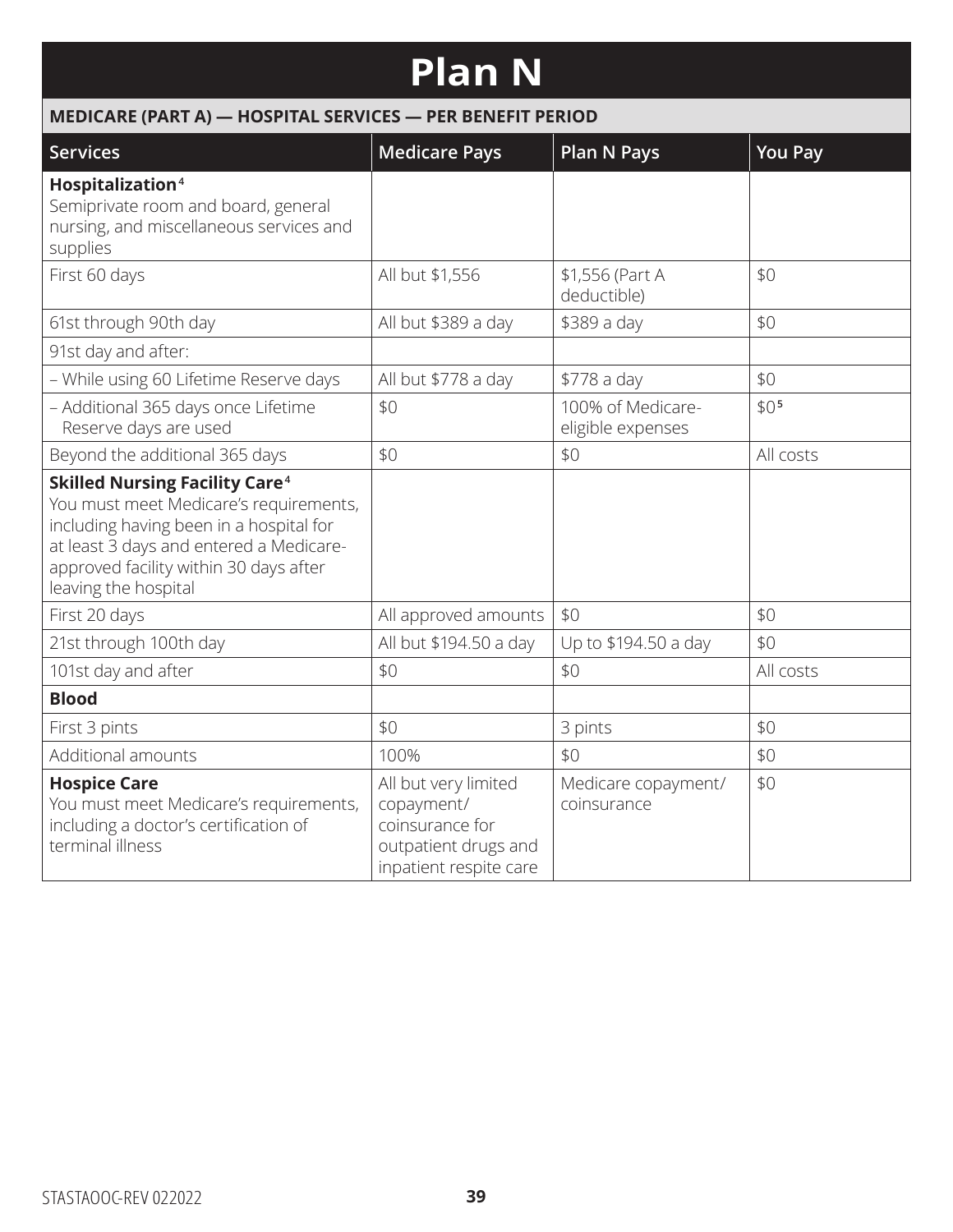## **Plan N**

| MEDICARE (PART B) - MEDICAL SERVICES - PER CALENDAR YEAR                                                                                                                                                                                                                             |                      |                                                                                                                                                                                                                                                                          |                                                                                                                                                                                                                                                   |
|--------------------------------------------------------------------------------------------------------------------------------------------------------------------------------------------------------------------------------------------------------------------------------------|----------------------|--------------------------------------------------------------------------------------------------------------------------------------------------------------------------------------------------------------------------------------------------------------------------|---------------------------------------------------------------------------------------------------------------------------------------------------------------------------------------------------------------------------------------------------|
| <b>Services</b>                                                                                                                                                                                                                                                                      | <b>Medicare Pays</b> | <b>Plan N Pays</b>                                                                                                                                                                                                                                                       | <b>You Pay</b>                                                                                                                                                                                                                                    |
| Medical Expenses - In or Out of the<br><b>Hospital And Outpatient Hospital</b><br>Treatment, such as physicians' services,<br>inpatient and outpatient medical and<br>surgical services and supplies, physical and<br>speech therapy, diagnostic tests, durable<br>medical equipment |                      |                                                                                                                                                                                                                                                                          |                                                                                                                                                                                                                                                   |
| First \$233 of Medicare-approved amounts <sup>6</sup>                                                                                                                                                                                                                                | \$0                  | \$0                                                                                                                                                                                                                                                                      | \$233 (Part B deductible)                                                                                                                                                                                                                         |
| Remainder of Medicare-approved amounts                                                                                                                                                                                                                                               | Generally 80%        | Balance, other than<br>up to \$20 per office<br>visit and up to \$50 per<br>emergency room visit.<br>The copayment of up<br>to \$50 is waived if the<br>insured is admitted<br>to any hospital and<br>the emergency visit is<br>covered as a Medicare<br>Part A expense. | Up to \$20 per office<br>visit and up to \$50 per<br>emergency room visit.<br>The copayment of up<br>to \$50 is waived if the<br>insured is admitted<br>to any hospital and<br>the emergency visit is<br>covered as a Medicare<br>Part A expense. |
| <b>Part B Excess Charges</b><br>(above Medicare-approved amounts)                                                                                                                                                                                                                    | \$0                  | \$0                                                                                                                                                                                                                                                                      | All costs                                                                                                                                                                                                                                         |
| <b>Blood</b>                                                                                                                                                                                                                                                                         |                      |                                                                                                                                                                                                                                                                          |                                                                                                                                                                                                                                                   |
| First 3 pints                                                                                                                                                                                                                                                                        | \$0                  | All costs                                                                                                                                                                                                                                                                | \$0                                                                                                                                                                                                                                               |
| Next \$233 of Medicare-approved amounts <sup>6</sup>                                                                                                                                                                                                                                 | \$0                  | \$0                                                                                                                                                                                                                                                                      | \$233 (Part B deductible)                                                                                                                                                                                                                         |
| Remainder of Medicare-approved amounts                                                                                                                                                                                                                                               | 80%                  | 20%                                                                                                                                                                                                                                                                      | \$0                                                                                                                                                                                                                                               |
| <b>Clinical Laboratory Services -</b><br><b>Tests for Diagnostic Services</b>                                                                                                                                                                                                        | 100%                 | \$0                                                                                                                                                                                                                                                                      | \$0                                                                                                                                                                                                                                               |
| <b>MEDICARE (PARTS A &amp; B)</b>                                                                                                                                                                                                                                                    |                      |                                                                                                                                                                                                                                                                          |                                                                                                                                                                                                                                                   |
| <b>Services</b>                                                                                                                                                                                                                                                                      | <b>Medicare Pays</b> | <b>Plan N Pays</b>                                                                                                                                                                                                                                                       | <b>You Pay</b>                                                                                                                                                                                                                                    |
| <b>Home Health Care</b><br><b>Medicare-approved Services</b>                                                                                                                                                                                                                         |                      |                                                                                                                                                                                                                                                                          |                                                                                                                                                                                                                                                   |
| Medically necessary skilled care services<br>and medical supplies                                                                                                                                                                                                                    | 100%                 | \$0                                                                                                                                                                                                                                                                      | \$0                                                                                                                                                                                                                                               |
| Durable medical equipment                                                                                                                                                                                                                                                            |                      |                                                                                                                                                                                                                                                                          |                                                                                                                                                                                                                                                   |
| - First \$233 of Medicare-approved<br>amounts <sup>6</sup>                                                                                                                                                                                                                           | \$0                  | \$0                                                                                                                                                                                                                                                                      | \$233 (Part B deductible)                                                                                                                                                                                                                         |
| - Remainder of Medicare-approved                                                                                                                                                                                                                                                     | 80%                  | 20%                                                                                                                                                                                                                                                                      | \$0                                                                                                                                                                                                                                               |

amounts